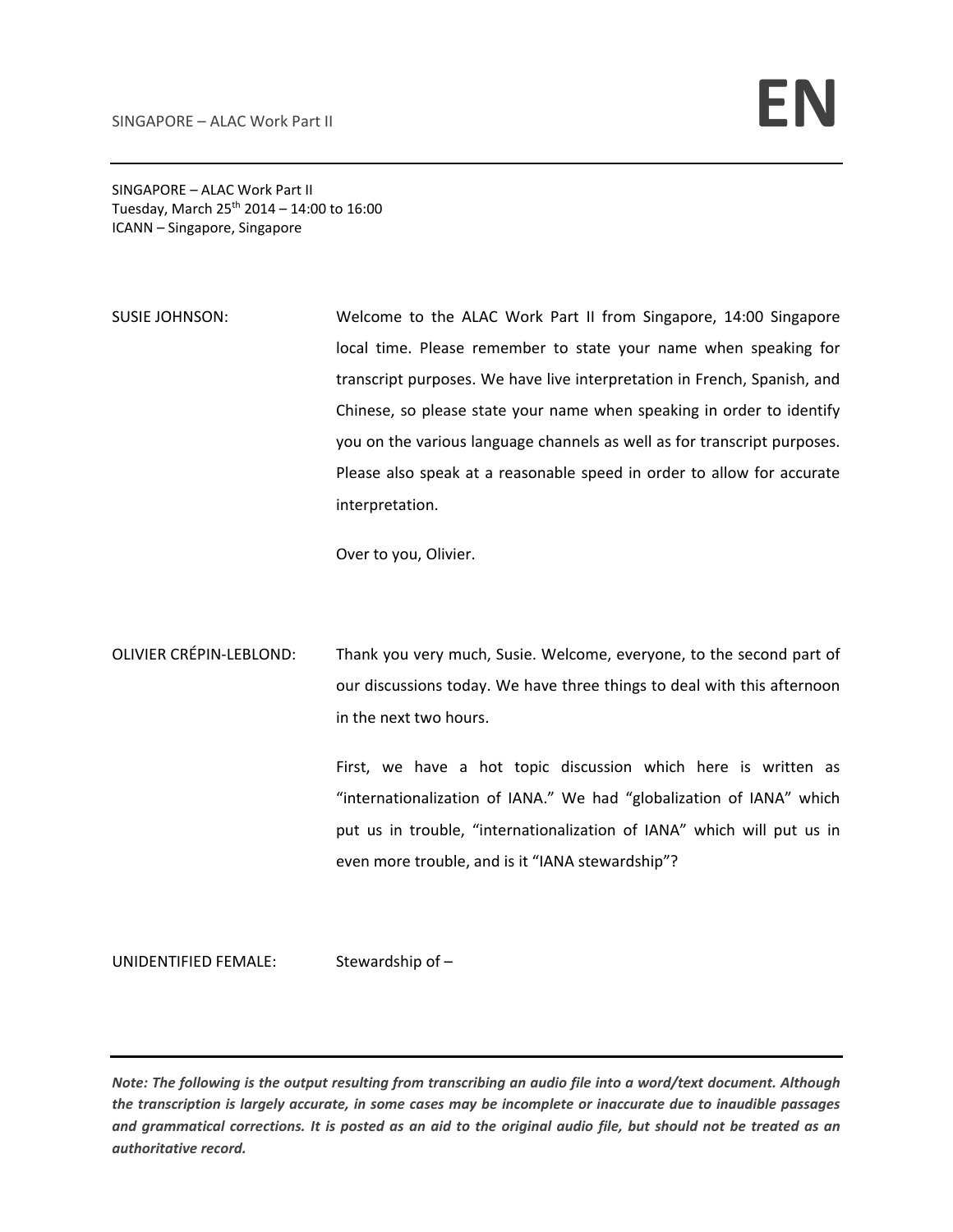| <b>OLIVIER CRÉPIN-LEBLOND:</b> | "Stewardship of IANA function," there we go. So, the first action item is |
|--------------------------------|---------------------------------------------------------------------------|
|                                | to change the title to "Stewardship of IANA function." I think we all     |
|                                | know the topic. We've discussed it this morning with the Board. I         |
|                                | wanted to bring forward another additional request which was made,        |
|                                | but first I'll open the floor for some initial comments and then we can   |
|                                | dig into the additional request. Tijani Ben Jemaa?                        |
|                                |                                                                           |
|                                |                                                                           |
| TIJANI BEN JEMAA:              | Yes, about the name. It is the transition of the stewardship of the IANA  |
|                                | function. This is the name, the complete name.                            |
|                                |                                                                           |

- OLIVIER CRÉPIN-LEBLOND: Thank you very much, Tijani. And for the record, that's on the 25<sup>th</sup> of March. We'll see what it is on the 26<sup>th</sup>. Evan or Holly, who's first? Holly Raiche?
- HOLLY RAICHE: I'd also like to identify clearly what we're going to talk about. I don't think any of us really want to go into the technical details. I think our focus possibly is on technical for some high‐level principles, but it's really more about the accountability/enforceability question mark issue that is the big issue for us and for ICANN.

OLIVIER CRÉPIN‐LEBLOND: Yes, thank you very much, Holly. Tijani Ben Jemaa?

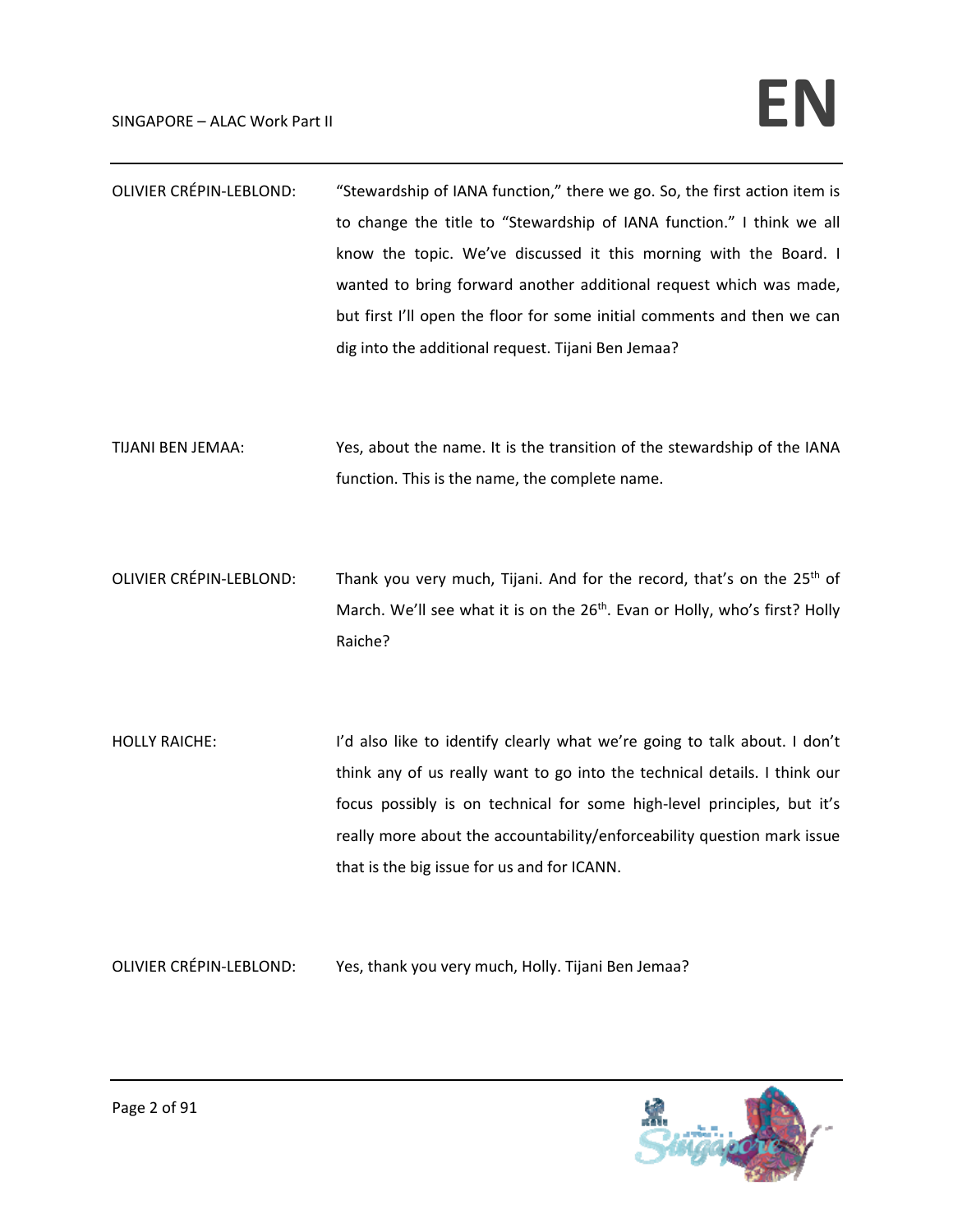## $SINGAPORE - ALAC Work Part II$

- TIJANI BEN JEMAA: I don't know why we are speaking only about IANA function, about the stewardship of IANA function. There is also the stewardship of ICANN, also. There is also the accountability of ICANN. So we have, perhaps, to speak about it, too.
- OLIVIER CRÉPIN‐LEBLOND: Yes, thank you, Tijani. These are two different things. And what's on the table today is just the IANA function, for the time being. It has been made clear that the ICANN itself, ICANN accountability is not something that's immediately on the table. It is the IANA function.

I have Evan Leibovitch then Rinalia Abdul Rahim and Fouad Bajwa. So, Evan?

- EVAN LEIBOVITCH: Actually, Olivier, my question is to you in terms of the discussion. So you're saying that the discussion right now for today as a hot topic is specifically on IANA, not talking about the separate track of the accountability issue? That we're not dealing with both today, or just this is the main thing that we're going to focus on? I just…
- OLIVIER CRÉPIN‐LEBLOND: Yes, thank you very much, Evan. The accountability was related closely to the ATRT‐2 (Accountability and Transparency Review Team), which is somehow a topic that is slightly different to the actual topic of IANA. The topic of IANA effectively is the removal of the U.S. government oversight and control of the IANA function – function – not of IANA but of the IANA function.

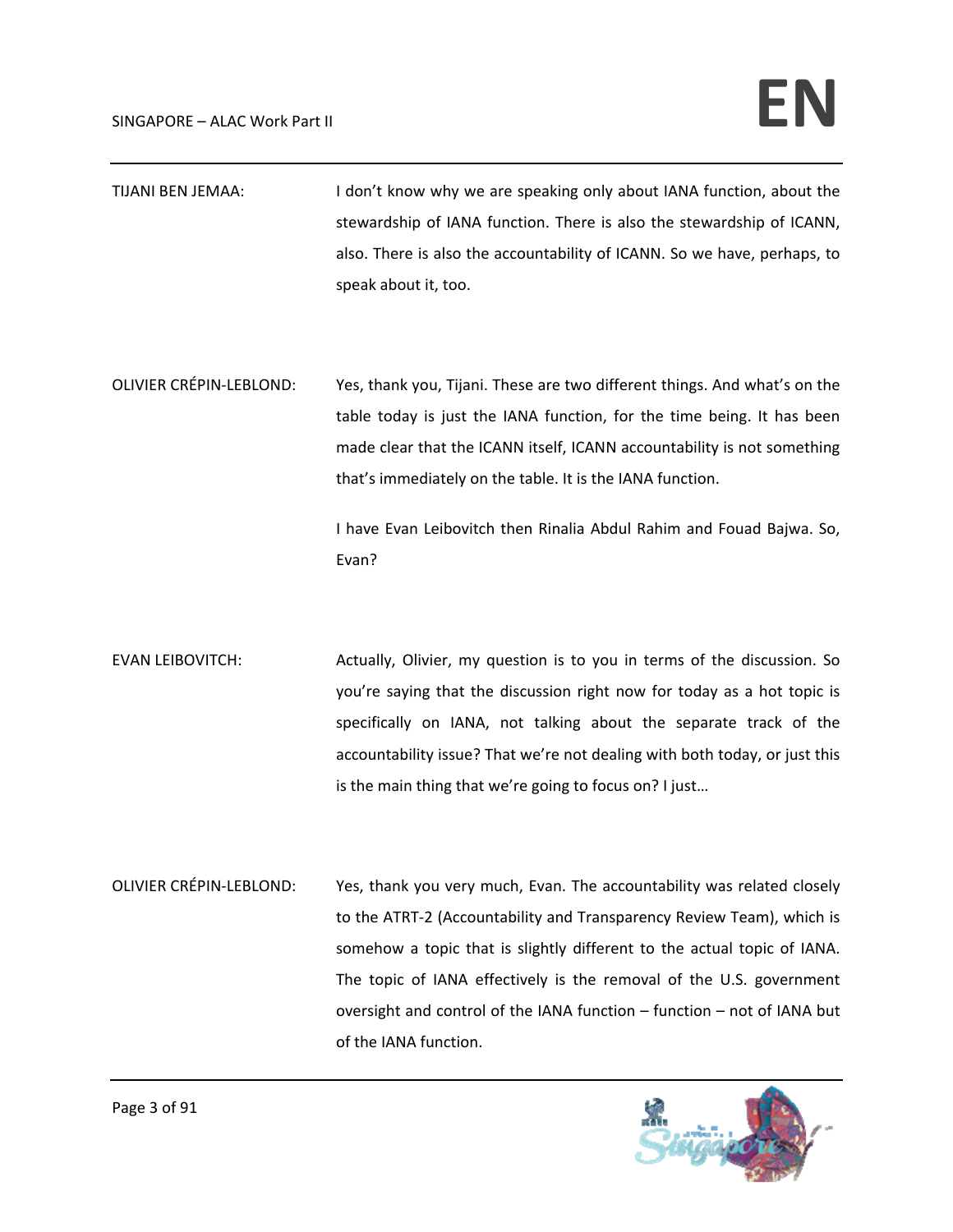Which was effectively, for those of you that  $-$  I'm going to profess, aren't I? – those of you that don't know any new addition or removal from the global root as far as ccTLDs are concerned, as far as gTLDs are concerned, has to go through a process where there needs to be a tick in the box from the U.S. Department of Commerce before Verisign actions it. That's what's changing.

EVAN LEIBOVITCH: Okay. So now that you've answered that, so I guess I want to make a bit of a comment that sort of comes out of the discussions we had with the Board this morning.

> And that's that I found there to be a couple of very confusing things that are conflated, and I think we need to get a little bit of clarity between them.

> One of which is making the IANA functions themselves accessible to end-users. That's an education issue. I think it's something in which we've taken a leadership position in. The Board was making crystal‐clear to us, yes, these things have been made elsewhere available within ICANN. I think we need to check for ourselves whether or not they're sufficiently accessible at the level of other educational materials that we've made.

> Before we can go and have a true bottom‐up grassroots process, we've got to make sure that there's not a lot of FUD (fear, uncertainty, and doubt), which is what I've seen in a lot of the media reports that have come out on this issue. When you have Sarah Palin coming out and talking about some of the things she does – yes, that expert on ICANN

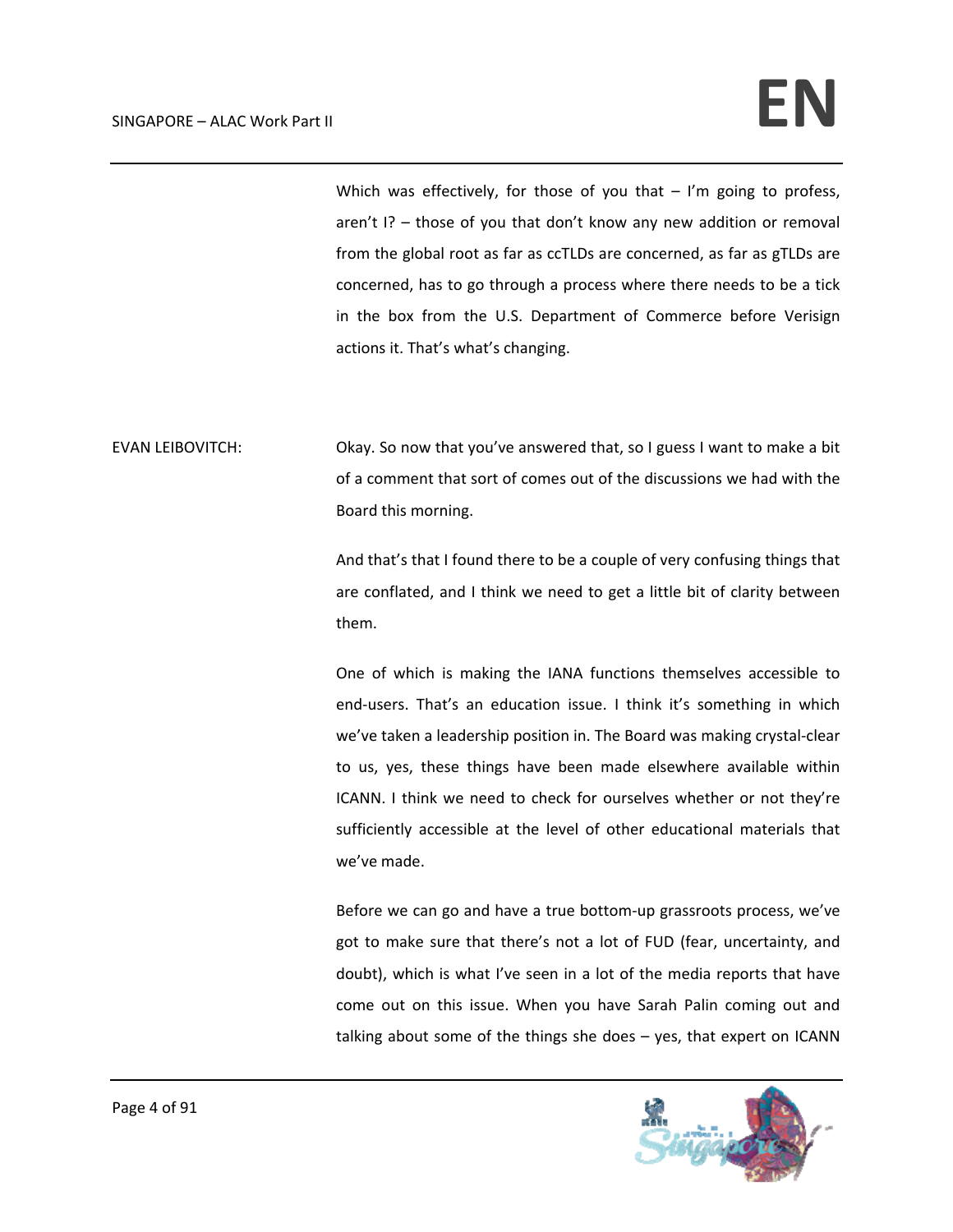functions, Sarah Palin, who can see Russian routers from her home – it just makes me wonder about the public perception of what's going on. So I think we have a role to play in making those issues clear.

Having said that, there was a significant part of the Board discussion this morning that was not, to my mind, clarifying what we need to do in the sense of, yes, it's one thing to know what IANA does. But now, ICANN is being tasked to recreate some body that will provide the stewardship over IANA to replace the U.S. government function. That's a significant thing that needs to be done.

And so I think one of the things we need to focus on going forward, at a governance level, is what is going to replace the U.S. government in the stewardship? How is that going to be done? How do we contribute to that? I think that's one thing that we need to get involved with. As an action item, I'm going to suggest later on to perhaps put this in the realm of Future Challenges Working Group, in terms of stewarding this particular issue going forward.

Anyway, that's my piece for now. But I think in terms of focus, this is where we need to be.

OLIVIER CRÉPIN‐LEBLOND: Thank you, Evan. Can I just ask you one thing? Do you believe that it is for the ALAC to draft this information for end‐users, or should we be helped in having, perhaps, staff draft or some of the SOs and ACs draft their bit and use us as a channel or a collector of that information to channel it out?

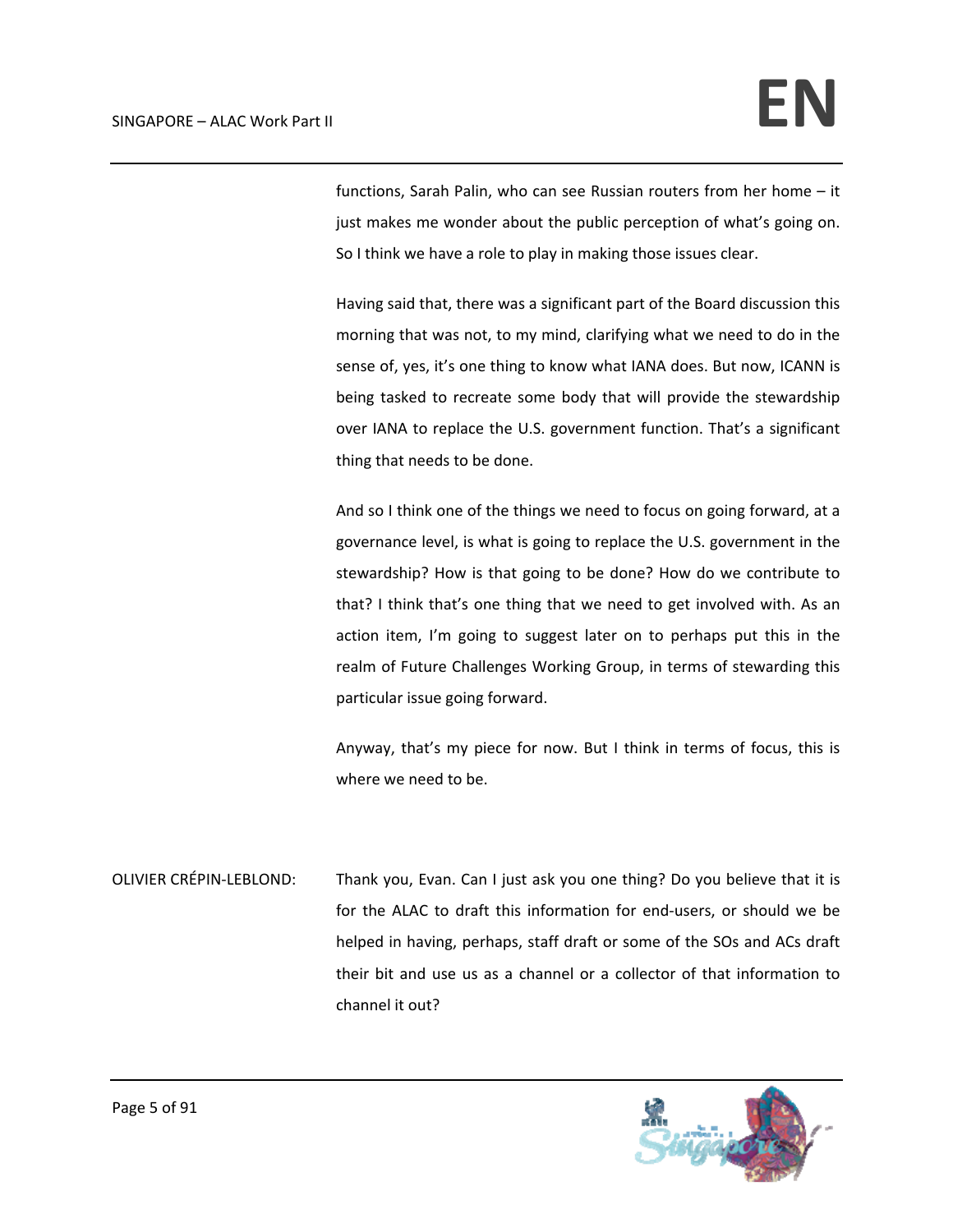EVAN LEIBOVITCH: I'm going to go under the assumption – in fact, Fadi himself has made reference to the mischaracterization and the FUD on multiple occasions. Senior management of ICANN is surely aware of the communications issues and the global confusion over this. So I'm assuming that elsewhere within the organization, they're also trying to figure out how to make this accessible.

> It's a communications issue. I guess Sally has a role to play in this. There's other senior staff. If we can engage and if we can help in our role of supposedly being the eyes and ears of global end‐users, if there's a role we can play, I guess I agree with you that this is not something that we need to undertake on our own but work with partnership with ICANN's own communications bodies to figure out not only what the message is and how to send it out.

OLIVIER CRÉPIN‐LEBLOND: Thank you, Evan. Rinalia Abdul Rahim.

RINALIA ABDUL RAHIM: Thank you, Mr. Chairman. The issue of stewardship of the IANA function and ICANN accountability, they're both integrally linked. They decoupled it to make sure that they can handle the inputs that are coming in for each one of them. But as we move forward in trying to deal with the IANA issue, we have to keep in the back of our heads how does this relate to accountability of ICANN?

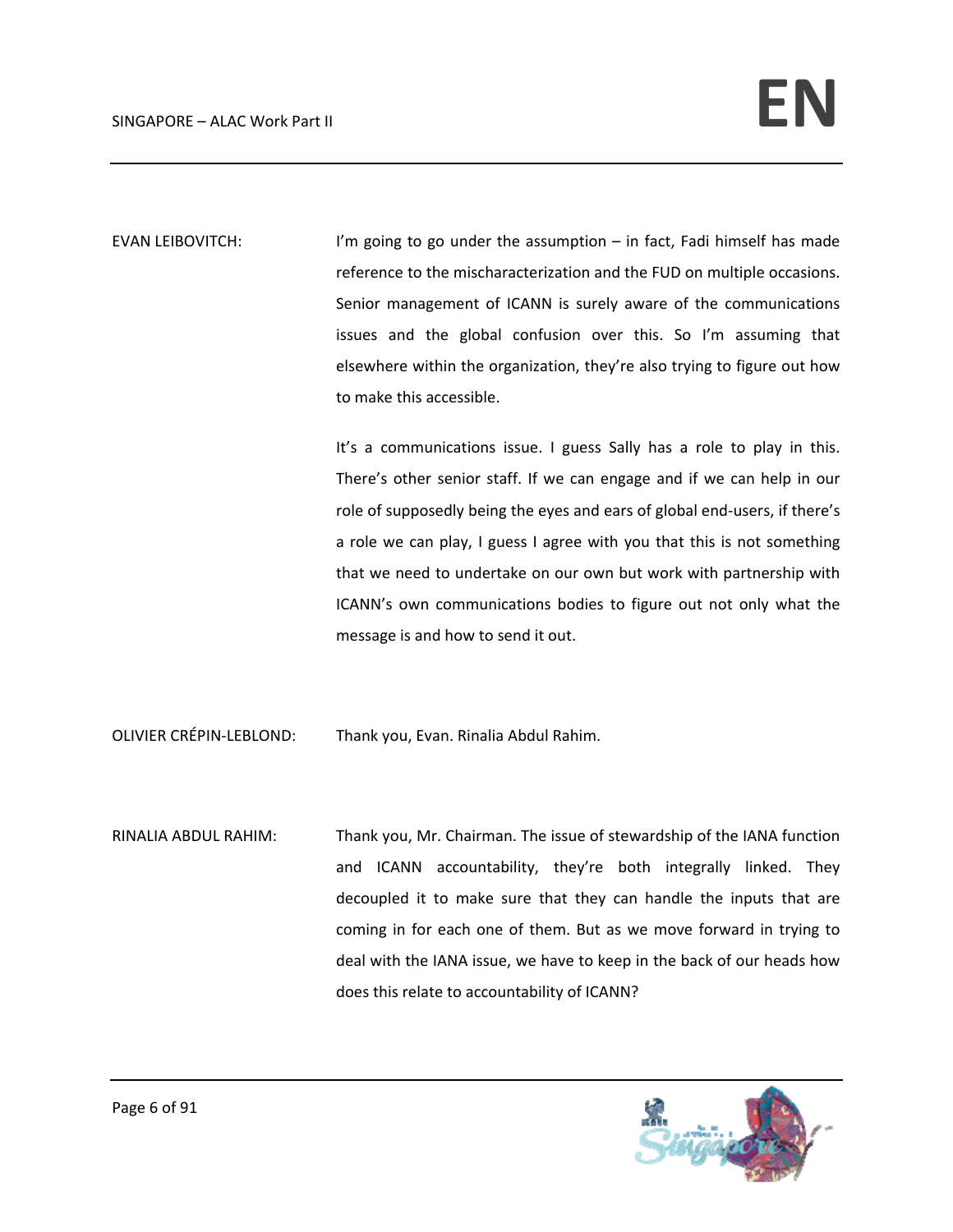And I thought that Internet.NZ had come up with a very useful tool for us to actually begin to grapple with that because they have diagrams with options. I would like to request that they actually be given an opportunity to present that to the ALAC. Thank you.

- OLIVIER CRÉPIN‐LEBLOND: Thank you very much, Rinalia. I note that further down the list that Ellen Strickland is here. Do you have those in your possession? You do? Have you shared them with staff, or would you be able to share them with us?
- ELLEN STRICKLAND: Sorry. I distributed a copy of it yesterday on the At-Large Discuss, so there should be a document there.
- OLIVIER CRÉPIN‐LEBLOND: Okay, thank you. I think it's on the APRALO Discuss, but let's get staff to – in anticipation to your intervention [inaudible].

And sorry, Anthony, you can't sit here because this is going to be for the ASO when they arrive. Well, no, sit here during the session and then, yeah. Next 30 minutes is fine.

Yeah, if staff can prepare this in anticipation for your intervention.

Let's go to our queue. Well, Rinalia, are you – was that your? Okay, fantastic. Fouad Bajwa, please.

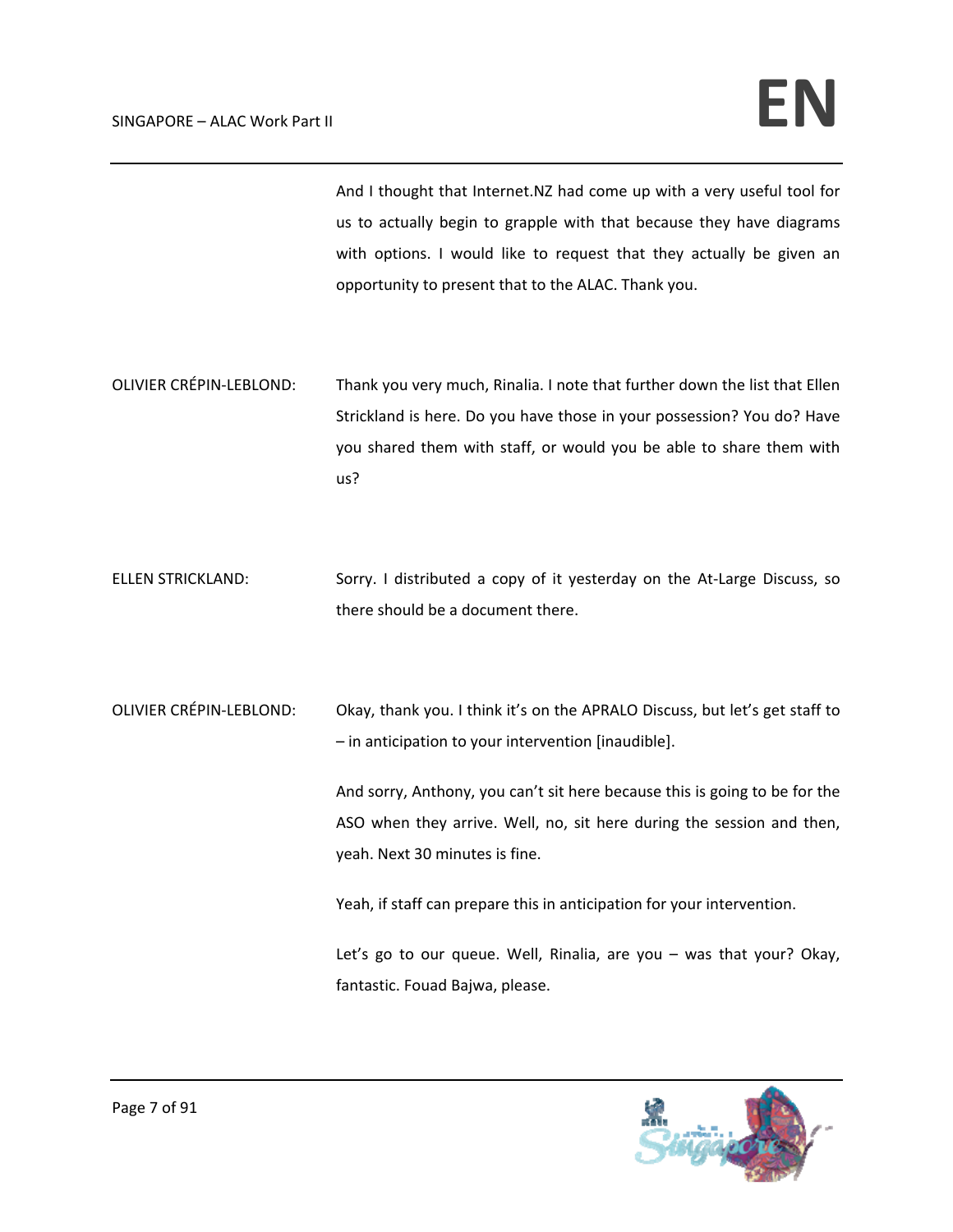FOUAD BAJWA: Thank you, Mr. Chair. I'm Fouad Bajwa, APRALO. I wanted to share some comments as an observer. This morning's meeting was something I would say for even developing countries to be very discouraging, the comments that were coming from the Board. Fundamentally, developing countries have always been behind in most of these processes, and this puts them even further in the backward position where they don't have the technical and the [record] knowledge. Stewardship itself is about planning and management. So this is like two different things, and they'll be dealt with separately, as well. And this is where I believe that ALAC should, from this day forward, start planning its positions as well as sending in at least drafting statements and conveying these positions to ICANN and in such a strategic manner that they're not only just to be sent to them, but so also to be asserting of a position to them. The concern of the users from developing countries at this stage, most of the people I've had discussions with, they're confused. They're really completely confused. And that confusion comes from the rising gap between these issues of planning, management, and then the technical side of IANA itself. Thank you.

OLIVIER CRÉPIN‐LEBLOND: Thank you very much, Fouad. Sorry, I have to talk, think, write, speak all at the same time. We've got José Arce. Right before that, we have Ellen Strickland.

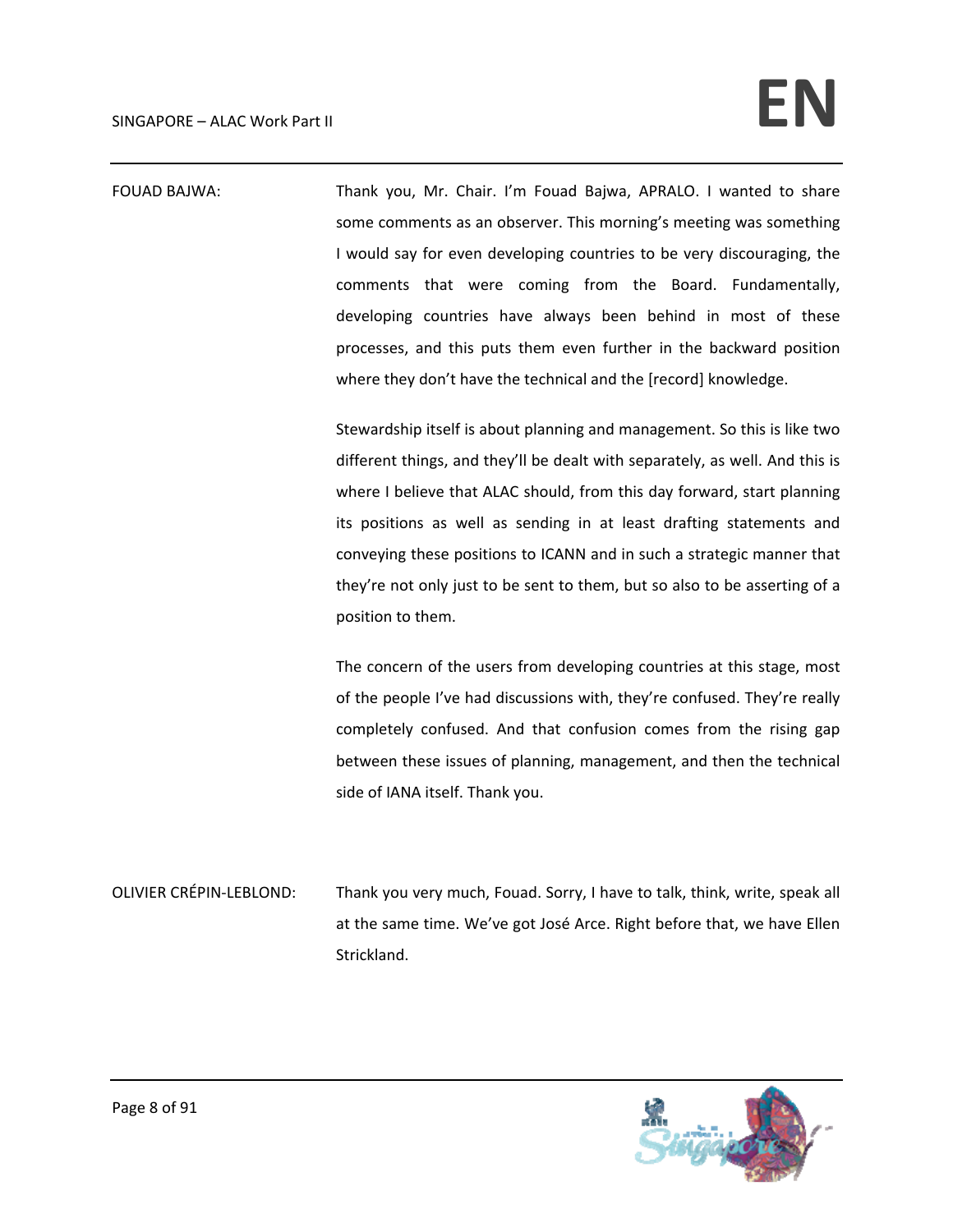ELLEN STRICKLAND: Yeah, thank you very much, Rinalia, and for the opportunity to speak. I did actually sort of indicate to speak before presenting, but it relates to the paper that I circulated yesterday, which the team has developed.

> And I would just like to stress, having attended the At‐Large and Board meeting this morning, the importance that we see in a multistakeholder process around coming together with a vision for the future in a changed environment. There's a catalyst, here.

> What we've offered is to try to look at the different components that are being handed over. So, acknowledging that it isn't one function that the U.S. government has served. We've listed it out as three, which is the contract of the IANA and RZM function; then the administrative role – the clerical role in the IANA process; and lastly, as the overall steward of the Internet's DNS.

> And we think it's really important that all of these components be considered. Because what we need to come up with now, as a community, is a vision for a new process that works as well – or hopefully better – than this process, that takes into account that those functions aren't going to be done anymore.

> And towards that discussion, what we did is try to shed some light on how it is now. So you can see, the first page – if you have the PDF – is an overview of those functions and looking at the kinds of separation that exist within policy, operations, and oversight.

> And then we've gone through looking at the organizations that look after those, which have included the NTIA, ICANN, and Verizon, as well as the IETF and the IAB.

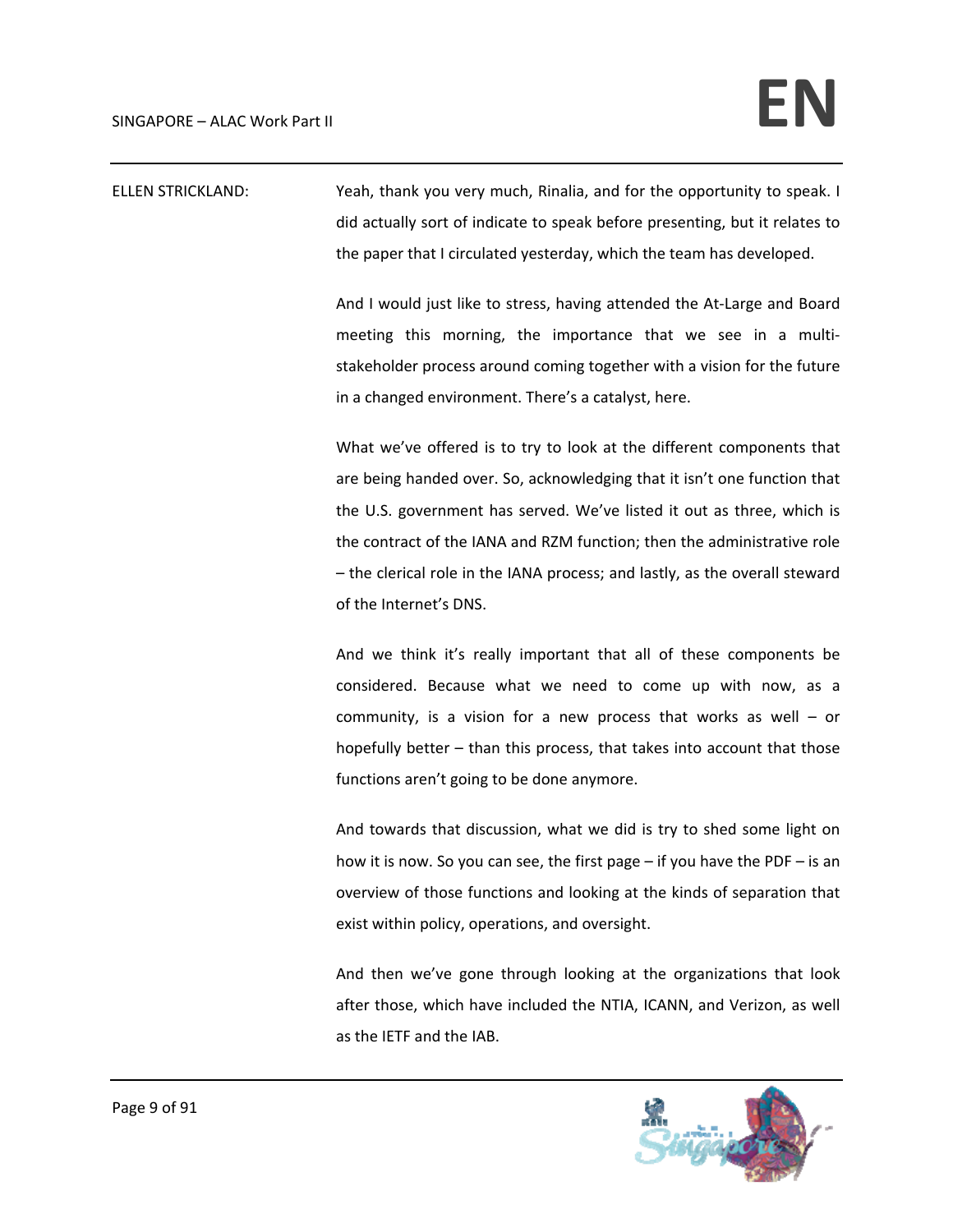UNIDENTIFIED FEMALE: Do you mean Verizon or Verisign?

ELLEN STRICKLAND: Oh, Verisign, sorry – yep, Verisign.

And then we've gone through and tried to just – from listening, looking at the proposals that have gone around – to try to make a consistent set of models that go from where we are now and what's being proposed by different groups or discussed.

And it's not to go through and make a judgment about them, but to have the opportunity to look at what are the different visions for the future we could have? So then we can talk about our different perspectives and the risks and opportunities that exist around these different models for all the people involved in all the institutions as well as broader users. So that everyone who is a stakeholder should be able to have input into this vision of the future post the transition.

Yeah, so we welcome – we've actually been approached by additional models. People who said, "Oh, well, I have a model that isn't here," and we're happy to  $-$  we're working with them to have some additional models.

And I guess what I'd like to add is what I'm working on at the moment, and this is my role. I'm collaboration and community lead for Internet.NZ. I'm very interested in the process and that we ensure that we provide feedback about the importance of the role of users in, as we said, the accountability and the stewardship.

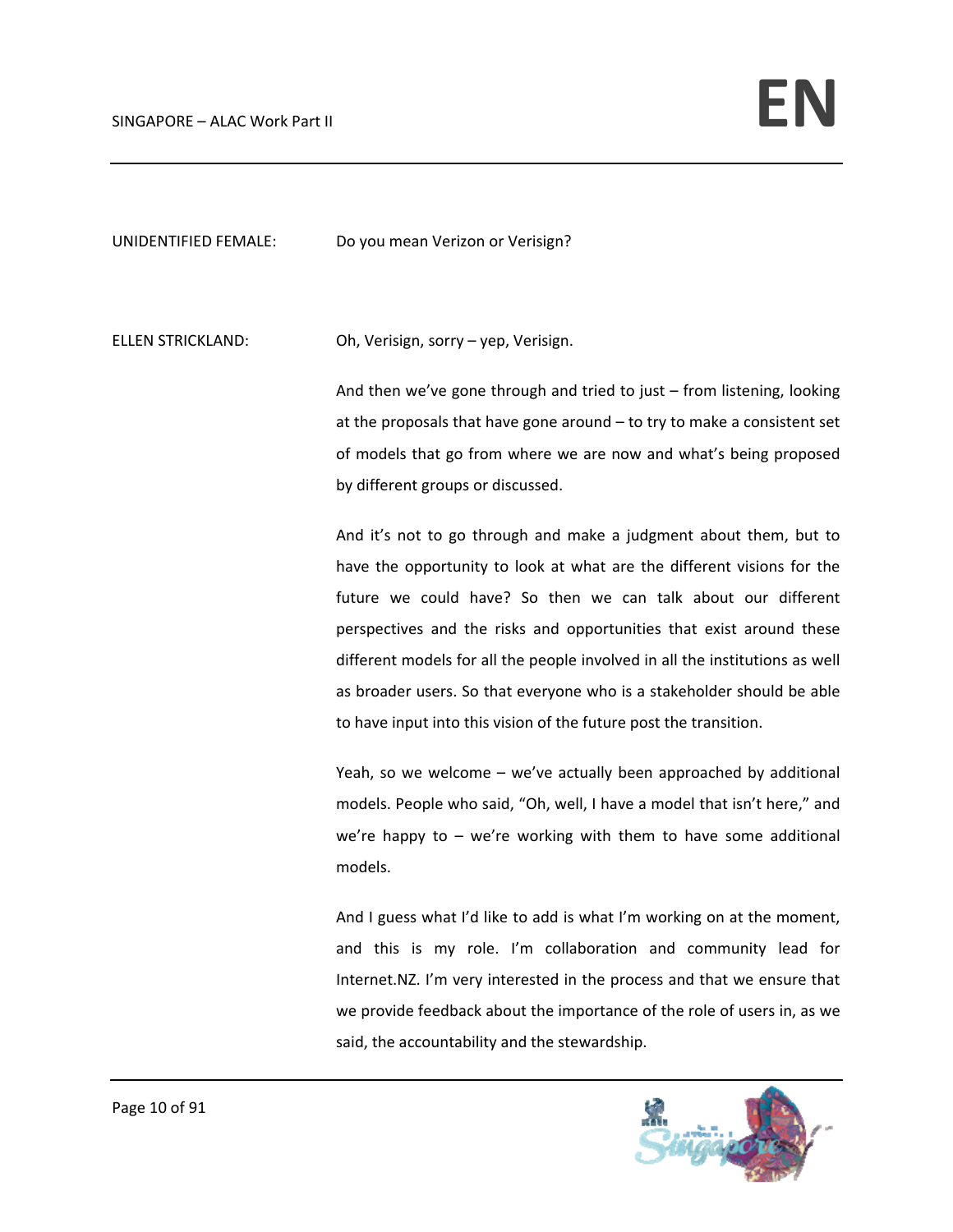That overall vision of the future needs to be something that we ensure that the people who have a stake in this – which is the whole Internet community and all users – to try to make it accessible to them through that work.

So I do support the idea of providing more information about what is the IANA function. That's partly what we've tried to provide some fodder for that discussion. Are there any questions?

## OLIVIER CRÉPIN‐LEBLOND: Fouad Bajwa.

FOUAD BAJWA: Thank you, Ellen. What is really concerning for me when I look at the process going forward is one is the friction which is being created inside ICANN, where there's one Internet community over here. Then there's the broader Internet community out there, which is going to engaged as a starting point from the NETmundial. And that has already restricted participation in its sense that you only had 850 people allowed to go over there because that's the amount of space they have.

> Now, when these things started from the source, which is [inaudible], 19,000 people were, in one day, present in those tents. And those negotiations are going on for ages, right? Nearly three years.

> So the point is this: that version, there was an anticipation over there. Now, the reality's actually happening after more than  $-$  it's almost a decade, now. And within this space, the amount of confusion which is emerging – and when I look back, I might talk with people back at home

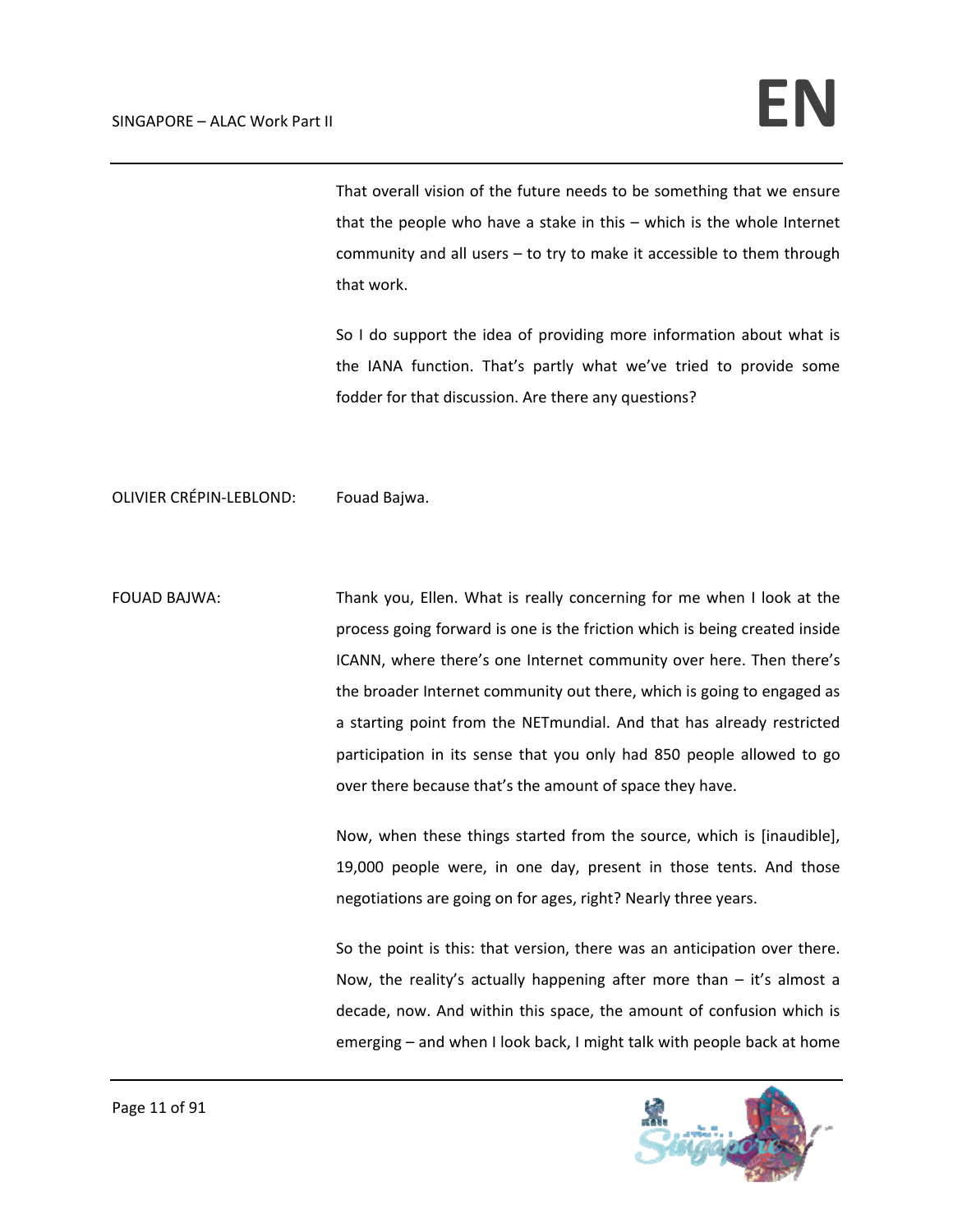and with the community  $-$  for them, this whole transition, there needs to be information which is not just about IANA but how the stewardship process actually works.

I bumped into Steve Crocker right after the Board meeting this morning. I said, "After 14 years, this is when you're thinking about IANA for governments? IANA for private sector? IANA for end‐users?" Look how large this gap has been. Are we going to be able to reduce this gap just within a few weeks? Is it going to be done by NETmundial? I doubt it.

This is a very strong commitment that has to be made to the user community to bring them up‐to‐date, number one. And they're not going to come to come to the ICANN website to look for it. There's a lot of going back‐and‐forth.

So when this discussion happens – we did this for years in the IGF  $$ when we say, "We want participation," "We want this," and, "We want that," the reality is engagement. Rafi is a very good example, who's sitting right next to you. He's been in the IGF secretariat.

This whole issue about taking backward and forward these issues and actually building a certain point of view and bringing that back to these global settings is a very big challenge. I'm still really amazed at how easily everyone in ICANN is just saying, "We're going to take it out. Here's the accountability, this and that" like it's happening between some few people. It's not happening actually at the broader level.

So my concerns are the friction which are now being created, and this is going to add up to the trouble. Look at who's going to be at the NETmundial: those countries, mostly those who didn't agree to sign the

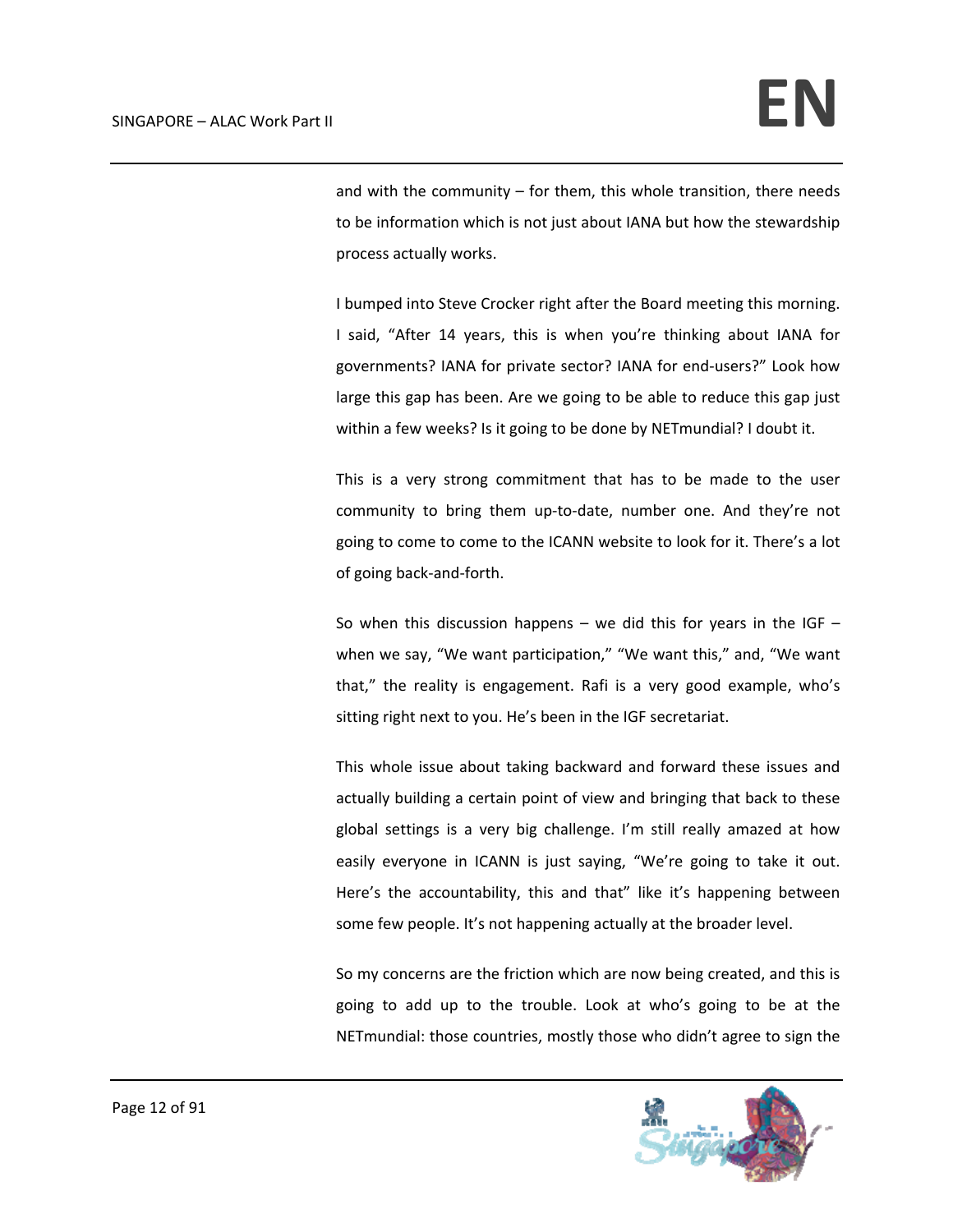[inaudible]. You'll see more of the participants approved to that meeting.

And this is a reality. This is already in discussion between government people. Just to get the amount of friction this whole issue is creating, and I haven't heard a single word from anyone across ICANN about risk mitigation of this whole process. Where is that? If the end-users have to or the Internet users have to bring this forward to ICANN, I think that should be started.

And that's what I was mentioning earlier, that our positions should start now, not based on weeks but on days. Each time we come out with a position, if any members have accessibility to ICANN and they can quickly get it through, that has to be continuously made forward. Thank you.

OLIVIER CRÉPIN‐LEBLOND: Thank you very much, Fouad. Can I just follow up on this? You mentioned "friction" with users around the world. Could you clarify a bit as to what friction?

FOUAD BAJWA: Friction, you can call it the temperature as it's rising on the issues.

OLIVIER CRÉPIN-LEBLOND: But surely, the fact that the U.S. government is stepping back on this would have perhaps brought down the friction or brought down the heat.

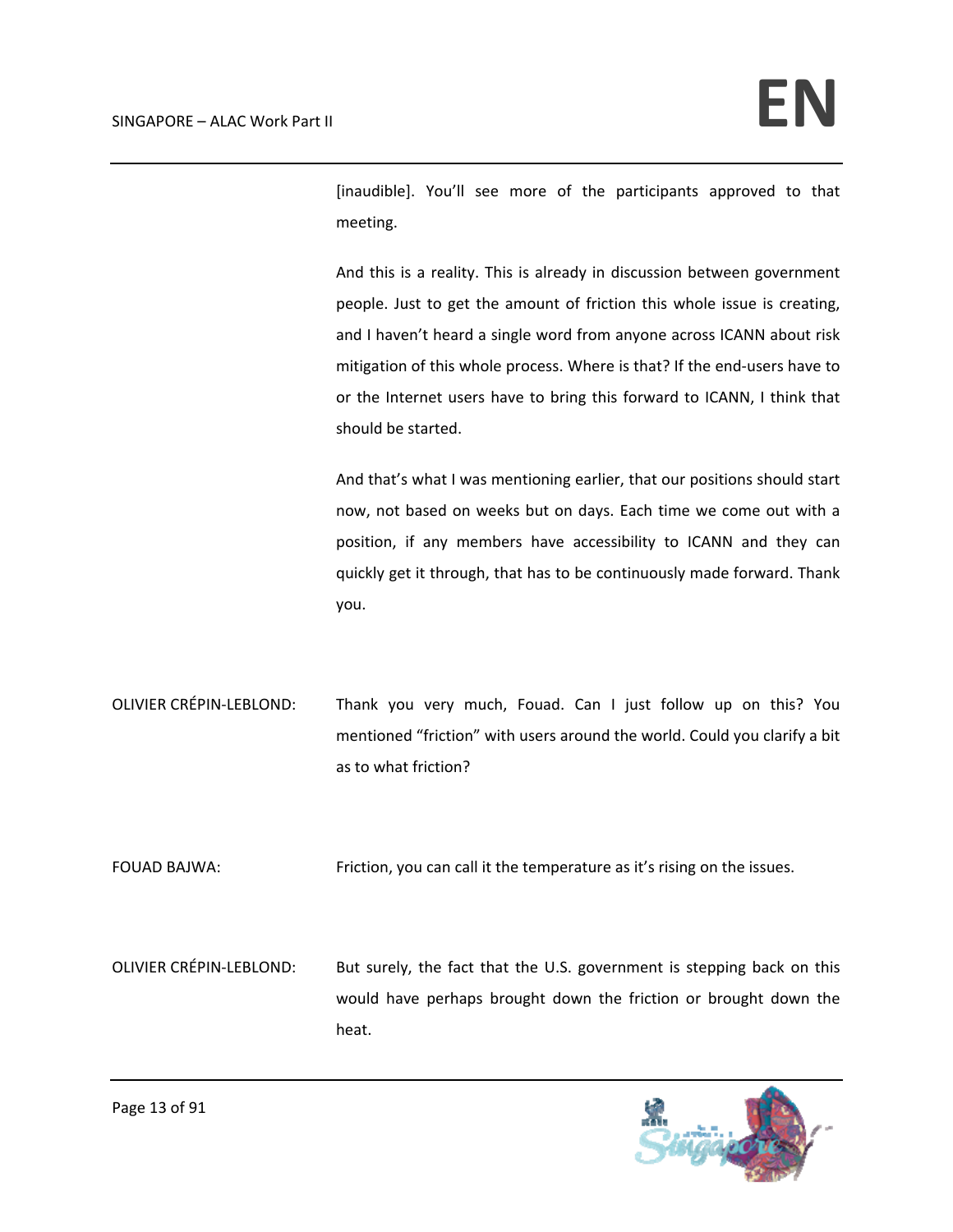FOUAD BAJWA: No, that is one belief. It takes decades to reach multilateral treaties and, in this occasion, you're not going for a treaty format. None of the nations are going for a treaty format. This is a cooperation‐based model. And that guy yesterday, when they were having that session with ICANN about the IANA issue when somebody mentioned use cases and they were talking about it's just technical, it's not going to be that anyway.

> Planning and management: that's why I clearly mentioned that. Stewardship, I've left out the technical function because IANA, if you look at the technical part, IANA has no trouble. IANA functions really well as far as the technicalities are concerned. And as a person who comes from the technical background, I can tell you that is not our problem.

> The problem is the planning and management process, and that is where the whole friction is going to be. And you have two opposing sides at the table who want to  $-$  even for them, at the moment, they don't understand this.

> So this should be a process which is being regularly updated. It's not going to wait for three or four months or six months for a meeting to happen and then we'll have something brought forward. This has to happen on a, let's say, half-a-weekly basis, a weekly basis. People have to really seriously get into this because we are only assuming the users are believing this at the moment.

> When we go back to our ALSes and when we come back with the issues, you'll see that – and you'll see it in London, actually – you'll see there is

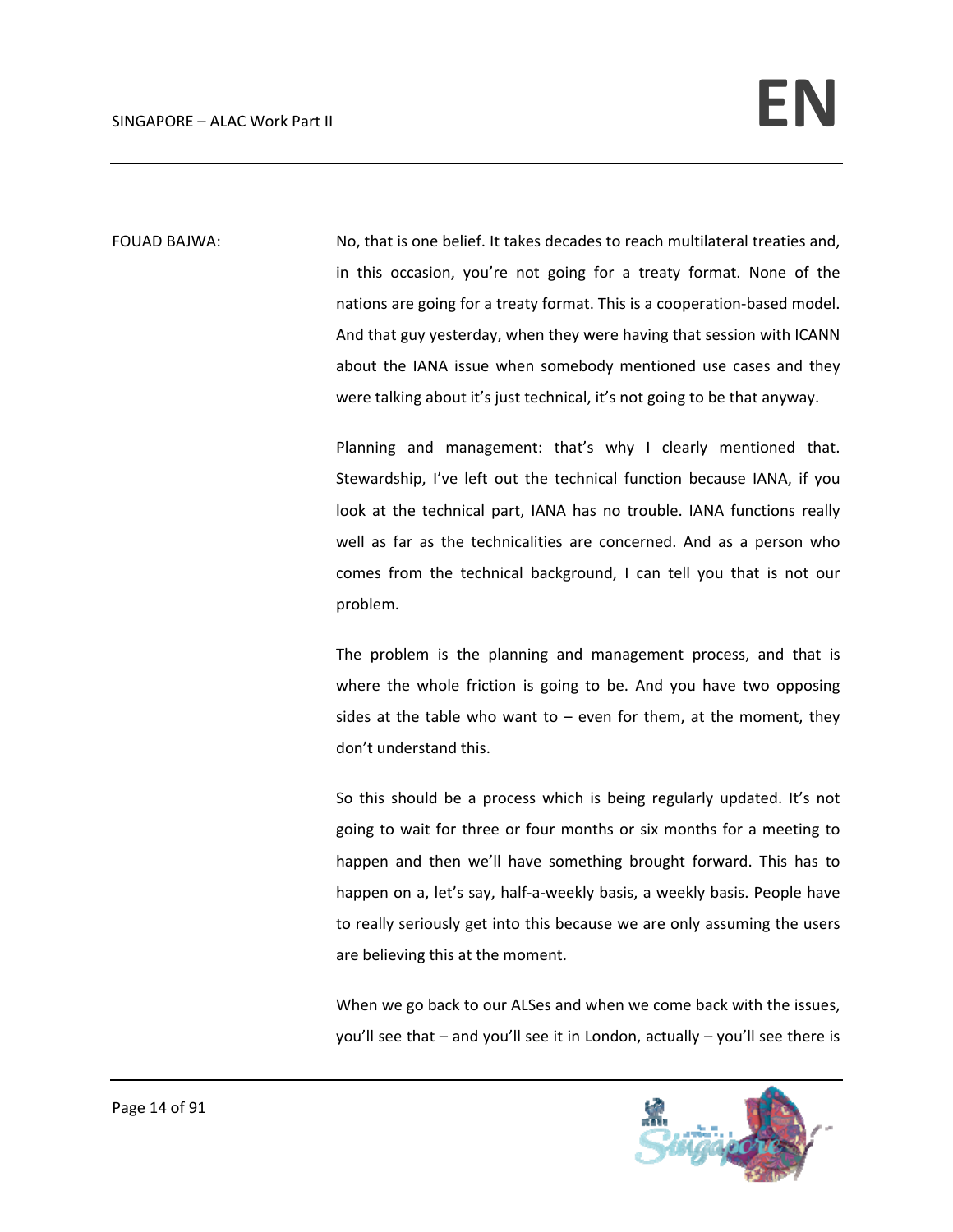concerns. You'll see the risks. You'll actually witness everything. And you will actually feel the friction where the issue are grinding against each other and nobody's clear about what are our positions, what are our statements?

OLIVIER CRÉPIN‐LEBLOND: Thank you very much, Fouad. I wanted to ask, actually, with a quick show of hands: How many of you were in the morning session yesterday on the issue of the IANA function? Oh, I see a lot of people. The morning session just after the opening session. Okay, I think nearly everyone here. Okay, that's great.

> And how many of you were in the afternoon one? I know in the afternoon, there was a collision. Well, there were all sorts of things. The afternoon one was about accountability. So the morning was about the technical and the contracts and the afternoon, accountability. So, less, of course, because we had also something going on in this room at the same time.

> The understanding behind it is that ICANN staff wishes to treat the two issues separately. And I think that probably is the correct way to look at it, although we know that the two are linked together. But certainly, on the accountability side, we definitely have some big questions. I see the issue as being on several levels.

> In the morning, as you remember, the contract itself  $-$  so all the contractual stuff, is actually not just one contract. It's several contracts with several organizations. There was a discussion as to whether the ALAC should have been on the head table or not.

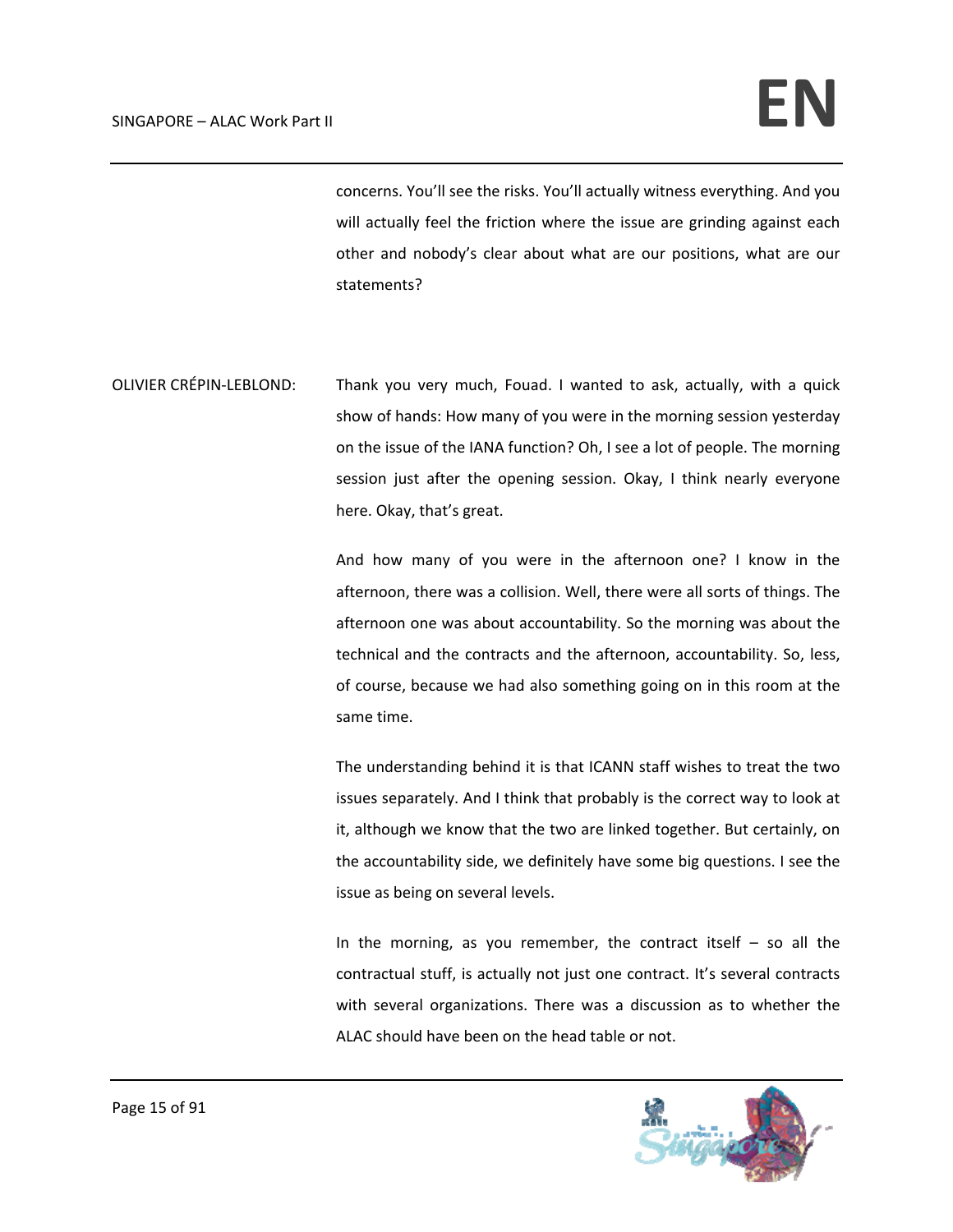This morning meeting, by the way, was actually all put together by a group of us  $-$  myself included  $-$  the night before with Fadi and with senior staff and all of the Chairs of SOs and ACs. We discussed the ability for ALAC to be at that table or not. And there was one problem, and I think it was explained later  $-$  was it today or this morning? It was explained that this thing really had to hinge on top contracts between the affected parties. The morning session was really about the contracts and about how those contracts would need to evolve.

So, for example, the Protocol Parameters involve the Internet Architecture Board, which is part of the IETF. So Jari Arkko had to be at the head table. The General Purpose IP Address, as well the Regional Internet Registries, had to be at the head table and Adiel Akplogan was there for the head table. The Generic Domain Names, of course, we needed Jonathan Robinson from the GNSO Council to be here. And for the Country Code Top‐Level Domains, of course, it was Byron Holland who was at the head table. And each one of these entities actually have a contract with the U.S. government at the moment.

And so this is the reason why: At‐Large does not have a contract. Now, as far as contracts are concerned, I think we don't have very much to stand on because we're not into any contract at the moment. And there's not going to be any contract anyway because we're not actually running any of the infrastructure ourselves. These are organizations that have a specific responsibility.

As far as the accountability is concerned, that's a completely different kettle of fish. And I do have concerns that whilst I think we should understand that on the contract side, fair enough, that there's nothing

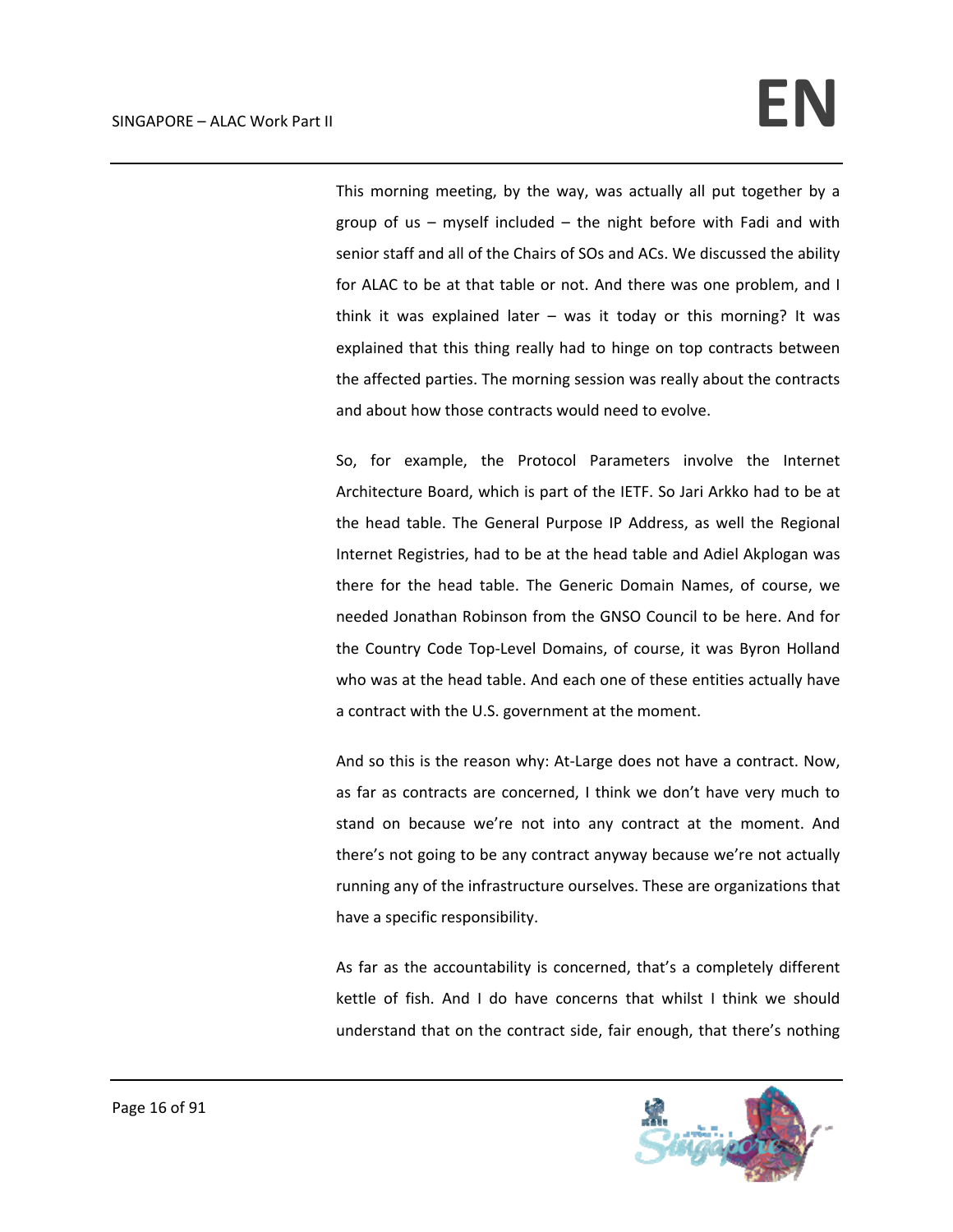for us to deal with. On the accountability side, there needs to be a really core user involvement one way or other.

But I'm concerned that, at the moment, we're being batched in the same, saying, "Well, you're not in a contract, so you don't have anything to do with the accountability anyway." That's a concern.

I'm opening the floor. Some of it is stimulating. I see some say, "Yes," some say, "No." This is very interesting. I'm not quite sure who to start with.

Certainly, the first table which was shown to the SO and AC Chairs and SG Chairs on Friday, actually also had Future Accountability, which was not something that anyone agreed with.

On the contractual side, Fouad, you said that the technical side of things, there's no real problem with. In fact, there is. There is because there is a concern with regards to  $-$  well, at the moment, Verisign has got the contract for running things. In the future, well, Verisign doesn't have a contract already in the future. So do you then list Verisign there? Or do you not list Verisign there? It becomes political on that basis, as well. But I don't think it affects us directly - at least, not for the time being.

Fouad, back to you, and then I'll take everyone around the table.

FOUAD BAJWA: Quick answers and quick reactions.

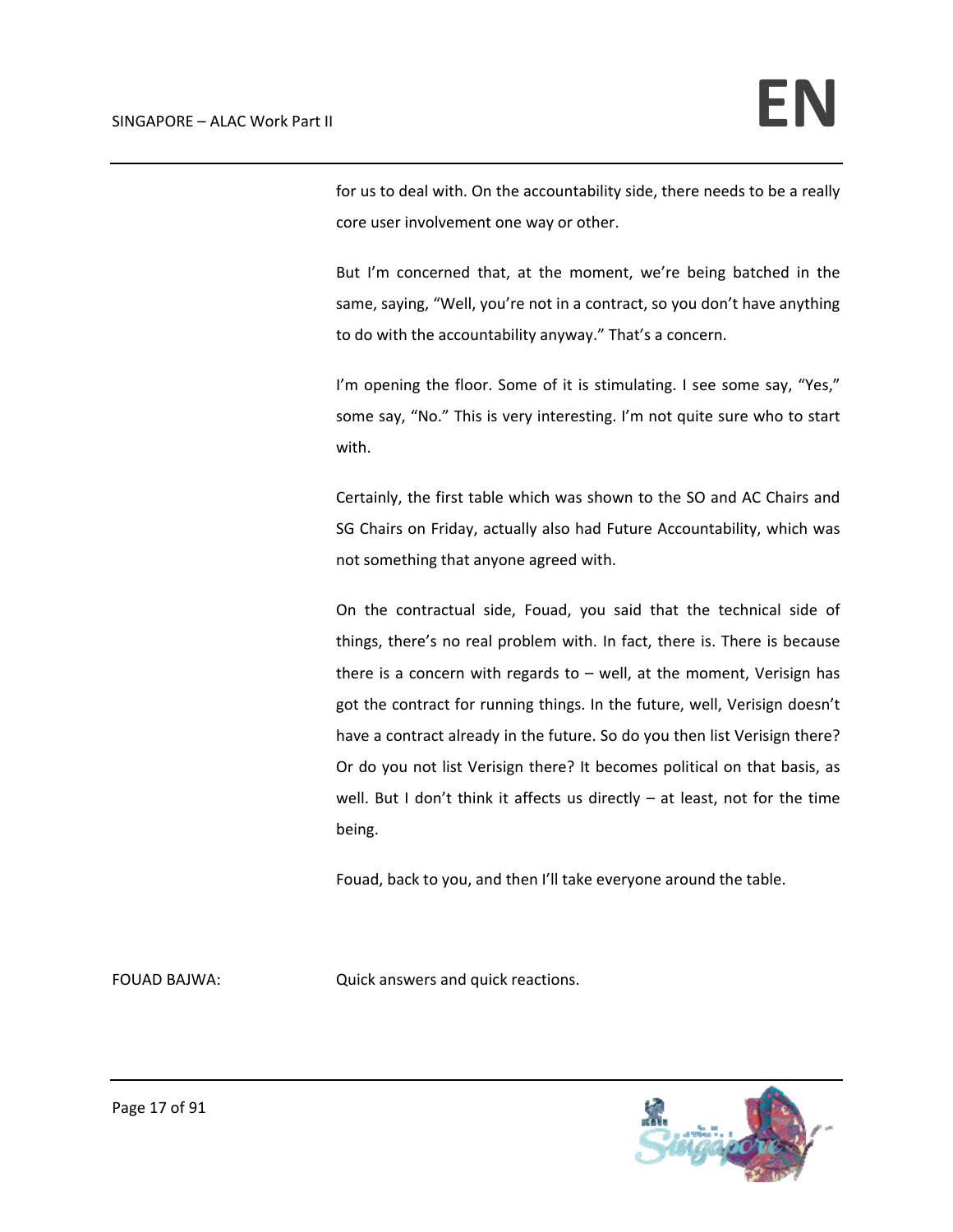By "technical side," I wasn't referring actually to the contractual agreements, just for clarity. I'm talking about the technical functional management of the system itself. Who's doing it and how they're doing it, that's a separate discussion.

Number two: yes, accountability is a major area where we can really continue to intervene on. What is really angering me in all these discussions out there, outside this room, is that they're continuously stereotyping users. That is my problem.

And within the ICANN system, as long as we're in an ICANN public meeting – and inside this public meeting, where the ACs, SOs, and all the constituencies are – when they talk about users, we are concerned. And if they want to market or if they want to project whatever version they have of the situation at‐hand and saying, "We're accountable to you"? Okay. I understand that when they say it that way.

But when they say, "We're accountable to all the users across the world"? Hey, stop. That is the same problem which occurs with many organizations when they talk about within the context of global Internet governance and so forth.

So my concern at the moment is, yes, inside ICANN, it is accountable. But we don't really know the model of the future where ICANN will be accountable globally. How can it be accountable globally? Who's going to keep that check in balance? Against what points is it going to be audited? Who's going to be enforcing something? What is the enforcement going to be like?

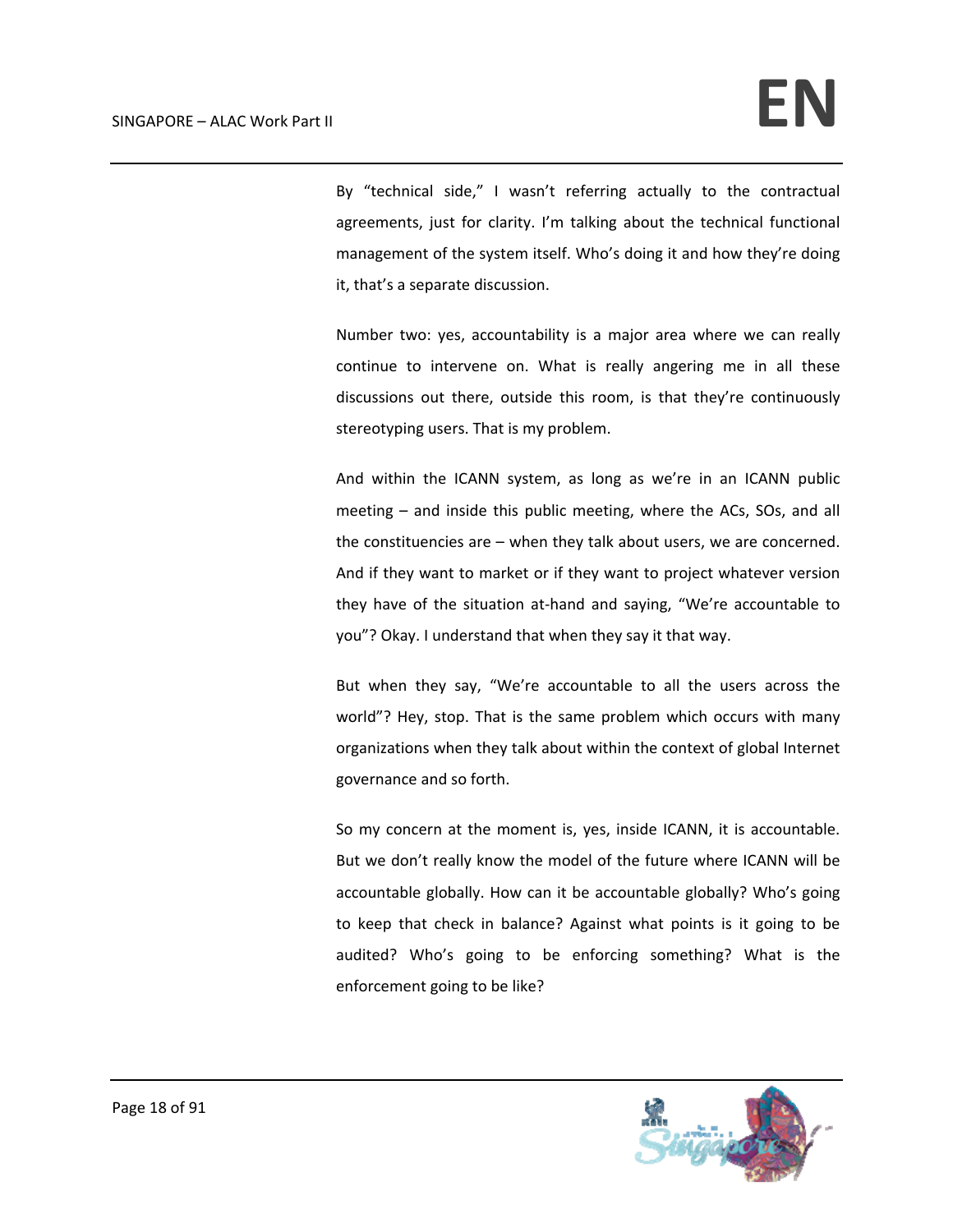These are all factors which we call, like, look at the political economy of the situation. The political economy is being developed outside ICANN. Within, ICANN there is a political economy which exists. And they should not be using or not be trying to build a confidence around a community which exists within ICANN. It has its position. If it does not have a contractual agreement which – no contracts with ICANN, IANA, and NTIA – but, at the end of the day, the affectee is always the end‐ user of all these policies.

OLIVIER CRÉPIN‐LEBLOND: Thank you, Fouad. And I think you touched on this: accountability, transparency, and enforcement. The enforcement part is a big question mark, the chicken and egg scenario. Whatever outside organizations might enforce the accountability and the transparency, how are they themselves accountable and transparent? It basically goes up from level to level.

> Let's start going through the queue. Tijani, I've got you down. I've got Ellen Strickland. I haven't caught anyone else put their cards up. Yeah, Fatima Cambronero or is it José? No? So it will be Fatima then. Okay, so let's start with Tijani Ben Jemaa.

TIJANI BEN JEMAA: Thank you, Olivier. What kind of contract the GAC has with the U.S. government or with ICANN?

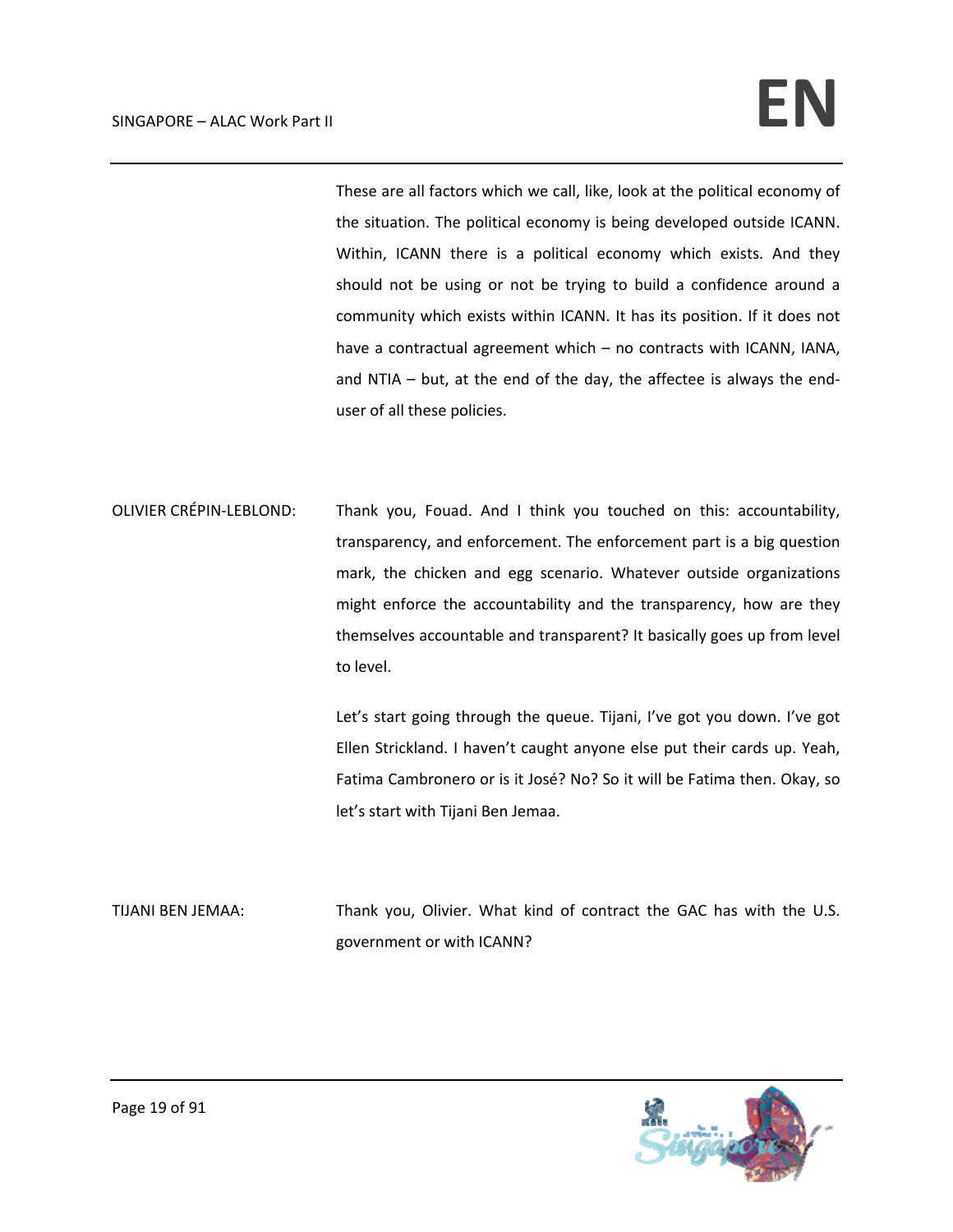| OLIVIER CRÉPIN-LEBLOND:        | The GAC is involved because the ccTLDs, some of them are run by<br>governments.                                                                                                                                                                                                    |
|--------------------------------|------------------------------------------------------------------------------------------------------------------------------------------------------------------------------------------------------------------------------------------------------------------------------------|
| TIJANI BEN JEMAA:              | The ccTLDs have contract, that's right. But the body who is running the<br>ccTLD has the contract. It is not the whole government, and it is not the<br>GAC at all. That's why we have exactly the [inaudible] status as the GAC.                                                  |
| <b>OLIVIER CRÉPIN-LEBLOND:</b> | Okay. We'll note that. I have no point of view in that matter. Interesting<br>thought, I hadn't thought about it. Ellen Strickland.                                                                                                                                                |
| <b>ELLEN STRICKLAND:</b>       | I want to make a point that relates to what you were saying, Fouad,<br>about the broader context as well as, I think, the relationship between<br>ICANN accountability and this and that relationship.<br>And that what the LLS, government has said is the transition will hannen |

And that what the U.S. government has said is the transition will happen and have asked ICANN to convene a multi‐stakeholder process to decide how that happens. And one of the things that we have seen from what was proposed to the SO/AC Chairs was, again, those three components of oversight – stewardship – policy, and operations, that there seems to be a proposal or assumption, perhaps, that oversight goes to ICANN.

And that isn't what's been asked to happen. What's been asked to happen is a process, the convening of a process to look at those three functions.

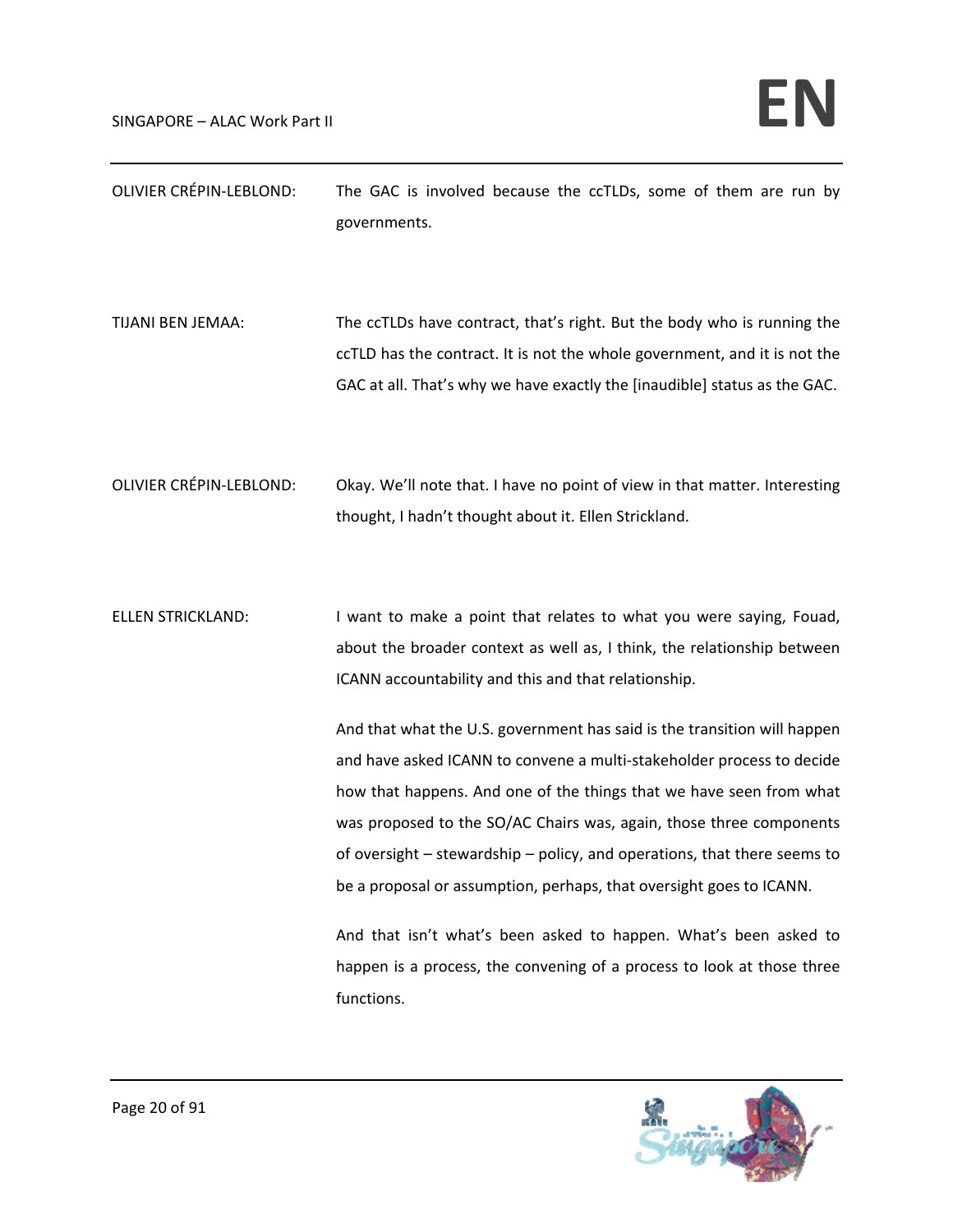And so, I think it's very important that the whole ecosystem is engaged in this. That's what's been asked for. And from the many sessions I've been in with the U.S.G. that's here, they're saying that is a condition of it being handed over, that that happens. So it's not acceptable that we be thinking this is a foregone conclusion, that this is about just handing over to ICANN and that through ICANN processes, we can make a plan.

Towards that, my point is that there is step before planning, which is about a vision for the future. And you can't make a plan unless you have an agreed vision of where we're going. And that vision needs to include other institutions. It needs to include broad engagement. We need to be thinking about our role in that as At-Large Structures.

- OLIVIER CRÉPIN‐LEBLOND: Thank you, Ellen. Next is Fatima Cambronero. And by the way, in the meantime, we've actually scrolled now to the overview of functions that you were speaking about earlier, although it's a bit difficult to read. You can read it on your Adobe Connect. It's sent on the list and yes, apologies. It was sent on the At-Large list, I understand. Fatima Cambronero?
- FATIMA CAMBRONERO: Thank you, Olivier. After Ellen's comment, what I'm going to say is a bit obvious. But I do agree what the other speakers mentioned before. There is a certain degree of confusion inside ALAC with all this process. And I would like to make a call for election so that we can invite experts so that they can explain to us. And to organize webinars or call

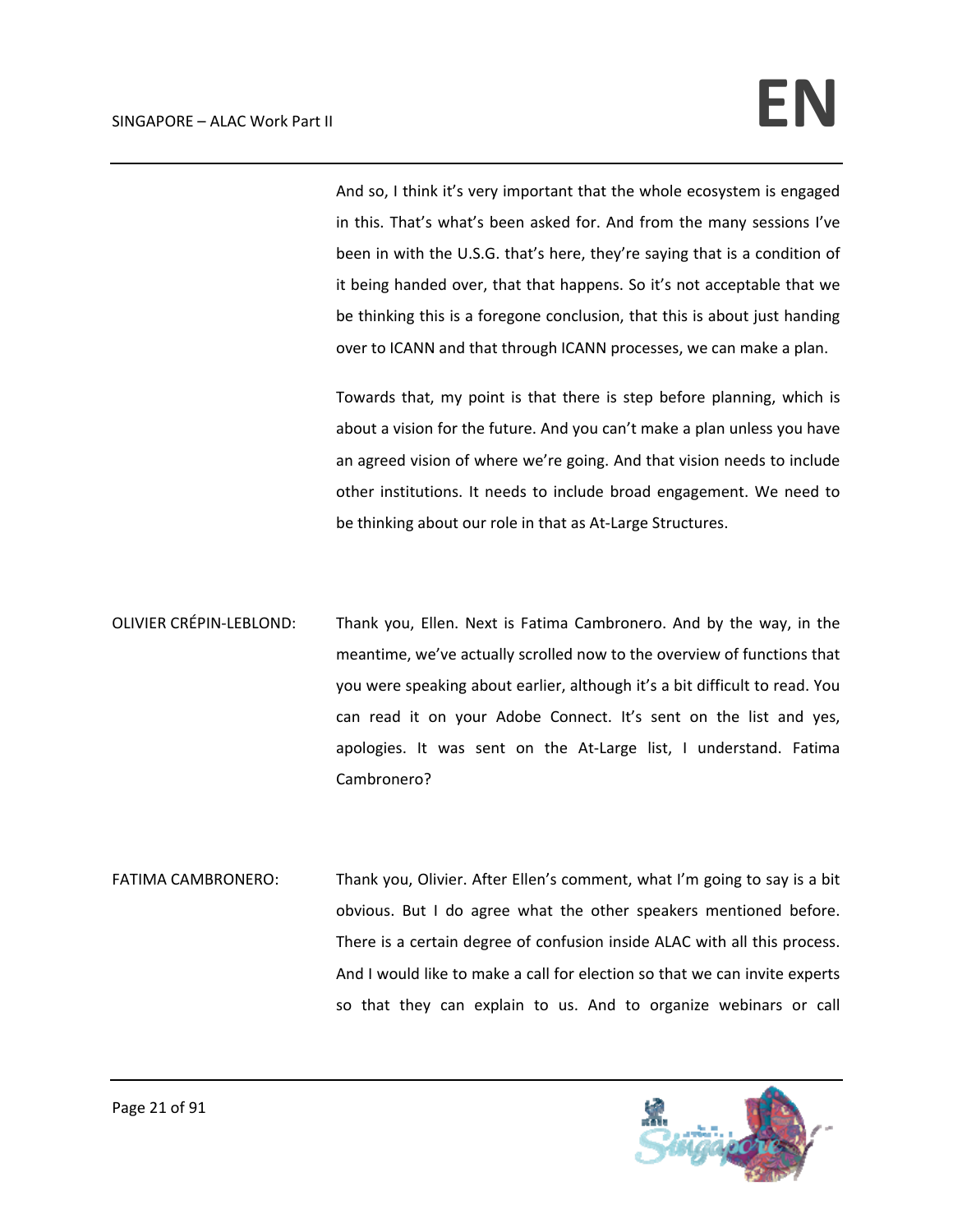conference so that we can become informed about this process that we are initiated or been part to.

I do understand that after this process, we will get to the conclusion that we need a new mechanism, a new organization, or organism that will be the steward of all these functions. Or perhaps any of the mechanisms already existing will be useful.

But what came out of all of this, although it might not be related to this – as Rinalia said – this has to do with the accountability meeting that we have yesterday, where there was a need to have an external, independent body that may be in charge of this accountability function.

So that is what they have in common, these two issues that we are now dealing with in parallel. And within this context, I understand that NETmundial is another instance of this process. And perhaps, before that, NETmundial didn't have the same meaning and now it has a different meaning.

I would also like to say that we may need, while reviewing this technical function that ALAC does not have, we can make a self-review and decide what could be our inputs so that we can participate with a rationale. And not just because we need to participate, so that we can provide the right inputs so that we can move forward.

So in that sense, I would like to remind you that we may have a role. We can embrace the other players who have knowledge in technical issues and work together with them. The idea of participating just because made us be someone to legitimate this multi‐stakeholder model and

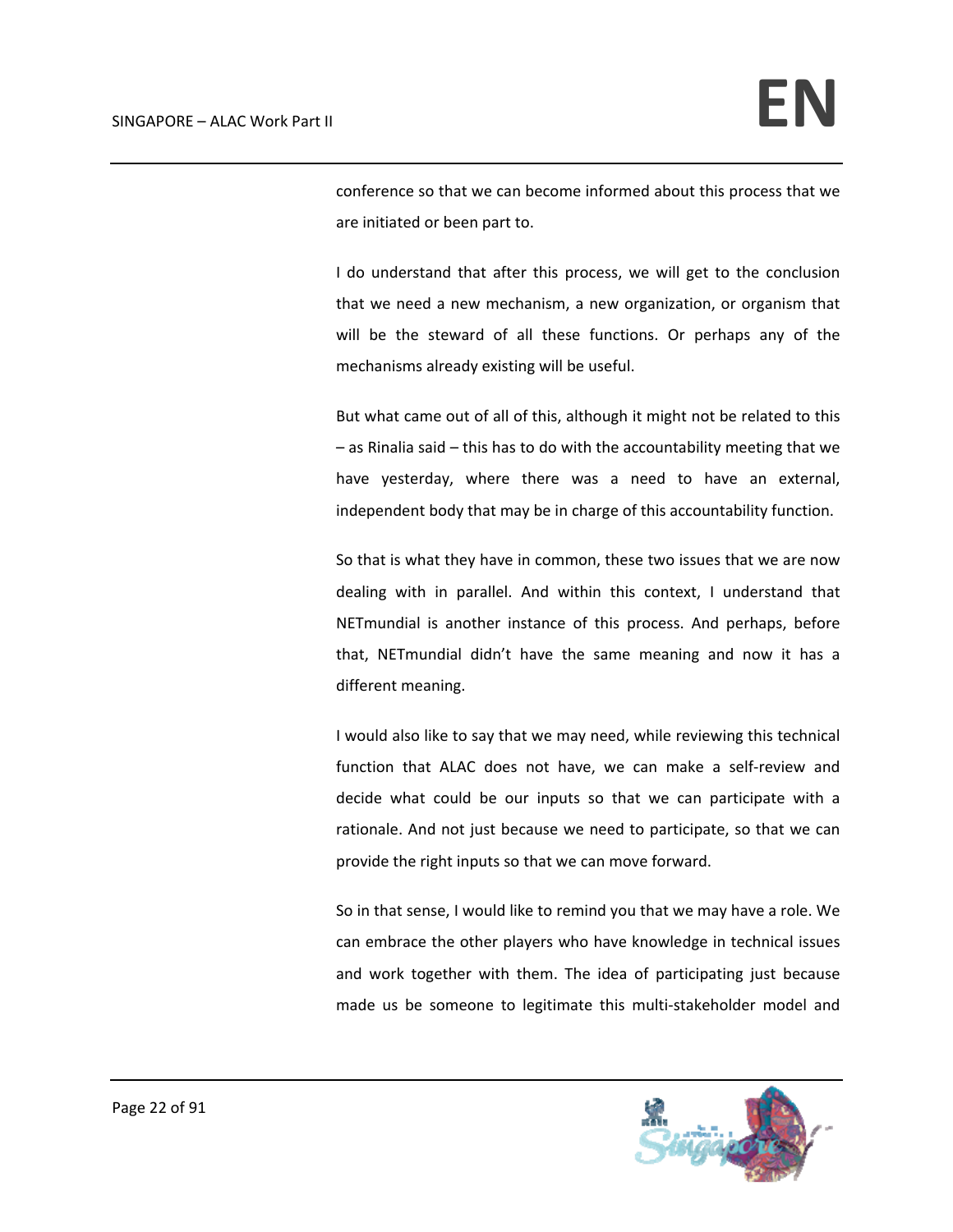this is not the case. I think we need to provide valuable input and we can be valuable in providing input in this process. Thank you very much.

OLIVIER CRÉPIN‐LEBLOND: Thank you very much, Fatima. And when you mentioned the action item for a webinar, I remembered this morning's action items from the meeting with the Board, where one of the action items for Fadi to follow up on a webinar and a beginner's guide on the IANA function and the IANA transition.

> I think that the webinar is something that we probably need pretty quickly. And it, obviously, will need to be interpreted in Spanish and in French, as well. That's something that's important enough, so perhaps we could add the languages to this. Yeah, the other ones are not to do with that, but this one is particularly important, so yes.

> As to the rest of your declaration and your suggestions, let's open the floor. Let's see if there's traction. Personally, I think they're all very good ideas. We need to engage in this proactively. Fouad Bajwa?

FOUAD BAJWA: When issues of global importance, when they come into your court, the approach is to start certain very well‐managed and organized activities in parallel.

> So if we were to advocate our user position, we should start that. We should start out with capacity building. We have to be really strong in understanding ourselves that where are the issues which are really affecting us?

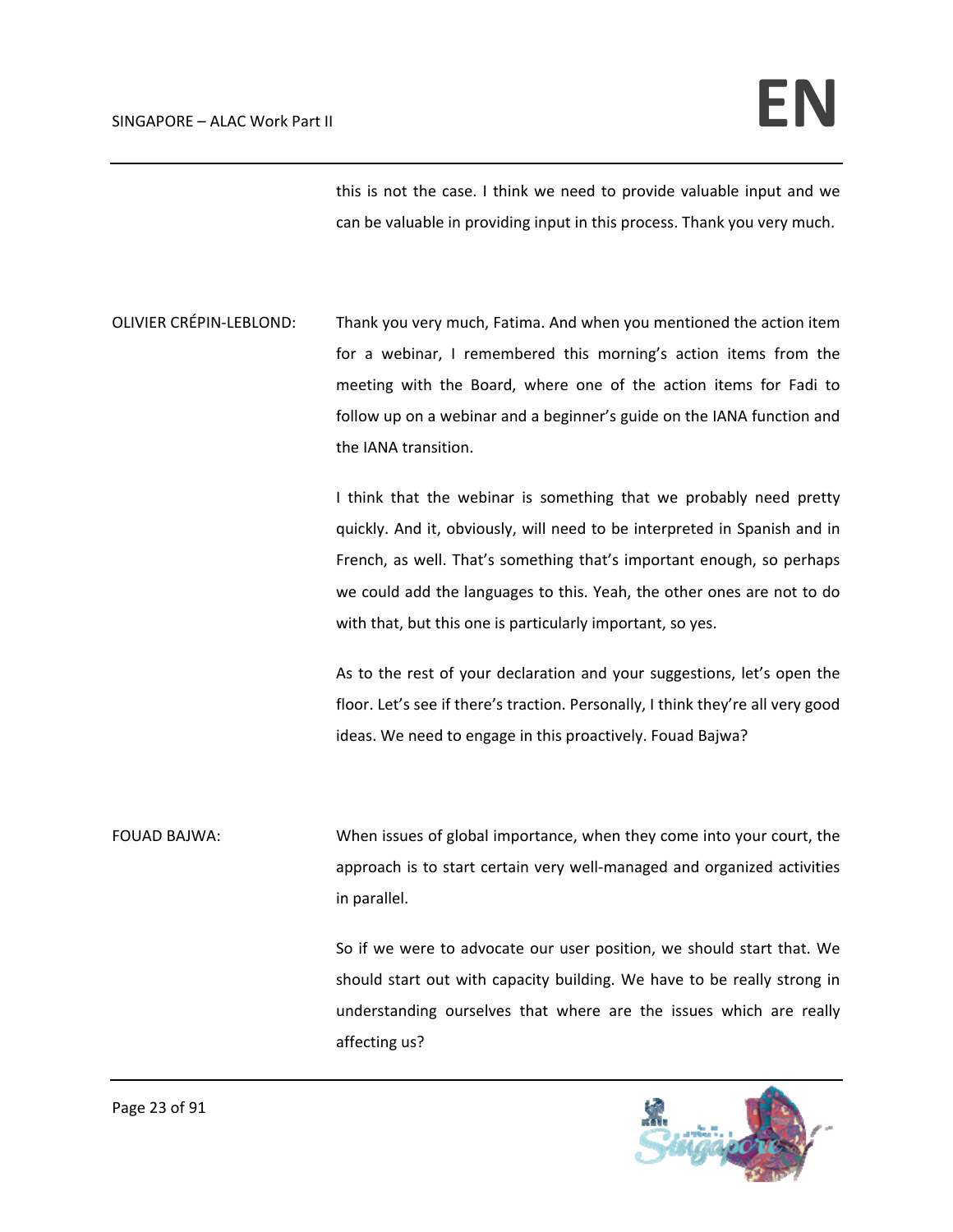And then we need another group which looks beyond ICANN, as well. Because if such a function is created in the future, an independent global function, we also have to bridge ourselves within that setting.

So I think that earlier this morning, Jean‐Jacques posed about the Future Issues Working Group in ALAC. So that's initiated in parallel. That is really important, as well, because I was thinking over it continuously.

Capacity building? Deal it at all the three levels. Webinars should start immediately. Even if we can get a recording of a webinar, which we can make available even to our members back home. That is really important. Because at the end of the day, a lot of people in our part of the world have problems participating and actually accessing those webinars.

Published materials? I think we really don't have to go into paperwork, but we can have a good amount of PDF documentation and more visual than text. That will really help in explaining these issues back home.

So open up in parallel on various fronts so that by the time real activities start happening or when we engage with these – within ICANN and outside ICANN – we're well‐prepared.

OLIVIER CRÉPIN‐LEBLOND: Thank you very much, Fouad. And of course, this morning's action item will also obtain clarification on the amount of material that is going to be made available. It's obvious that there needs to be material made available even though this is a very short time frame.

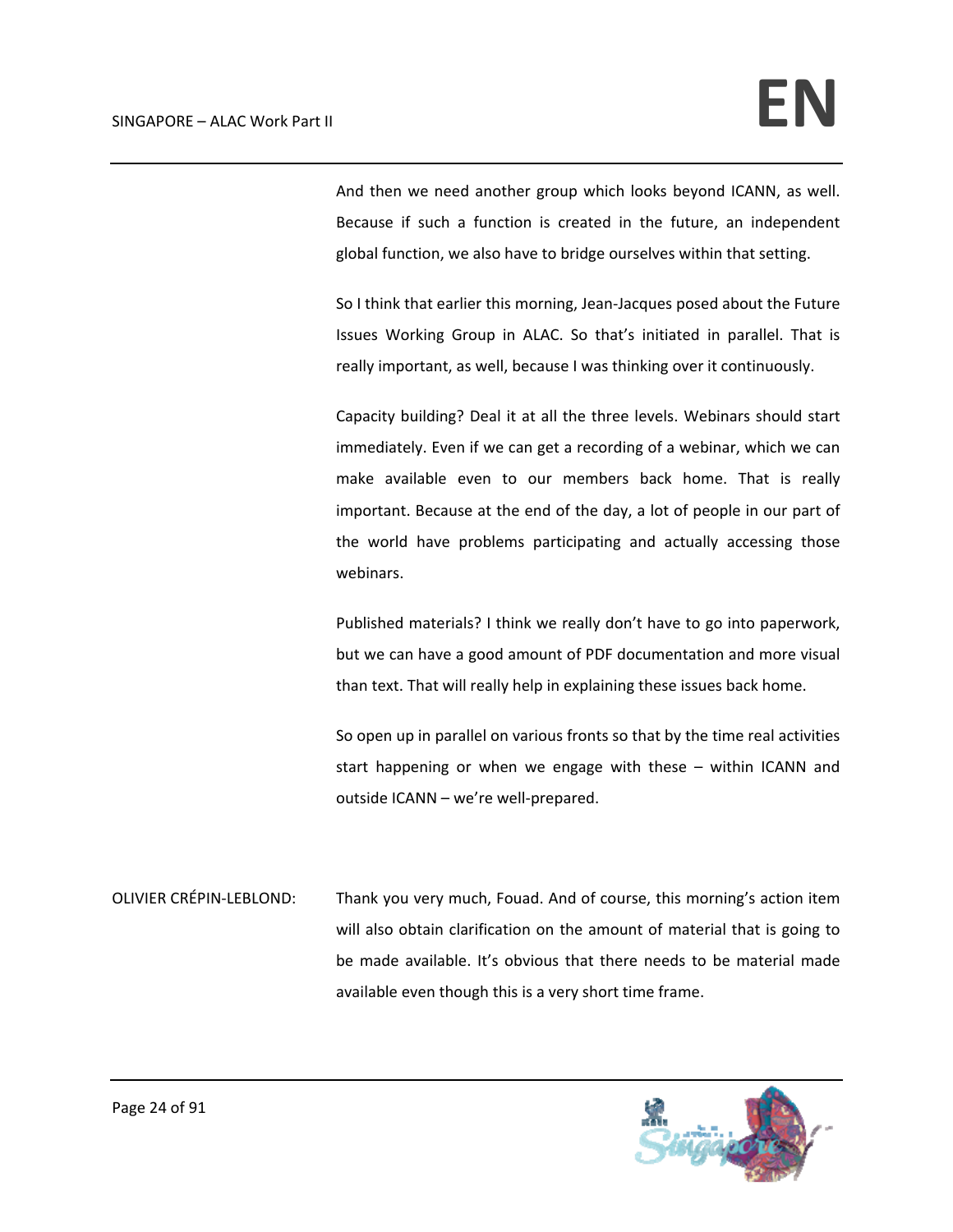Just a couple of things more. We have a meeting with ASO in a few minutes. We might wish to also touch on this issue. The discussion with the ASO is going to be specifically about this issue, as well. So I don't know whether we wish to think of anything in advance of that or we'll just continue the flow and then when the ASO leadership joins us, then we'll just be able to continue.

Oh, don't know who is the first one who  $-$  so first, we have Leon Sanchez, and then we'll have Eduardo Diaz. So, Leon?

LEON SANCHEZ: Thank you, Olivier. If I understood well this morning, what we're about to define is the transition on the stewardship of the IANA function, not the IANA function itself. As things are today, we users don't have a saying on the IANA function. But that doesn't mean we won't have a saying forever. So we might as well considering having a saying on the IANA function as a result of this process.

> And also, I think that – if I understood well – the NTIA communication is very clear in stating that obviously we're defining the process of this stewardship transition, but as a result of this process, we also will define the mechanism on which the stewardship will be taken on the future.

> I mean, my lawyer mind structure doesn't let me be apart from my profession, and I think of checks and balances. I think that we have the responsibility as users to establish a very well-identified system of checks and balances in this stewardship mechanism that will allow us, as users, to raise our voices in the case that we do not agree on how the

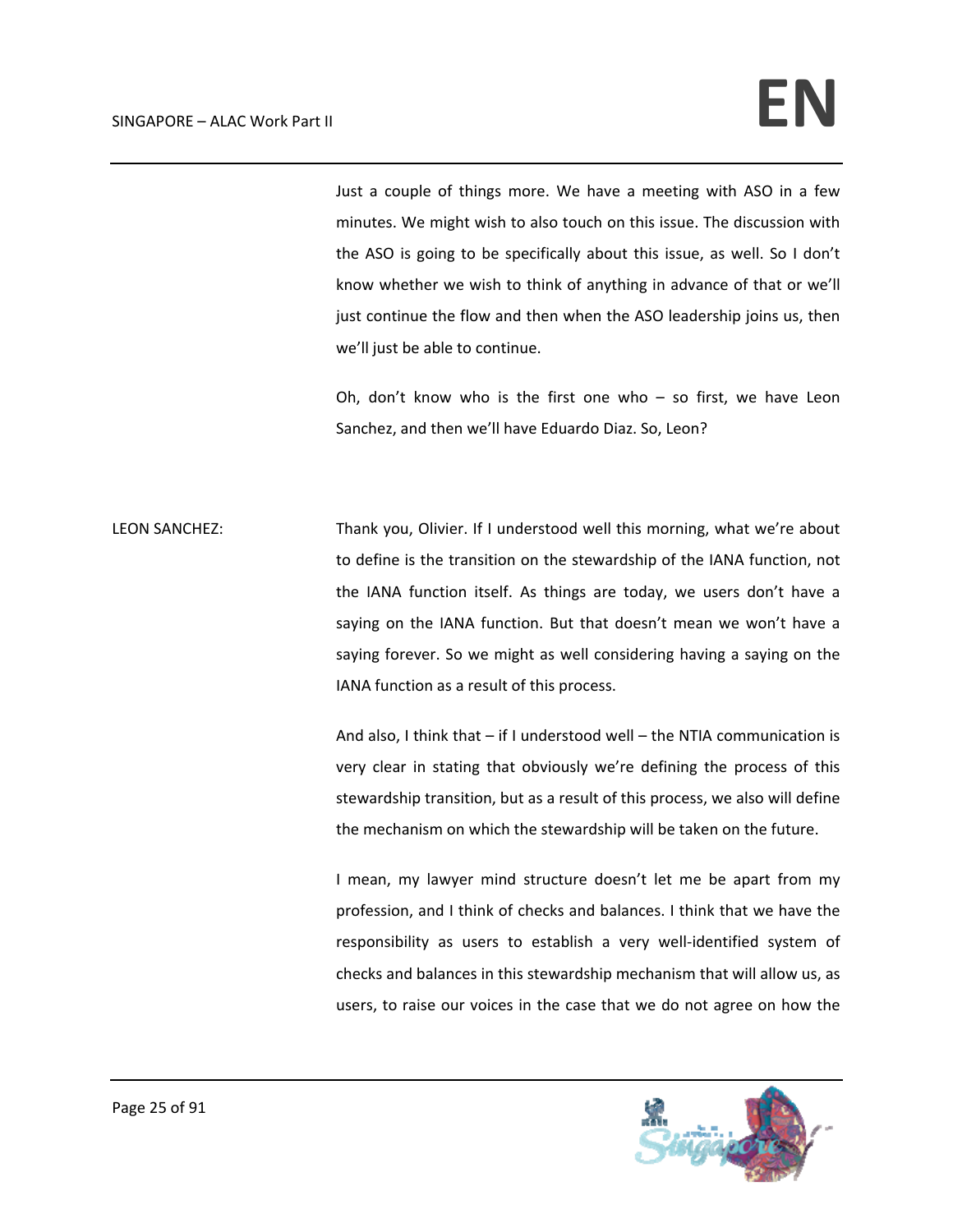stewardship is being carried out. I think that's what we should focus, into defining these checks and balance for the good of the community.

OLIVIER CRÉPIN‐LEBLOND: Thank you, Leon. Eduardo Diaz?

EDUARDO DIAZ: Thank you, Mr. Chair. I just want to express my confusion here with this theme, because I – like you said – I see this as a two‐pronged thing. You have the IANA contracts, and those things have to be figured out. And even though if we are not part of the contracts, I'm not sure if we as user have to participate in the process of how those contracts are going to be changed from one place to another one.

> And then, on the other side, you have accountability, which I didn't have a chance to go yesterday. And I don't know if they have a panel in the same way they had it first in the morning. They had somebody there, saying, "This is the people who are going to be working on accountability."

> And going back to the meeting this morning with the Board, it was a strange meeting. And I think we were talking like this. They were talking about IANA and maybe, and they're talking about doing this contract thing with these four elements. But then, they say, "Once that's done, we're going to do accountability and the multi-stakeholder thing." Things are happening at a different phase, and they should be in parallel.

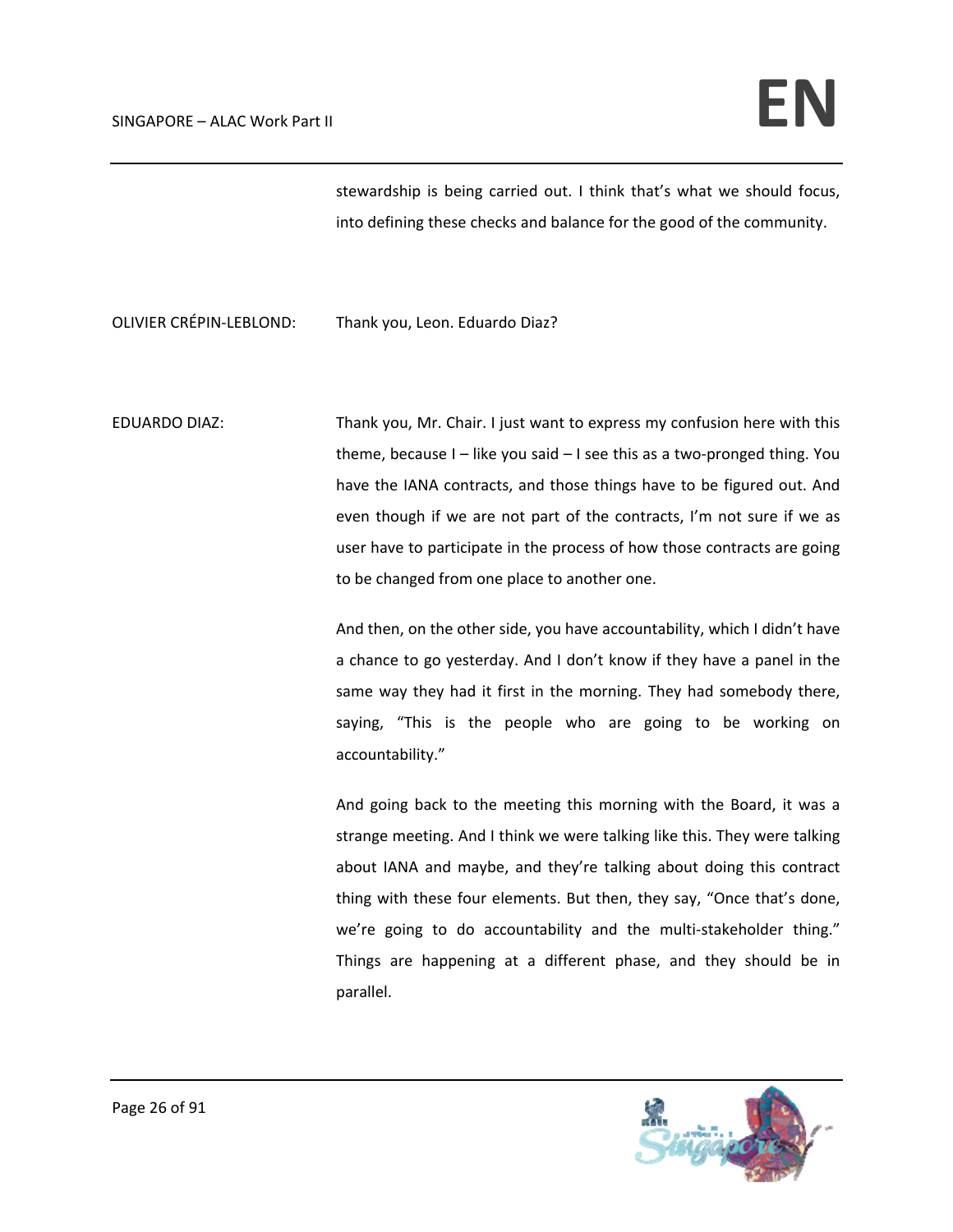I'm confused. And if I'm confused, it's going to be very hard for me to go back to my ALS and explain what's going on. So it's very important that we, as a group, we understand this or we have a position on it. Thank you.

OLIVIER CRÉPIN‐LEBLOND: Yes, thank you, Eduardo. Jean‐Jacques Subrenat?

JEAN-JACQUES SUBRENAT: Thank you, Olivier. Two or three remarks. First, geo-strategic overview, if I may. What's all this about? If you look at it from the point of view of policy planning from some government or a group of governments, what the NTIA statement  $-$  which is carefully crafted, actually  $-$  should lead us to understand that there's several reasons why the NTIA came out when it did come out.

> One of the reasons has nothing to do with the IANA function at all, I think, which is that  $-$  in a way  $-$  Washington had to react to the whole thing about NSA and GCHQ. In other words, the Snowden revelations. We can't shoo that away. It's a fact.

> The second remark in the geo-strategic area is that the United States seems to be saying, "Look, you don't want to continue oversight by one government? Okay. So now, we – Washington – require that heretofore, it will not be any government." You remember their statement says, "Administration by mechanisms not governmental or intergovernmental."

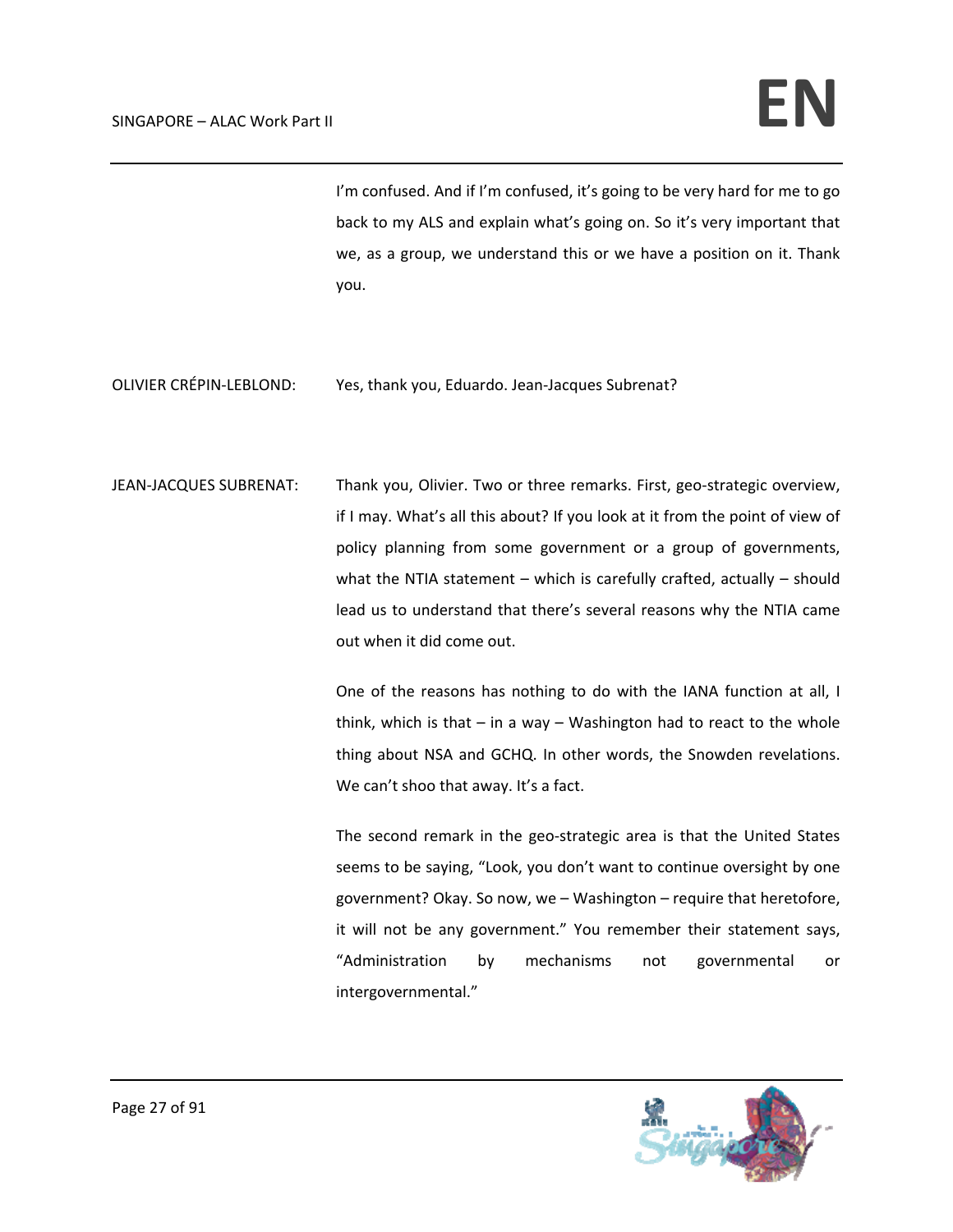So I think that we have to be aware of that. In other words, Washington is placing the standards very high for another form of stewardship.

Now, to come down to a more practical level, I have two remarks. What this morning's session between the ALAC and the Board told me was that we were speaking past each other.

Olivier, you asked me something after the meeting and we had a private word about that, so I won't come back on the detail. But for me, it's quite serious. We have to take care not to be speaking in a language which, perhaps even for bad reasons, is not comprehended, is not understood by the Board or other parts of the community. So that means that we have to always prepare this kind of major subject in a more careful way.

The other remark about practicalities is that whereas we can prepare internally – in fact, we have to, to be spot‐on on all these subjects: on the technicalities, on the legal aspects, on the international aspects – I'm afraid we cannot claim, from the start, that we must be part of this. I think that's a very, very difficult statement to make, that At‐Large or the end-user or whatever you call it, of course he has a stake, but very indirectly. So to claim that we must be part of that consultation is pretty difficult.

Of course, the CEO – because he is CEO – will always answer, "Oh, yes, of course you're part of it." But there's a difference between saying that and actually making it happen.

So my conclusion on this last remark of mine is that we will probably have to go through the processes which are already open for that,

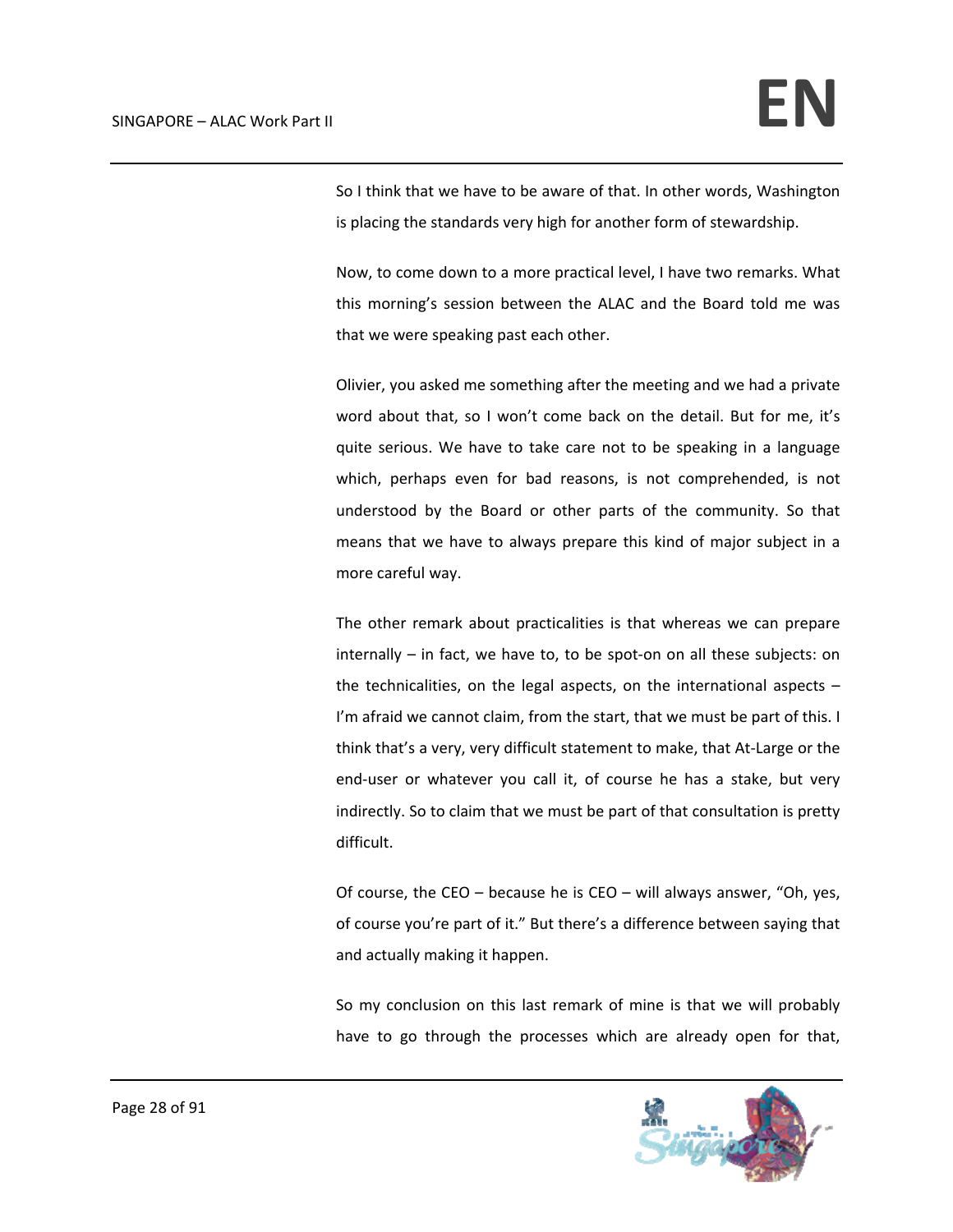meaning public comment periods, the things which Fadi has opened to the public. We have to respond along those lines. I'm afraid that the only other way would be to make an ALAC statement. But there's no intermediate solution for expression general user point of view than those existing mechanisms.

OLIVIER CRÉPIN‐LEBLOND: Thank you very much, Jean‐Jacques. On the part of non‐government involvement or the non‐involvement of governments that was in the NTIA letter, a clarification was requested by some GAC members from Larry Strickling himself because there was a rumor that was going around that this actually meant the United States did not want any government to be involved with any participation, whether it would be multi‐stakeholder or whether it would be multi‐lateral.

> The response that was given was that there was a wish to avoid a multi‐ lateral involvement, but if governments were to be involved in a multi‐ stakeholder building of the future, that would be absolutely accepted. So that's one of the points which required clarification and which was made yesterday.

> On the other points that you make, certainly I think we will have to have an At-Large statement at some point, maybe more than one, even. This is not a sprint; this is a marathon. This is something that is not going to be done quickly.

> I spoke to Fadi late last night at the gala and let him know that Rome wasn't built in a day and it looks as though, because the frenzy started on the last Friday or Friday a week ago, we already have ready‐built

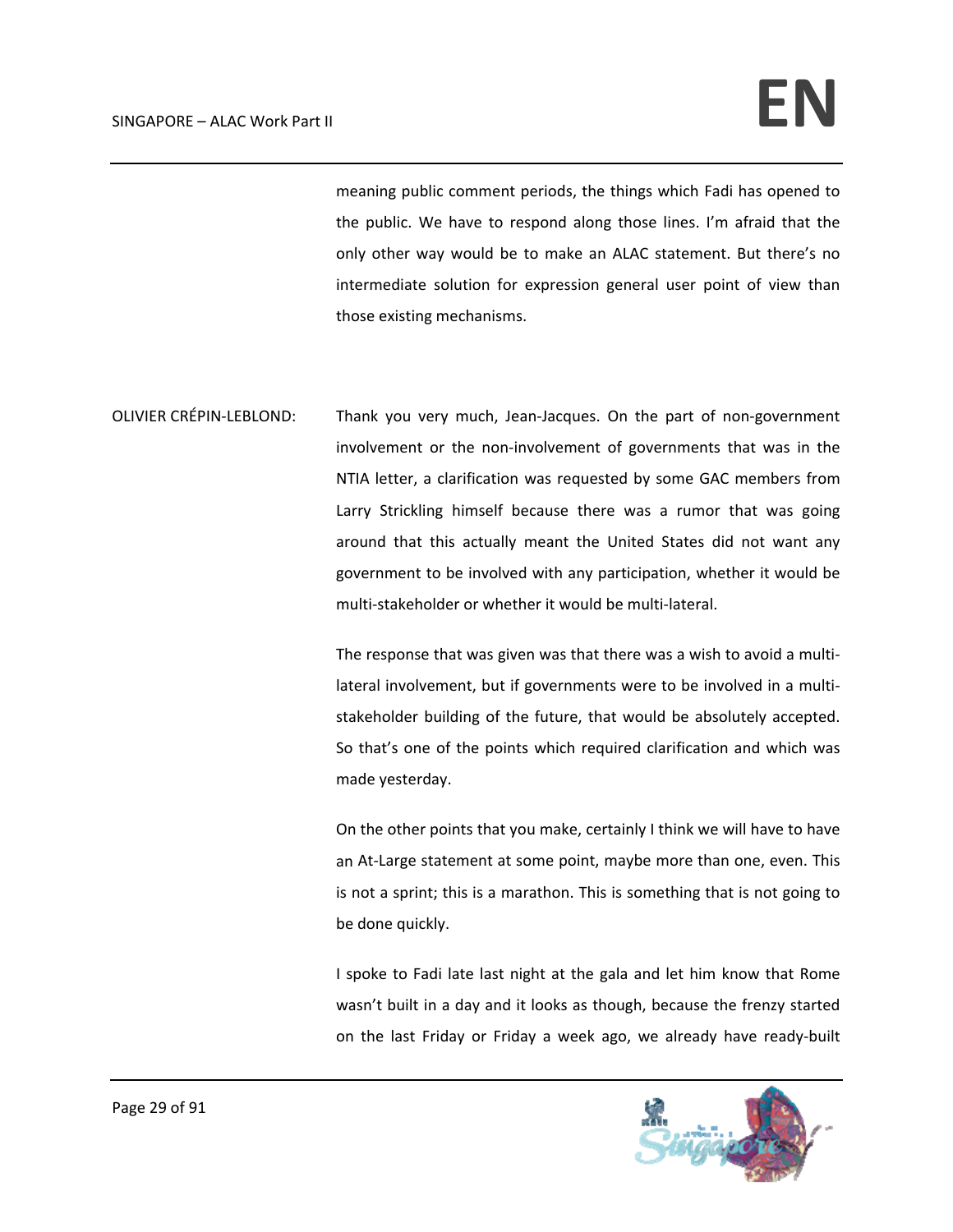solutions which are now being presented and shared via all sorts of means: the media, etc., which seems to be the silver bullet, but the silver bullet for each one of the organizations that are presenting it.

And one of the big concerns is that some might think that this actually is a reboot of ICANN, going back 15 years. All past work is off the table now. Let's start again. Let's build something brand‐new. Let's change everything radically. And there's a real concern that this might destabilize the organization, as well.

That's definitely not the case. We're not dealing with a reboot. We're dealing with just a set of contracts at the moment and, certainly, the search for a new accountability mechanism and a new enforcement mechanism.

So that's in addition to what you said. The question I do have, actually, for this community is whether we need to have a working group created to deal with this or whether we can already house this under an already‐existing working group – ad hoc working group or it existing?

First, Jean‐Jacques and Evan.

EVAN LEIBOVITCH: Sorry, I'm just going to reiterate what I suggested earlier and that it could be handled by – and I think would be very appropriate to be put under – Future Challenges, given that this is a think tank looking forward, non-regimented approach to this that allows us to accept all.

> And I think it would be appropriate, and also noting the comments earlier that simply because one or both of us, the Chairs, may be term‐

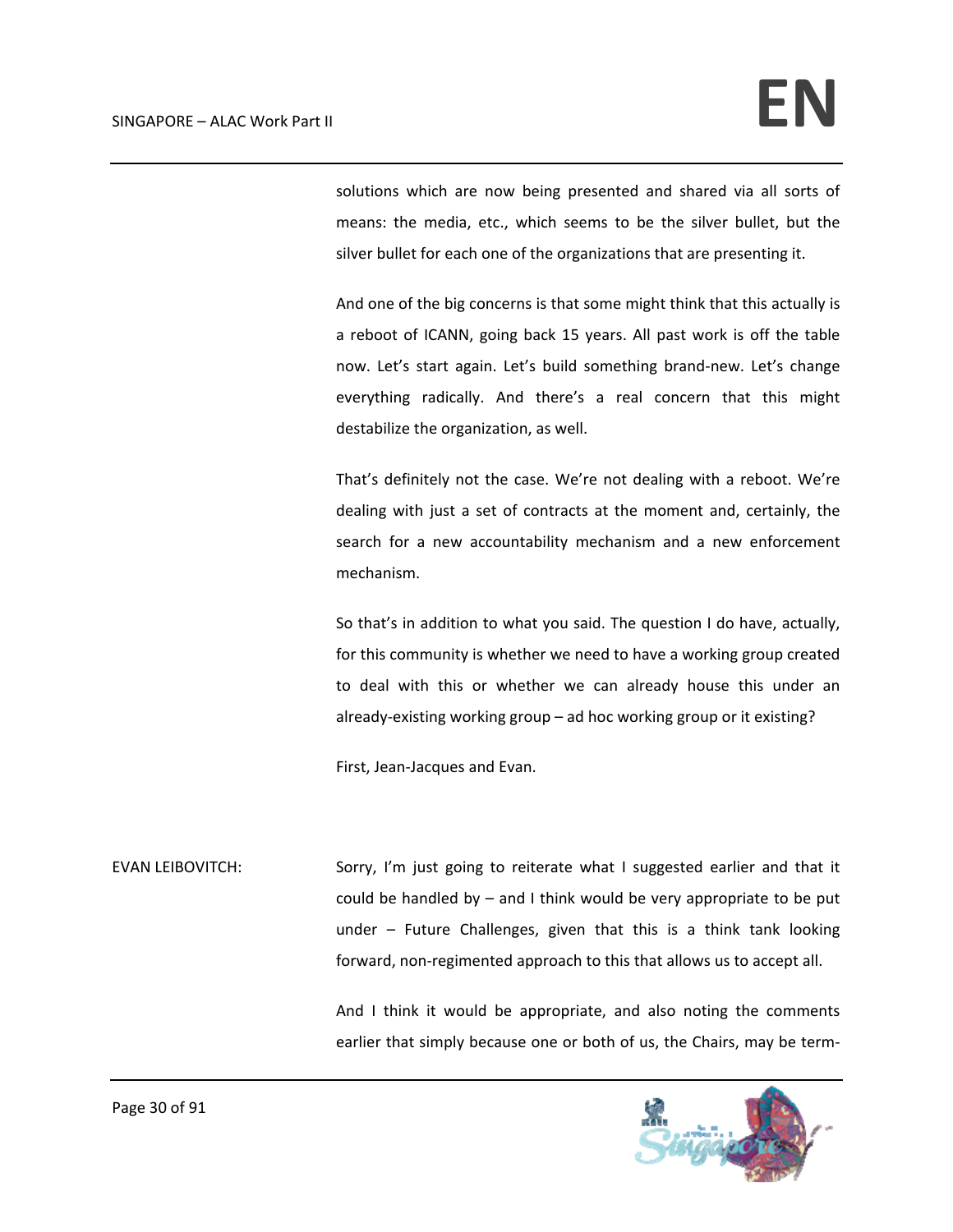limited on ALAC does not keep us from being involved as Chairs of the working group.

So having said that, I think we're both interested in the topic, interested in shepherding this through. I think it's appropriate. If there's a desire to make a special group for this, so be it. But I think it's suitable and appropriate for Future Challenges. Thank you.

OLIVIER CRÉPIN‐LEBLOND: Thank you very much, Evan. And for the record, you don't need to be an ALAC member to be Chair of a working group. We've had some working groups that were not ALAC members.

Was it just Alan or anybody else? Alan Greenberg.

ALAN GREENBERG: Couple of comments on what Jean-Jacques said. First of all, I disagree. I think it is fair game for us to say don't forget us when we're putting together various working groups and components of whatever it is that will be deciding things, and perhaps the end results if the end result is indeed a multi‐stakeholder operation.

> However, I think that puts the onus on us to then be informed, useful contributors to the process. And we don't get a seat just because we're there. Or maybe we do get one because we're there, but then we better contribute and have something to put forward in the process.

> So I strongly support some activity within At-Large to be thinking about what the alternatives are. There aren't a lot of obvious answers to how

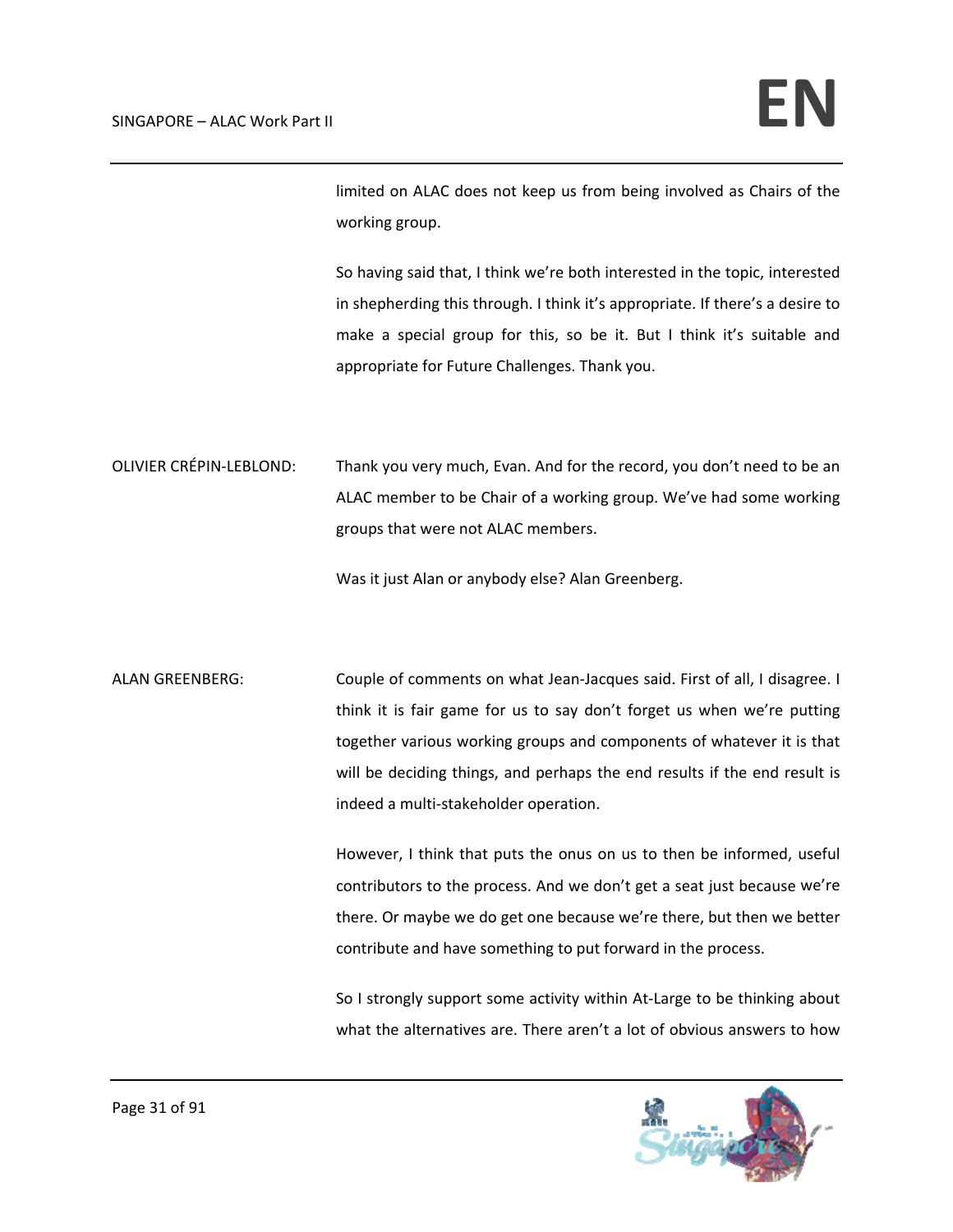we address these problems. We're going to need some innovative thinking, and we're as capable of that as any. We won't come up with the final answer, but we may contribute to it.

OLIVIER CRÉPIN‐LEBLOND: Thank you very much, Alan. And I'm afraid I need to cut this discussion short, because various members of the ASO and ASO Address Council have arrived.

> What I suggest is that we continue this discussion at 16:00 at the end of this session. We have another 15 minutes to discuss this. We need to agree on action items. And I would like, also, you to have a look at a proposed joint statement from SO and AC Chairs regarding the announcement from NTIA.

> So thanks very much, all of you, and let's move to the next part of our agenda and that's our meeting with the – it's written on the agenda as the Meeting With the ASO, which I believe is both ASO, RIRs, Address Council, NRO, and the whole ecosystem coming to see us.

So, Louie? Louie and Paul?

PAUL WILSON: Listen, I don't mind being here, but I wasn't expecting to be the one. I think Adiel, the NRO Chair is on his way and should take his seat. But until he does, I'm okay if you are.

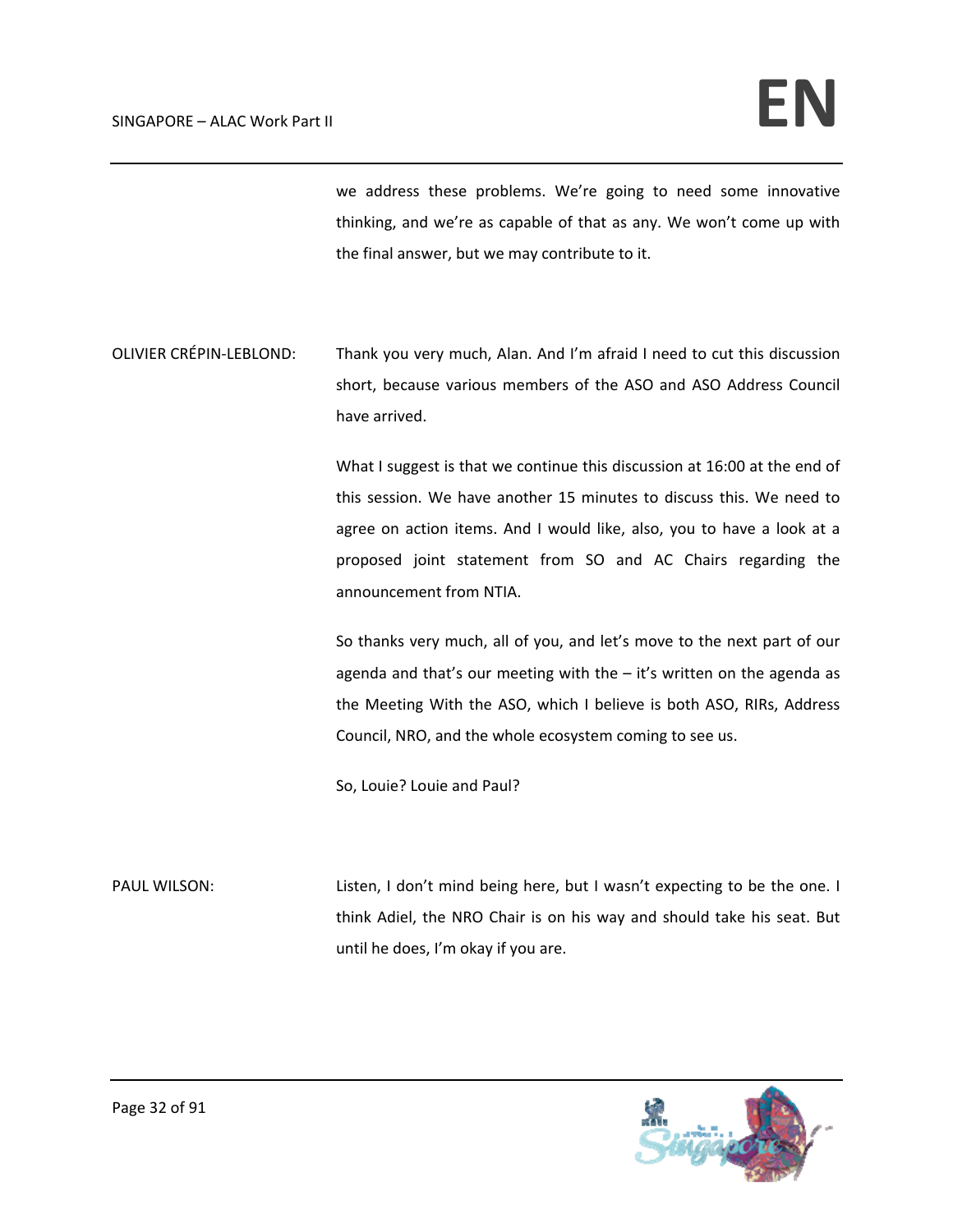| <b>OLIVIER CRÉPIN-LEBLOND:</b> | So, welcome, and apologies for the cramped space. Usually, we have a        |
|--------------------------------|-----------------------------------------------------------------------------|
|                                | wider table, but this is a long room so we're a little bit close together.  |
|                                | This meeting with the ASO is actually now a regular occurrence that         |
|                                | we've had at, I think, every single ICANN meeting recently. Well, this is   |
|                                | the last two, only, and more. So effectively, looking at the agenda page,   |
|                                | there are a couple of items $-$ in fact, no, there is just one item. And    |
|                                | that's NETmundial and the IANA function.                                    |
|                                |                                                                             |
|                                |                                                                             |
| UNIDENTIFIED MALE:             | Hello, goodbye.                                                             |
|                                |                                                                             |
|                                |                                                                             |
| UNIDENTIFIED MALE:             | Adiel, we saved you a seat up here.                                         |
|                                |                                                                             |
|                                |                                                                             |
| <b>OLIVIER CRÉPIN-LEBLOND:</b> | For those people who cannot see the head table, Paul Wilson tried to        |
|                                | run away but was lassoed back and is now at the table. Fantastic, thank     |
|                                | you. Welcome, gentlemen. We're trying to get name cards.                    |
|                                | So the topic on the table is NETmundial and the IANA function. Okay,        |
|                                | they're in one sentence. There is an "and" in between the two. They're      |
|                                | to be treated separately. We understand they are separate things. And       |
|                                | I'm not quite sure whether we should start with NETmundial or the           |
|                                | IANA function first. And I'll leave it down to Adiel Akplogan, sitting next |
|                                | to me, to my left, and to Louie Lee, sitting one seat further, to start and |
|                                | to let us know which one of the two topics we should start with.            |

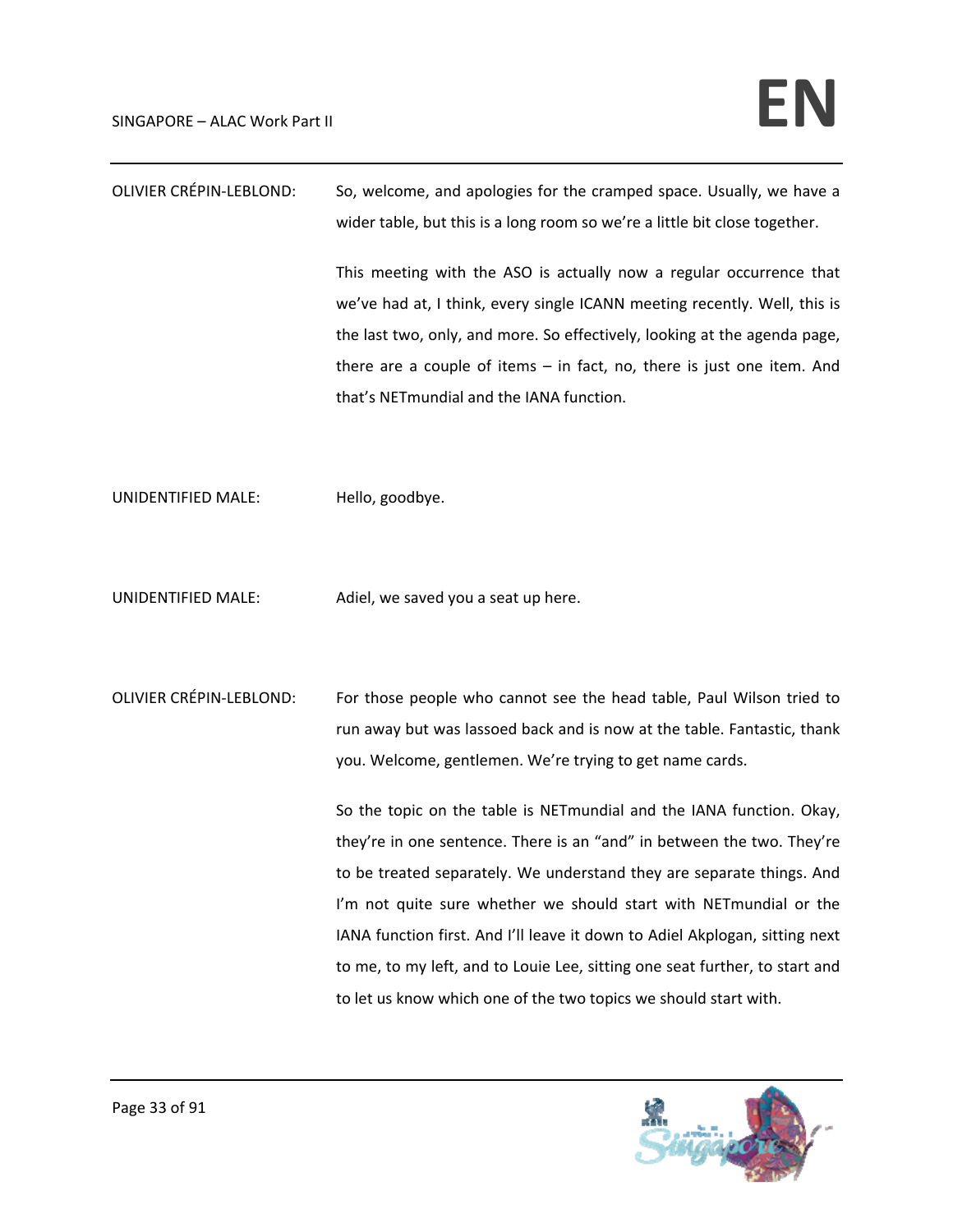- ADIEL AKPLOGAN: Thank you, Olivier. I think we do not have a specific preference, here. I think the meeting is for us to exchange on those two topics with the ALAC, so up to you. The one which is more important for you maybe we start with, and then we move through the second one so we can drop it if we don't have time.
- OLIVIER CRÉPIN‐LEBLOND: Okay, thank you very much, Adiel. So you might have not heard, but this morning the ALAC has met with the Board. And the one topic that was discussed was the IANA function. Unfortunately, we had the title as "IANA Globalization," we had a title just to the previous session. Now it's being "IANA Internationalization" and we got hit on the fingers for using those terms – bearing in mind these agendas were built over two months ago.

So we're effectively dealing now with IANA. Holly, you've got the right – microphone, please.

- HOLLY RAICHE: "The Transition of the Stewardship of the IANA Function."
- OLIVIER CRÉPIN‐LEBLOND: Thank you. Thank you, Holly. And we're well‐aware of what the transitions means and of the different parts of the whole challenge that we're faced with. We have requested, from the Board, to receive more clarity as to exactly what is involved through a webinar that will be

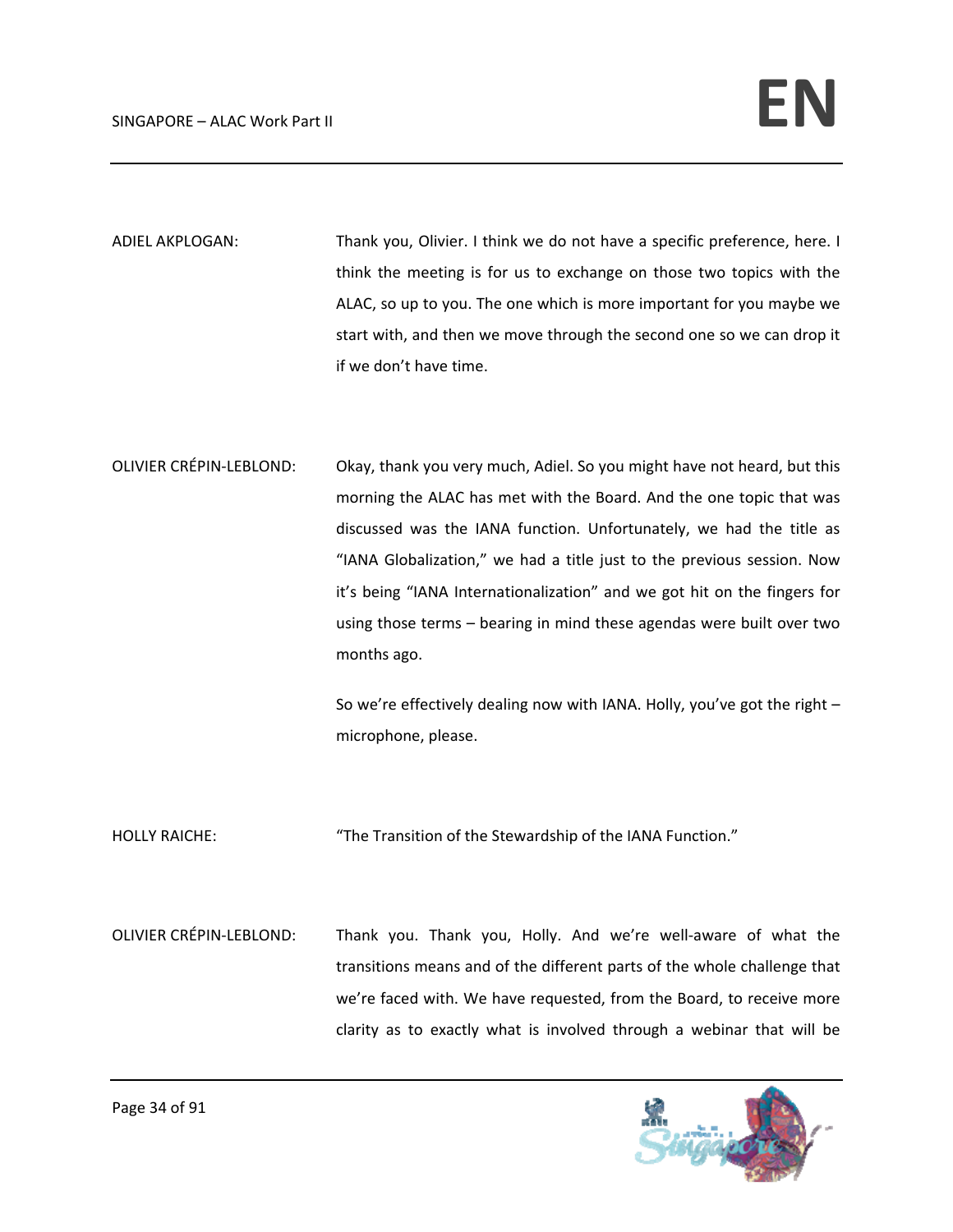dispensed to our members. But we have also identified a number of real concerns that we have, especially in respect to Internet users out there.

If there is confusion that you see in the papers and what's been written outside these walls, at the moment, we really could have a role to play in clearing up some of that confusion and in helping out. And so far, this avenue doesn't appear to have been even evaluated or looked at it by the Board or by ICANN staff.

So I think perhaps as a first step, it would be interesting to hear from you gentlemen as what you see as being the current transition and what it is at stake. And then we can compare notes with you as to what we have understood it to be and then see where we can move forward from there.

ADIEL AKPLOGAN: Okay. I will try to lay down our understanding.

OLIVIER CRÉPIN‐LEBLOND: And if you can introduce yourself. Everything is interpreted in two languages, so we do need to say our names before.

ADIEL AKPLOGAN: So, Adiel from AFRINIC and Chair of the NRO, as well. I think the accurate way of presenting this is effectively the transition of the stewardship role of the U.S. government from where it is today to another mechanism that is multi‐stakeholder. So to make sure the IANA function – which is one element, as I say yesterday, of ICANN globally; it

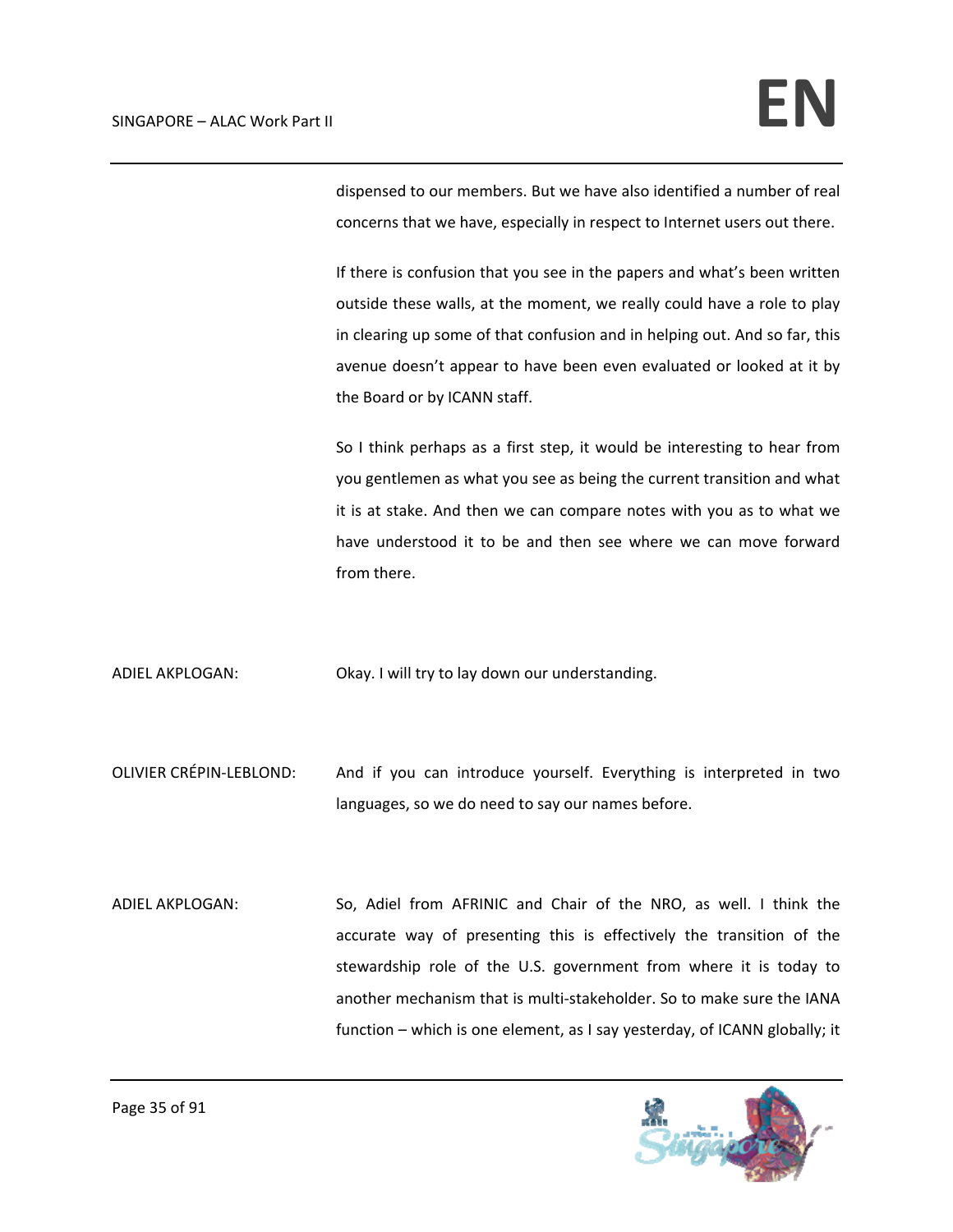is not everything that ICANN does but it is just one aspect of it  $-$  is in check and it perform at the expectation of those who benefit from the service. But also take into consideration the community expectation as whole.

So it is the transition of that stewardship, specifically, that we are talking about. It may have a link with ICANN globalization, internationalization, whatever we call it, but that is something very specific. And I'm happy that we are aligning, now, toward that definition and that understanding of [what it is].

Now, going back to the function itself, as you have seen, the IANA function has several element of it. And practically for all [inaudible] NRO, we have the number aspect, the IP address as number aspect of that function. Which is that the IANA, today, allocate, register those number to the RIR.

And that allocation or the management of those number general purpose unallocated resources are done based on global policy. And I think that is also some very specificity that we have in our way of dealing with IANA that need to be understood by everybody is that we have those global policy, which are defined by our respective community.

Every global policy has to be proposed in each region, agreed by the community through a different policy-development process. That is where the ASO come in to ensure that in all the five region, a policy, for instance, got consensus, follow the PDP, and then they report that back to ICANN Board for ratified. And it is that policy that IANA use to

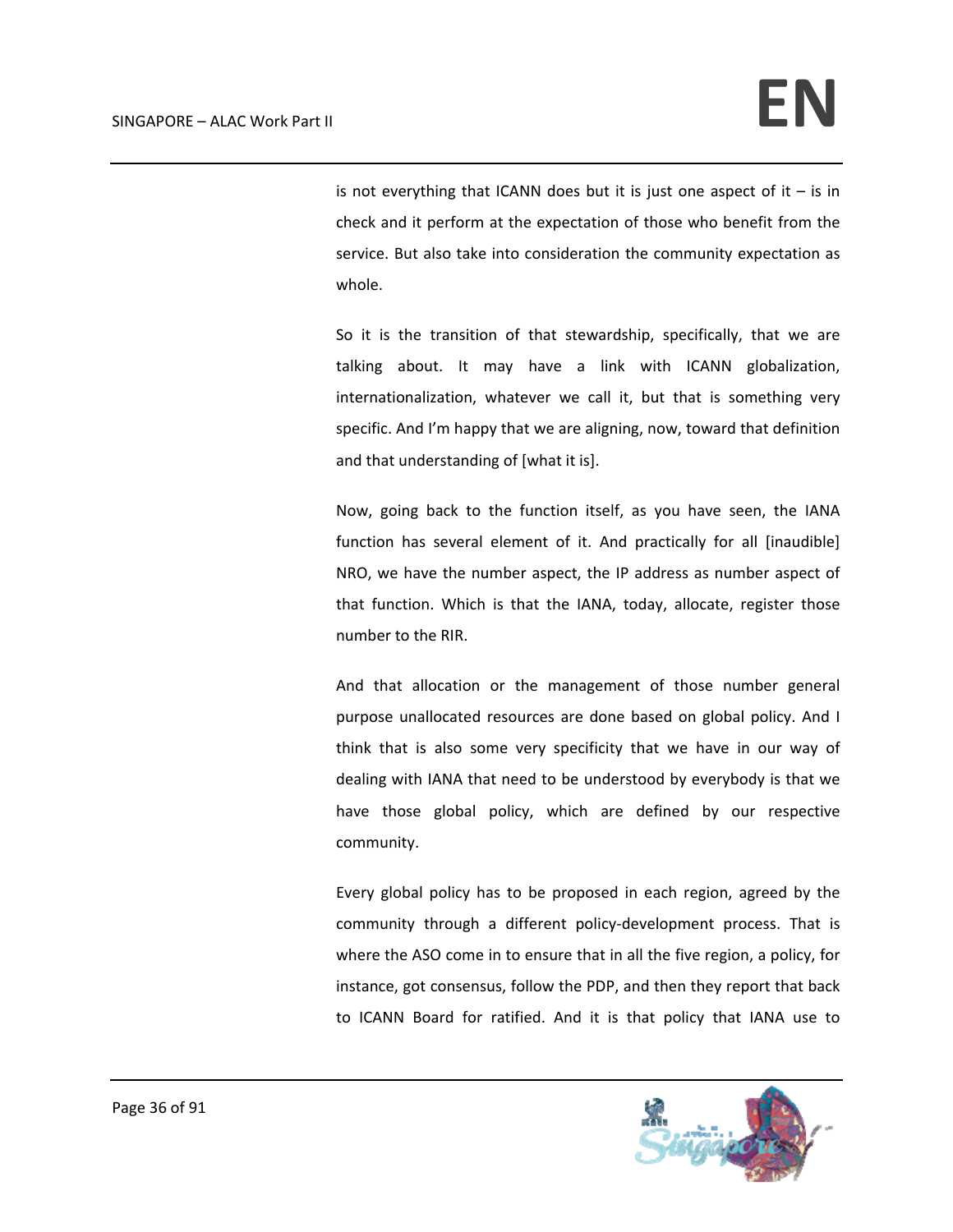manage the number resources. There is no link between those policy and the original policy which we, as RIR, we use individually to manage number resources.

So what we are talking about here is the global policy applying to IANA functions, specifically, not the original policy. Probably, Louie will say more about the role of the ASO in that global policy aspect.

For us, the process of what will be the mechanism for that stewardship going forward has to be conducted in a very wide‐open way, involving the community beyond the ICANN framework. I think that has been said and repeated several times. And at the NRO level, that is our position, as well.

We are prepared to engage our various community, as well, into this process because we are one of the direct recipient of IANA service today. And we want to make sure that our community is aware, well‐ informed about the process, what will the process will be and also provide those necessary information for us to input into the process.

So that what I can say briefly to start with. I'm here with my other colleague from the NRO AC and the NRO, as well. And I'm sure that they will be able, also, to contribute where needed. So, Louie, you want to add anything?

LOUIE LEE: There's really nothing for me to add at this point about our involvement in the global policy. I stated it once earlier this week, on Monday morning. But I'd like to see if there are any questions about how the

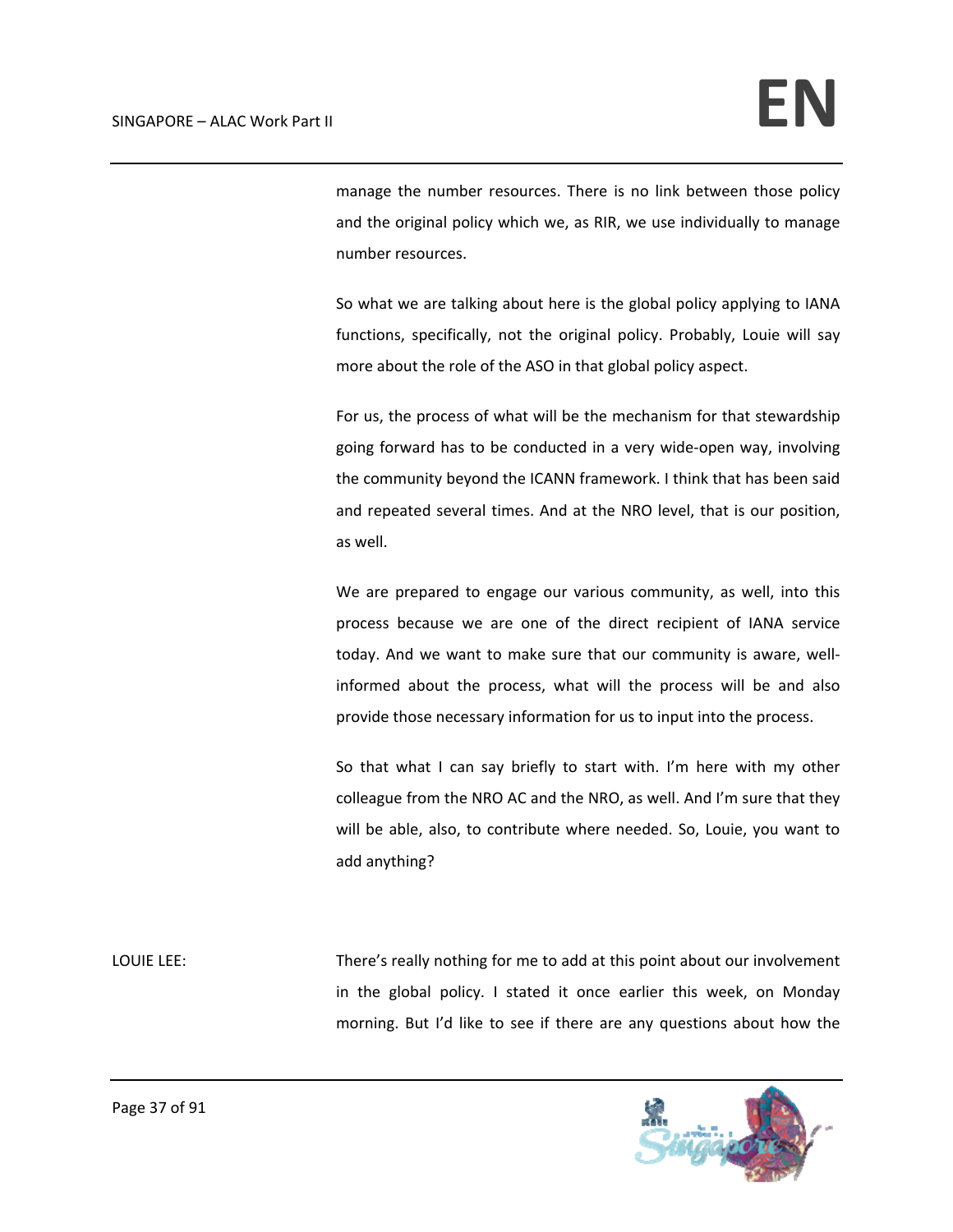global policy works, at least in regards to our relationship with IANA – if that helps with any kind of talk about accountability, whether IANA is actually implementing the policy the way that we expected IANA to.

Up until now, when IANA sees a possible issue with implementing a global policy, we do see them coming back to us and asking us for advice. They may offer a couple ways to implement the policy. They don't care one way or the other how to implement, but they want us to tell them how to do it. And "us" being not just Address Council in the ASO, but when they ask us to do that, we actually go back to the global community to find out if the implementation matches – in which direction of implementation matches the intent of the policy.

So, in that way, there's a little bit of accountability in that they do come back to us about it, but we don't have much of a mechanism that I can see. If they choose to implement it a different way, without consulting  $us - or even$  after consulting us  $-$  other than that, that we are a customer of IANA and they have their own customer stats to report on.

OLIVIER CRÉPIN‐LEBLOND: Adiel?

ADIEL AKPLOGAN: Yeah, I'll maybe add to that that beside that, especially on the implementation, the operation side, as RIR we have regular meeting with IANA staff and ICANN Board, as well, on the operational performance of IANA service, which happen regularly, where we review what is being done by IANA related to numbers specifically.

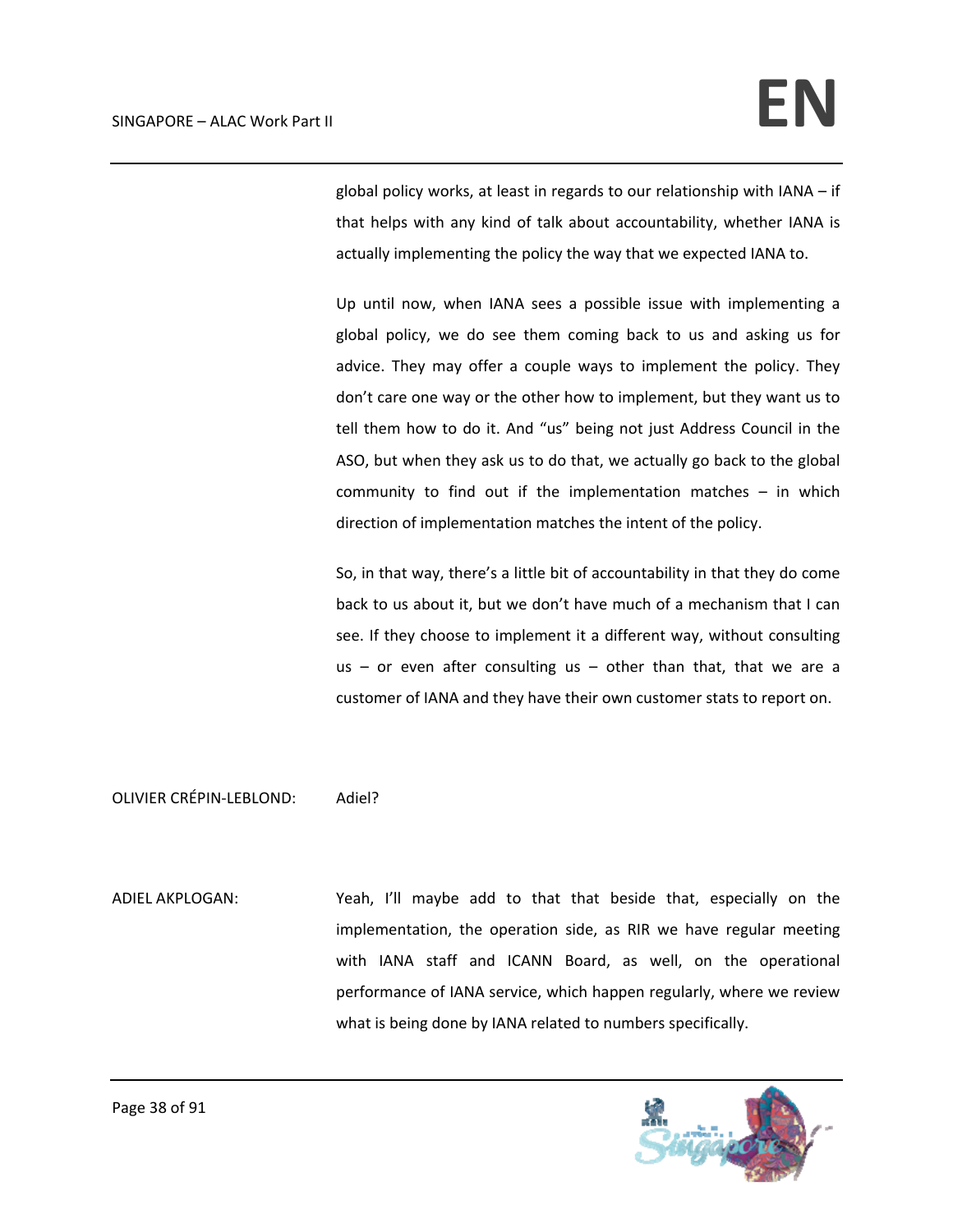So we have to put this in that very specific context of our relationship with IANA and raise issue where they are and try to work with IANA to fix them. Those meeting happen regularly when we see issue. And to add to that, we also contribute to the ICANN budget based on that service as is provided by IANA.

OLIVIER CRÉPIN‐LEBLOND: Thank you very much, Adiel. Paul Wilson and then Holly Raiche.

PAUL WILSON: I just thought the description so far has been very good, but I found it quite helpful in some of those discussions to make a couple of things very clear about our structure, which are often missed because I think from RIR's perspective, there's so much more about names in ICANN than there is about numbers and so many assumptions are made.

> So one thing that's really important is to understand that ASO structure puts all addressing policy matters outside of ICANN. So the ASO PDP produces global addressing policies that go into ICANN. The role of ICANN is that the Board will ratify those policies to make sure that there is not an objection or a problem in terms of process or other stakeholder groups. Then, the policy goes to IANA for implementation.

> So we actually have this complete separation between ICANN and the policy process that comes out of the RIR regional communities. And that's something that's really important to understand because the vision is not so clear in other cases.

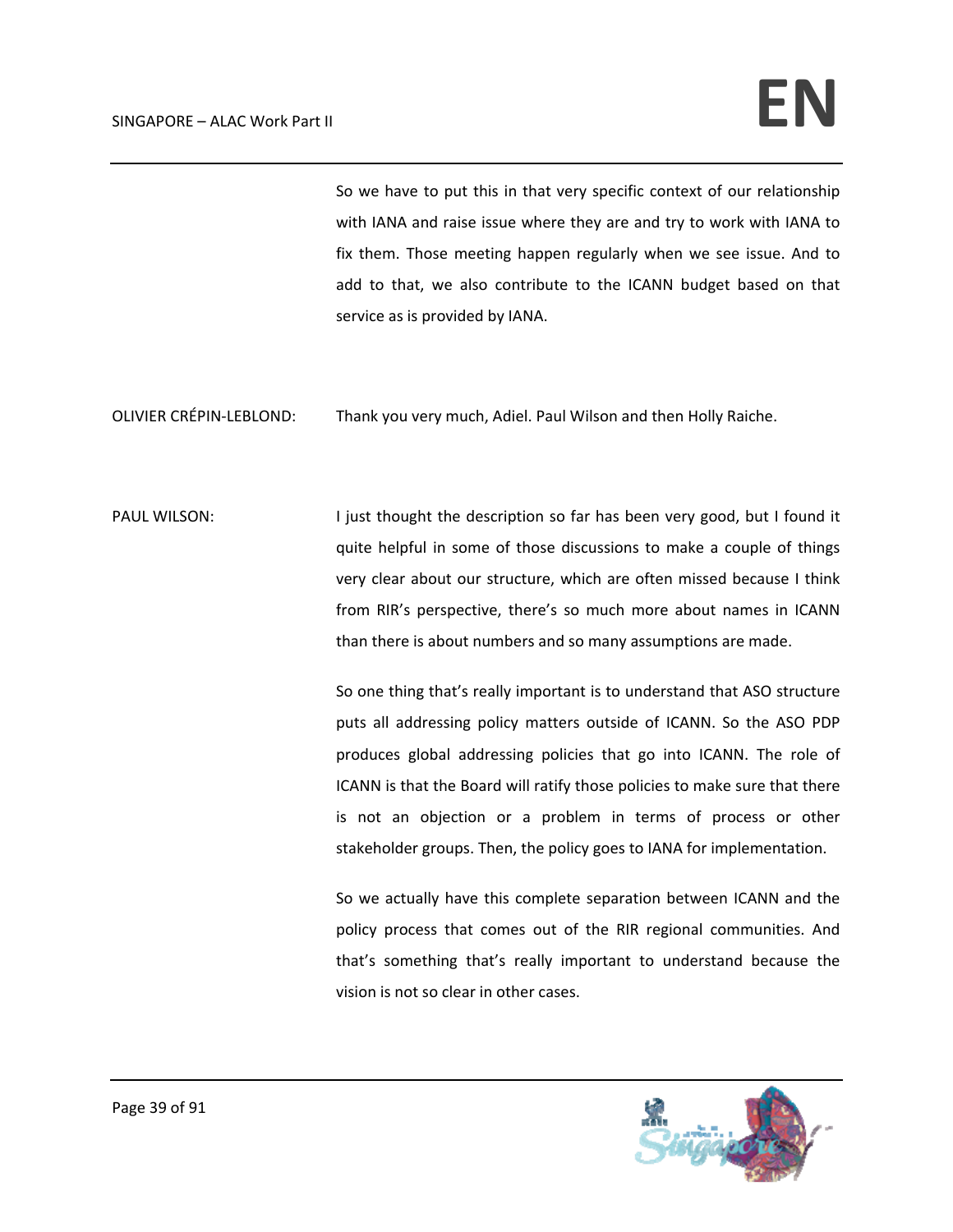The thing, then, about that relationship is that it's very clean and easy to define. So we actually do have a set of agreements – the ASO MoU being one of them – that says that ICANN will implement those policies, through IANA, will implement those policies faithfully. Just thought it's worth pointing out that kind of fundamental feature of the addressing side of things.

OLIVIER CRÉPIN‐LEBLOND: Thank you very much, Paul. Andres Piazza? First, I'll take Holly Raiche and then Andres.

HOLLY RAICHE: A couple of things. I think – before I forget it – Paul, the point you raise which is really almost the complete separation. I hadn't taken into account how complete it is. It's almost as if developing the component of the whole issue of the transition of the stewardship, the technical bit is almost us dealing directly with you. Because if we go through ICANN, it's like – you're actually the holders of that part of the transition, really, from the way you've talked about it.

PAUL WILSON: I think it depends on the way you look at it, Holly. I'm not sure whether that sort of relationship's – you're talking about a relationship between Addressing and At‐Large?

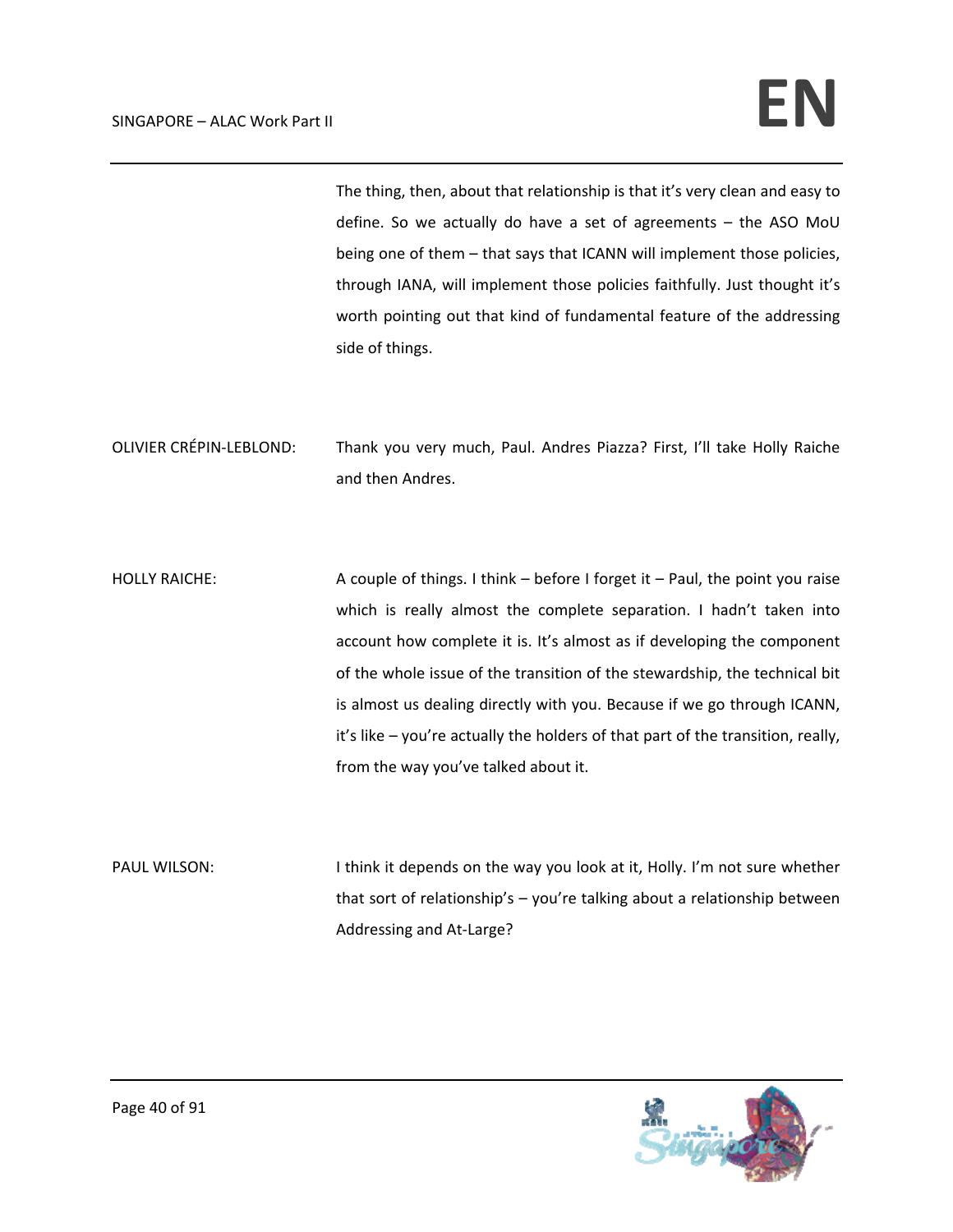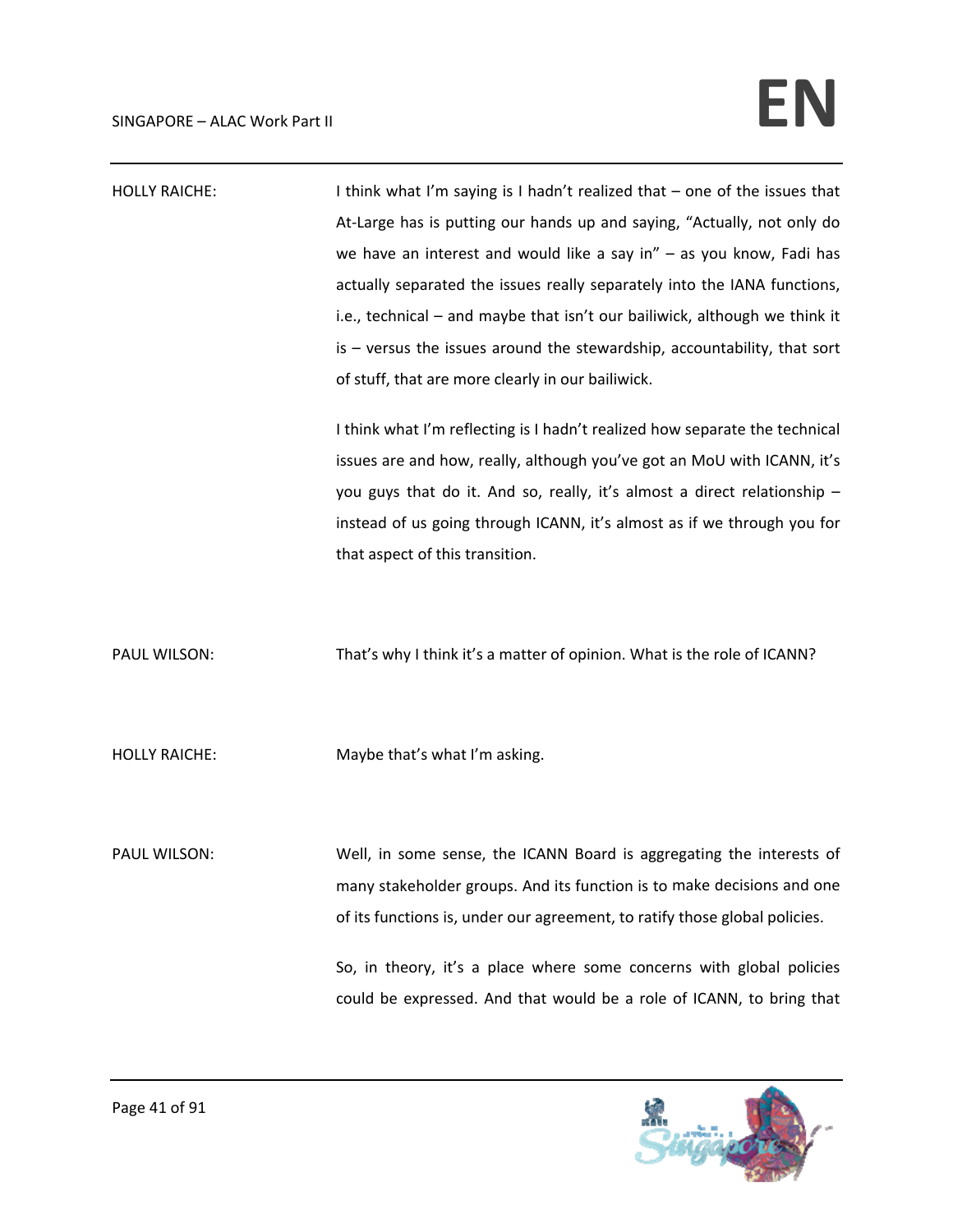perspective. But there may be other ways to do it, and that's why I say it seems like there are options.

Just one other thing I forgot to mention: the U.S. government has got absolutely nothing to do with any allocations that IANA makes. So we don't have U.S. government approval required for anything that we do, either. That's another thing that's worth bearing in mind.

HOLLY RAICHE: I had a second part to the question. What was said at this morning's Board meeting was what, I thought, quite a stark statement, which is essentially the IETF  $-$  it's afternoon  $-$  tells IANA what to do and then they do it.

> And it sounded awfully dictatorial, almost as if that's the beginning and end of the role. And I'm hearing that perhaps it's not that simple.

- OLIVIER CRÉPIN‐LEBLOND: Still have Andres in the queue, but I'll first go to Adiel, and then to Andres Piazza. Then we'll continue with [inaudible].
- ADIEL AKPLOGAN: Yeah, I think I just want to reassure you that in term of consultation in this transition of [inaudible], the consultation is wide open. We are going to lead that within our community as any other stakeholder group will do. And ICANN will do that. And we'll get feedback into the process.

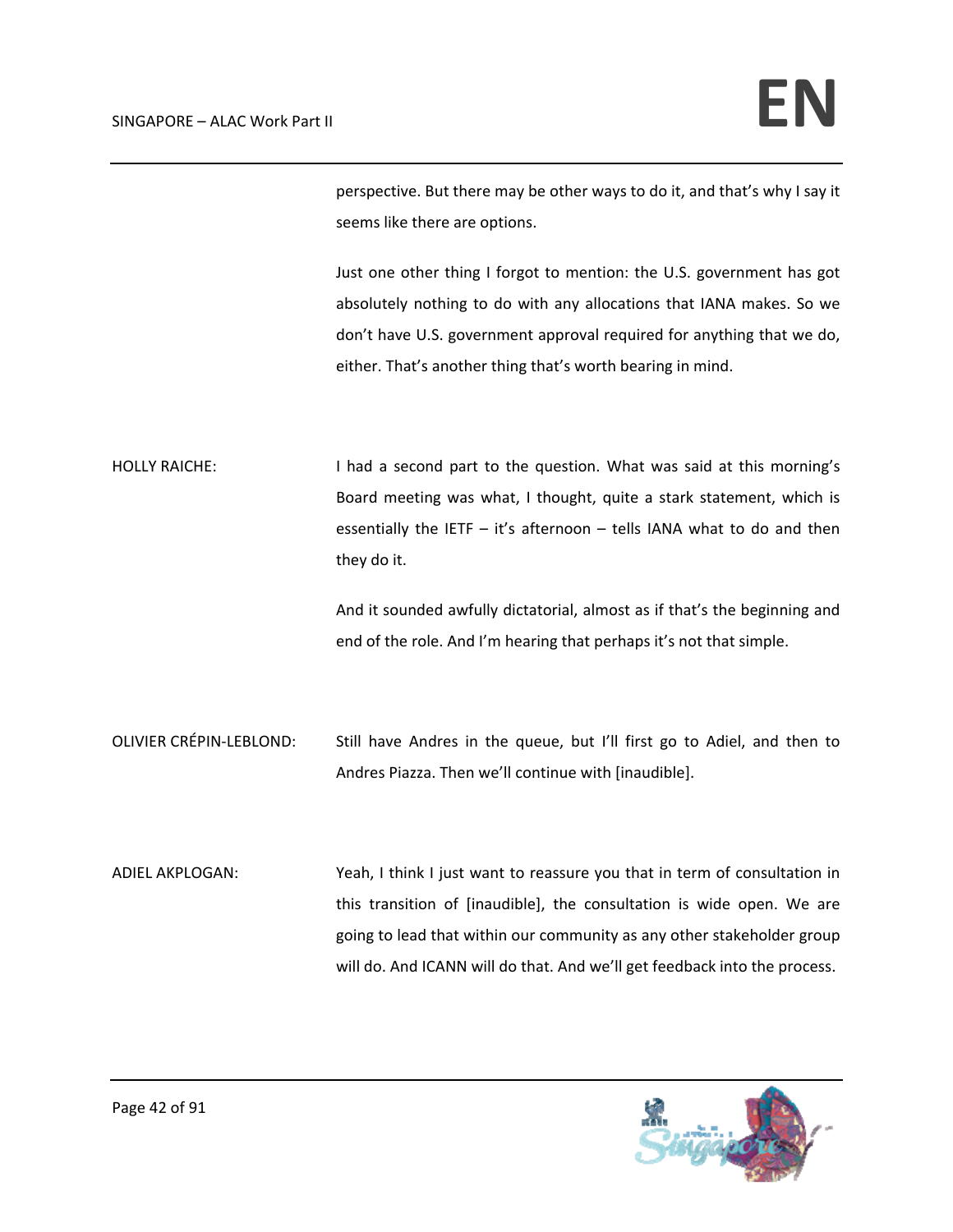So that will happen. And people will be called to contribute, to participate. Using any of the channel, that will be open. But for sure, we will formally engage our community in this because they are the first recipient of this service and they are the one who define the global policy which IANA used to provide a number. So going through the ICANN process or going through the RIR process, at the end of the day, it will come into the same basket.

In term of dictatorship maybe, to tone that down a little bit, is that the IETF has a community behind them. And that community is the one who define the standard. And when they define the standard, they also define the Protocol Parameter that goes with them. And how are those Protocol Parameter, what are the policy for that?

And then they give that to IANA to execute. So then behind each of us, there is a community that is multi‐stakeholder, that has different variety but very focused on that specific topic, which is IP address for us, protocol standard for IETF, and so on.

OLIVIER CRÉPIN‐LEBLOND: Thank you. Next is Andres Piazza.

ANDRES PIAZZA: Well, actually, I was allowed to say two remarks and Paul made one, Adiel made the other. So just to wrap it up, Paul make the remark of the role of the U.S. government in our policies and Adiel about our communities and the process that will be starting in the IANA oversight discussion.

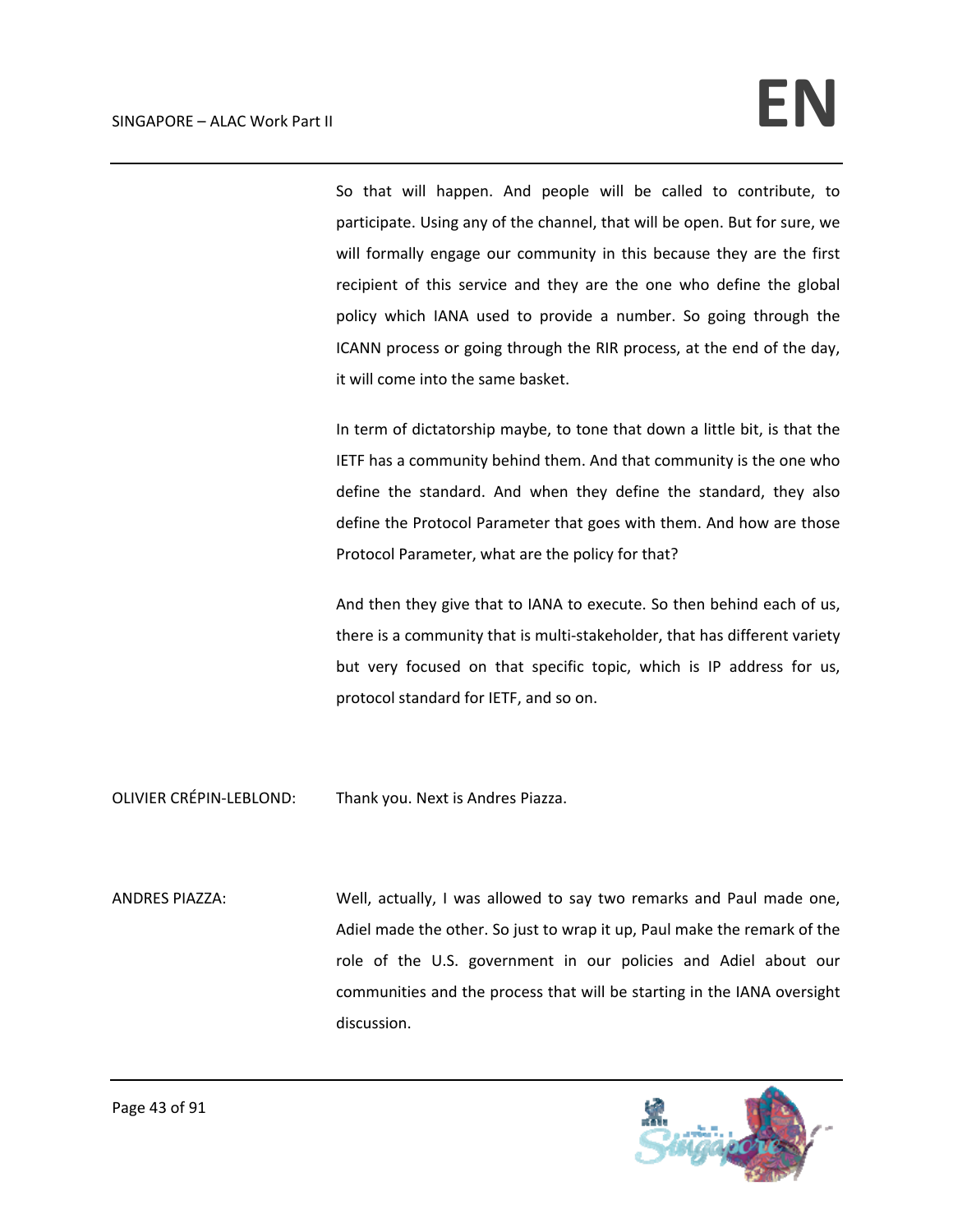I certainly know the structure of the RALOs, and I want to encourage, especially to the RALO, that the regions are not similar, not exactly the same as the RIR division of the regions but very, very similar. So they have in the RIR communities and in this discussion, this same process that will eventually find its place in the same basket here at the ICANN community.

But we will be dealing with five different process in our five different communities with the discussion of the IANA oversight – particularly in the LACNIC space. We have a brand‐new list for that discussion open, and we will do that in our next meeting. And for the RALOs, there is an opportunity to have the discussion in their own regions with the RIRs. And I really encourage them to engage in those discussions.

There will be ten events – well, actually, some of the RIRs already did the first event in the year. But there are plenty of opportunities in your region to discuss this. And this is the opportunity that I think you still have at the RALOs, considering that we have over 150 ALSes and there should be input there. So maybe there's something to  $-$  there's a helpful space at the RIR communities to engage with. That was the very first point, so thank you for the opportunity.

OLIVIER CRÉPIN‐LEBLOND: Thank you very much, Andres. You mentioned…

ANDRES PIAZZA: Let me say thank you for the opportunity of being here, also. I feel like home, here, so I'm glad about that.

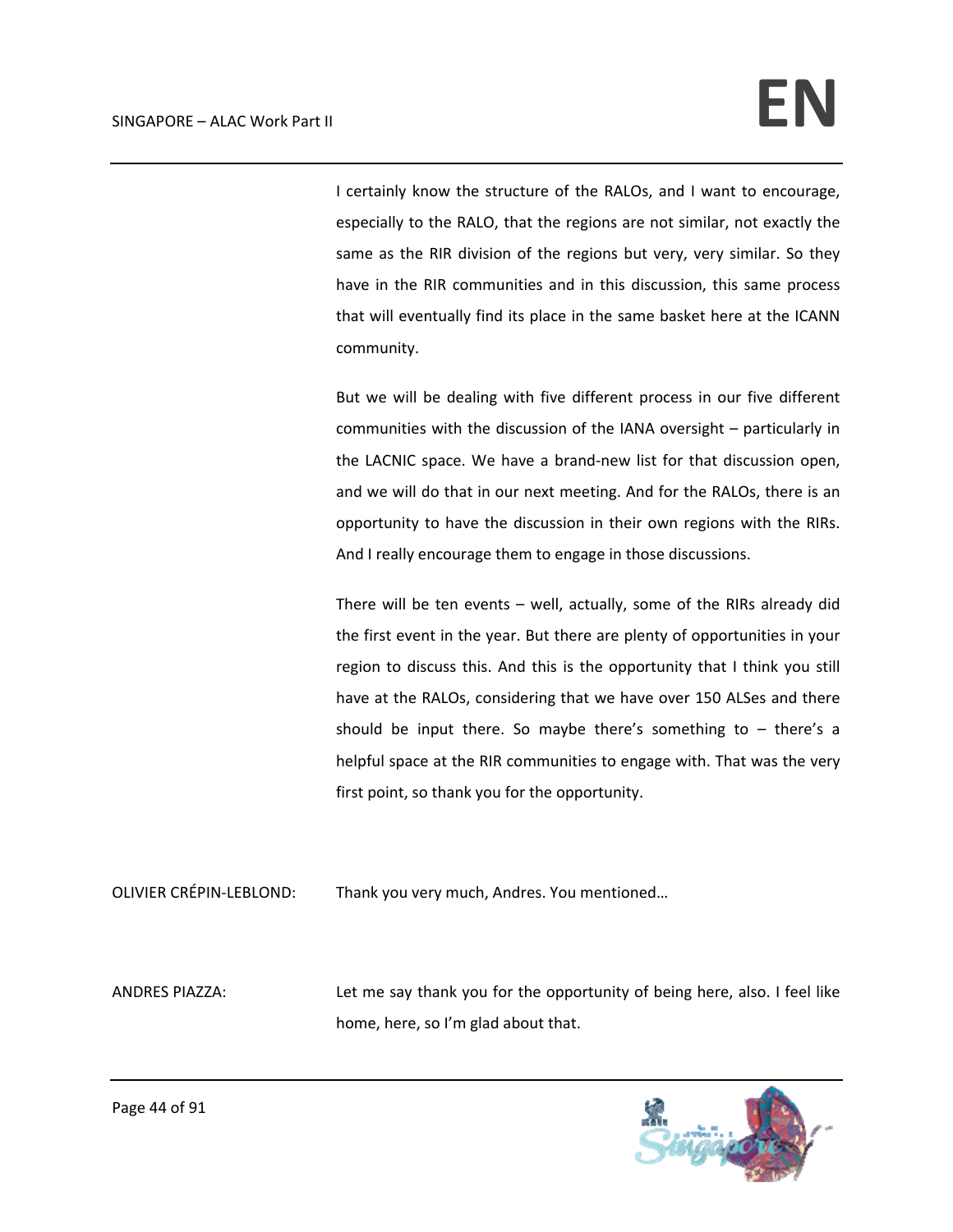- OLIVIER CRÉPIN‐LEBLOND: Welcome back. You mentioned the mailing list for local regional engagement of all stakeholders. I wonder, is this something that all of the RIRs are currently doing? Not question just aimed at you, it's aimed at all of the representatives here. Are there similar initiatives, or is it maybe done differently?
- ADIEL AKPLOGAN: Well, in our region specifically, we have call for the discussion to happen on two mailing list. We have the African mailing lists that we host, which is one of the lists dedicated to ICANN‐related issue, that's host by AFRINIC. And we have our resource policy mailing list, as well.

We are much observing what is going to happen here, at this ICANN meeting, to have more clarity on the final process, as well, to define precisely what other mechanisms we are going to use. In our next meeting that we are going to have in Djibouti, for instance, we're going to have a panel dedicated to this where we are going to have input. And during this kind of meeting, we have had good cooperation with the RALO in our region. AFRALO, last year, has a session during the African Internet summit.

So we are going to have that consultation at those meeting, as well. But I think most of the input are going to come from online platform, which are mainly used there.

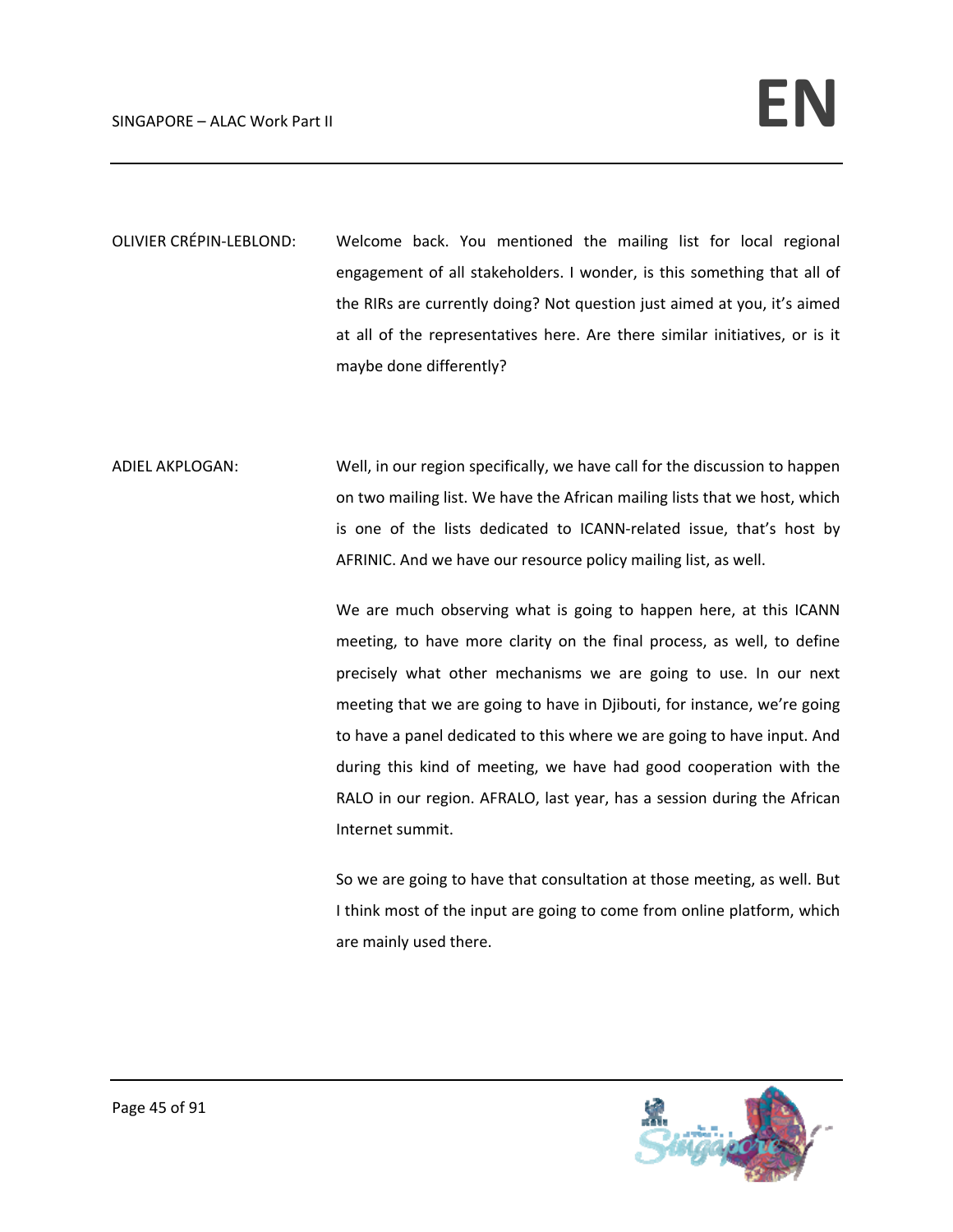| OLIVIER CRÉPIN-LEBLOND: | Thank you very much, Adiel. APNIC? Okay, thank you. I don't know if |
|-------------------------|---------------------------------------------------------------------|
|                         | anybody from RIPE or fromfirst I was going to get the answer to my  |
|                         | question.                                                           |

UNIDENTIFIED MALE: Well, if I may use Wilfried Woeber.

WILFRIED WOEBER: [inaudible], Wilfried Woeber, one of the three members of the Address Council for the RIPE region. And just in line with many of the other statements that we had already, in our structure there is two different things.

> One is extremely similar to all the other five regions: this is the Address Policy Working Group, as we are calling it. And this is specifically dealing with all the aspects of policy for distributing resources within the region as well as being the vehicle to join in with the discussion about global policy. So this is the very focused thing.

> In parallel to that, there is since  $-$  if I remember correctly  $-$  since about two or three years, there is a separate working group and a separate mailing list infrastructure for interaction with other bodies and other groups and other projects. This is covering, certainly, the issues in the European region with interaction like with the European Commission and with other things. But this is naturally, I think, also the platform and the vehicle to deal with questions or discussions in this framework.

> And the third thing to come up is our next physical meeting's going to be in May in Warsaw, in Poland. And there is certainly going to be a

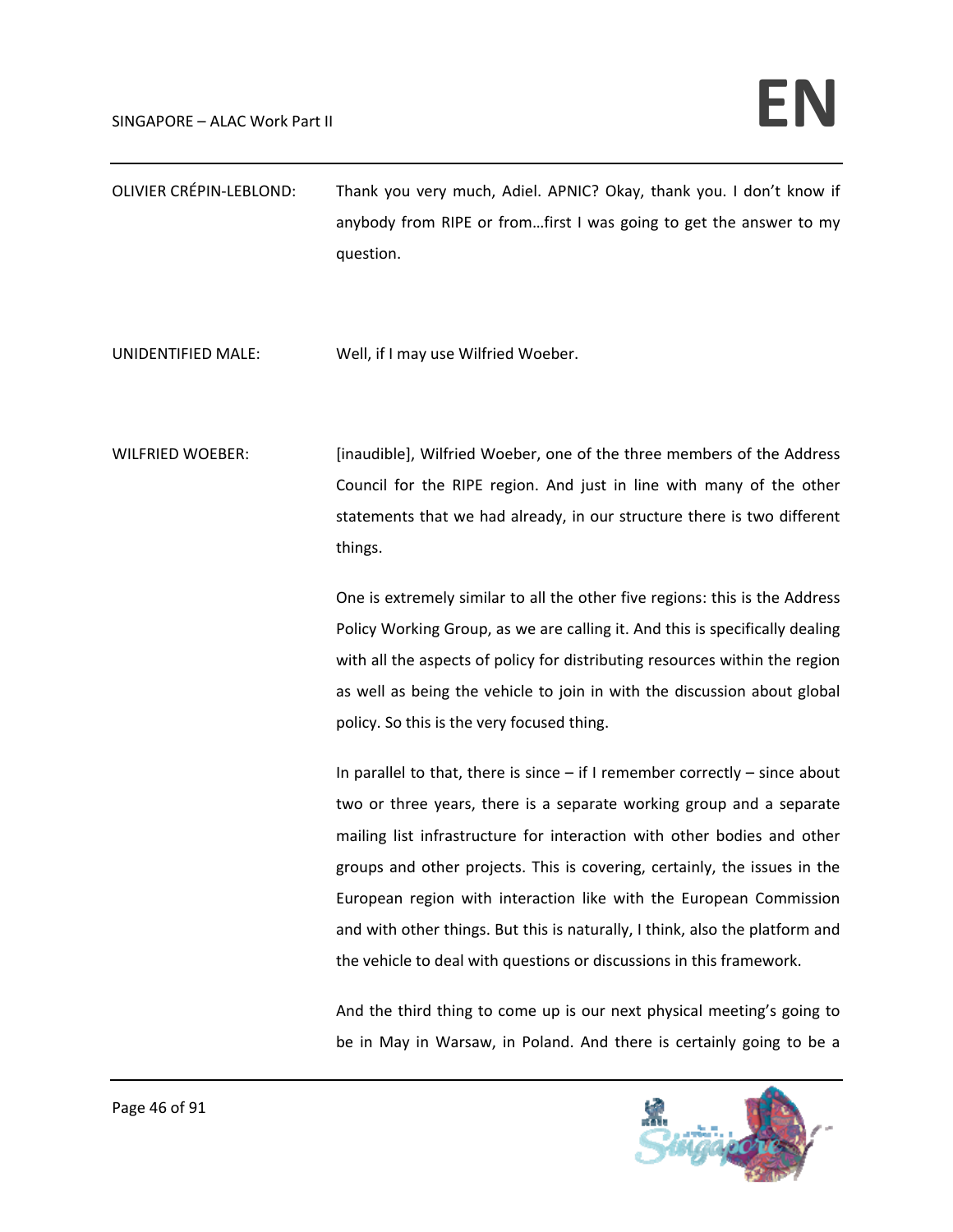this is good enough for this question. OLIVIER CRÉPIN‐LEBLOND: Absolutely, Wilfried. Thank you. WILFRIED WOEBER: Okay. Thank you. OLIVIER CRÉPIN-LEBLOND: If you may pass the microphone to the ARIN representative – will you take it? Introduce yourself, please. CATHY HANDLEY: Cathy Handley with ARIN. And we're fortunate because we're first RIR that's going to have a meeting following this week and all of the announcements. And that's in three weeks in Chicago. We are in the process of trying to get our hands around what's been said this week and all of the processes. And we'll have some lists probably over and above our standard public policy mailing list and that available for comment. So I encourage you to look at ARIN.net and watch. There should be some announcements there.

major item on the agenda for that one, for obvious reason. So I hope

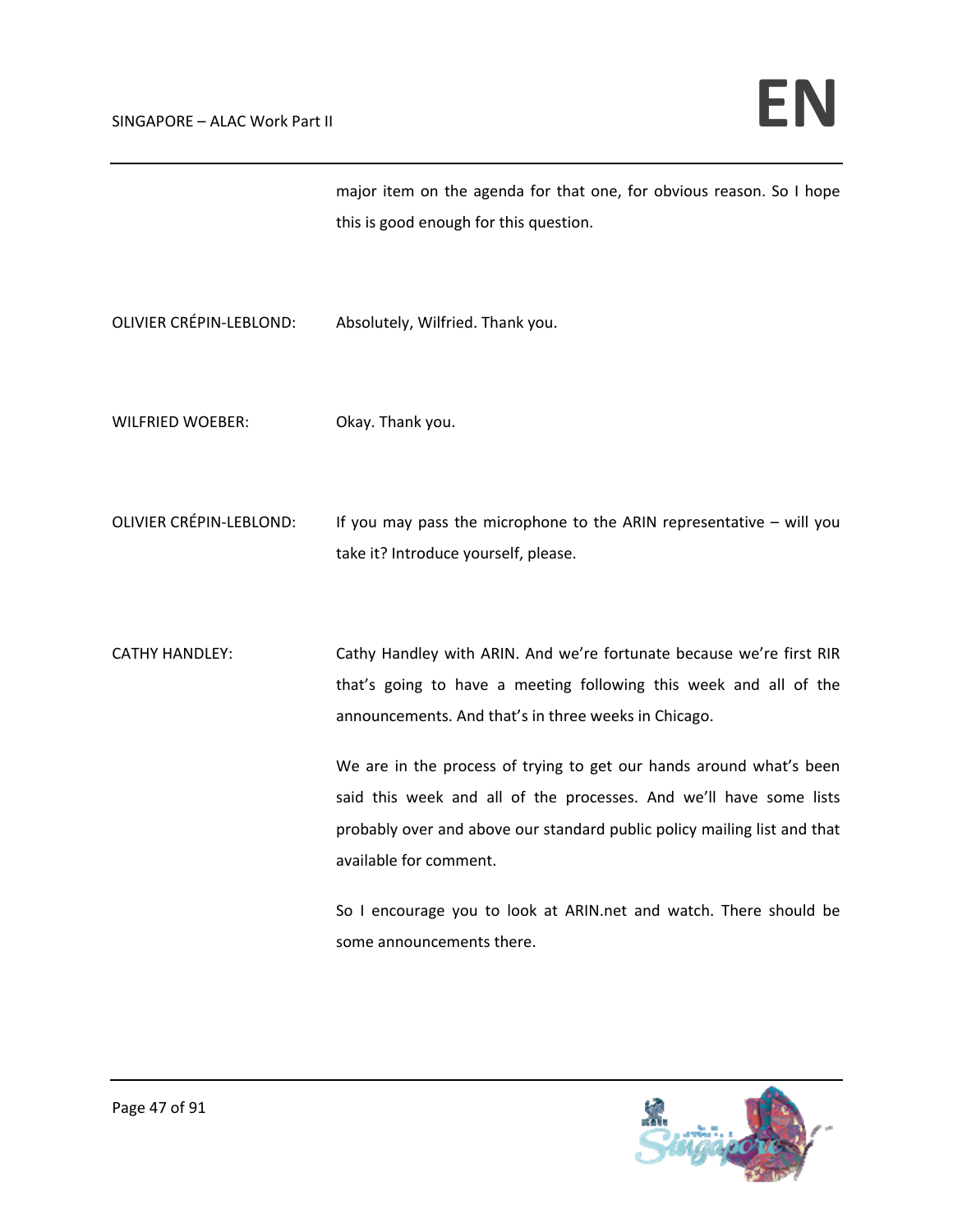| PAUL WILSON:                   | Maybe I should jump in. I didn't realize we were doing around the table<br>on what all the RIRs are doing but we are - I mean, I don't really need to<br>say much about it except that we going to, naturally, launch into a<br>particular, purposeful community dialogue about this. I won't use<br>"consultation" because I think it actually is a bit of a risky word, as we<br>heard the other day. But definitely a dialogue, and a structured one,<br>that will feed back. |
|--------------------------------|----------------------------------------------------------------------------------------------------------------------------------------------------------------------------------------------------------------------------------------------------------------------------------------------------------------------------------------------------------------------------------------------------------------------------------------------------------------------------------|
|                                | And I think, as I pointed out in the forum the other day, I think we really<br>need to express an expectation that ICANN's consultation - or whatever<br>it is $-$ is an iterative affair and that we actually will get the chance to<br>comment on and then to see the comments, taken into account in<br>successive iterations of whatever it is that's being produced.                                                                                                        |
| <b>OLIVIER CRÉPIN-LEBLOND:</b> | Thank you very much, Paul. Wilfried, you wanted to just add one thing. I<br>do realize we are two minutes over the limit and we still have two<br>questions. I sent Heidi to ask the Chair of RSSAC if it was possible to                                                                                                                                                                                                                                                        |
| <b>WILFRIED WOEBER:</b>        | It's going to be very brief. What I forgot to say is that our mailing lists<br>and contributions are open to anyone from around the globe. So there<br>is no membership thing; there is no restriction. If anyone wants to join<br>in in the discussion, everybody's help is welcome to do so.                                                                                                                                                                                   |

OLIVIER CRÉPIN-LEBLOND: I think it's the same for all. And we've covered this in prior meetings with the ASO and NRO.

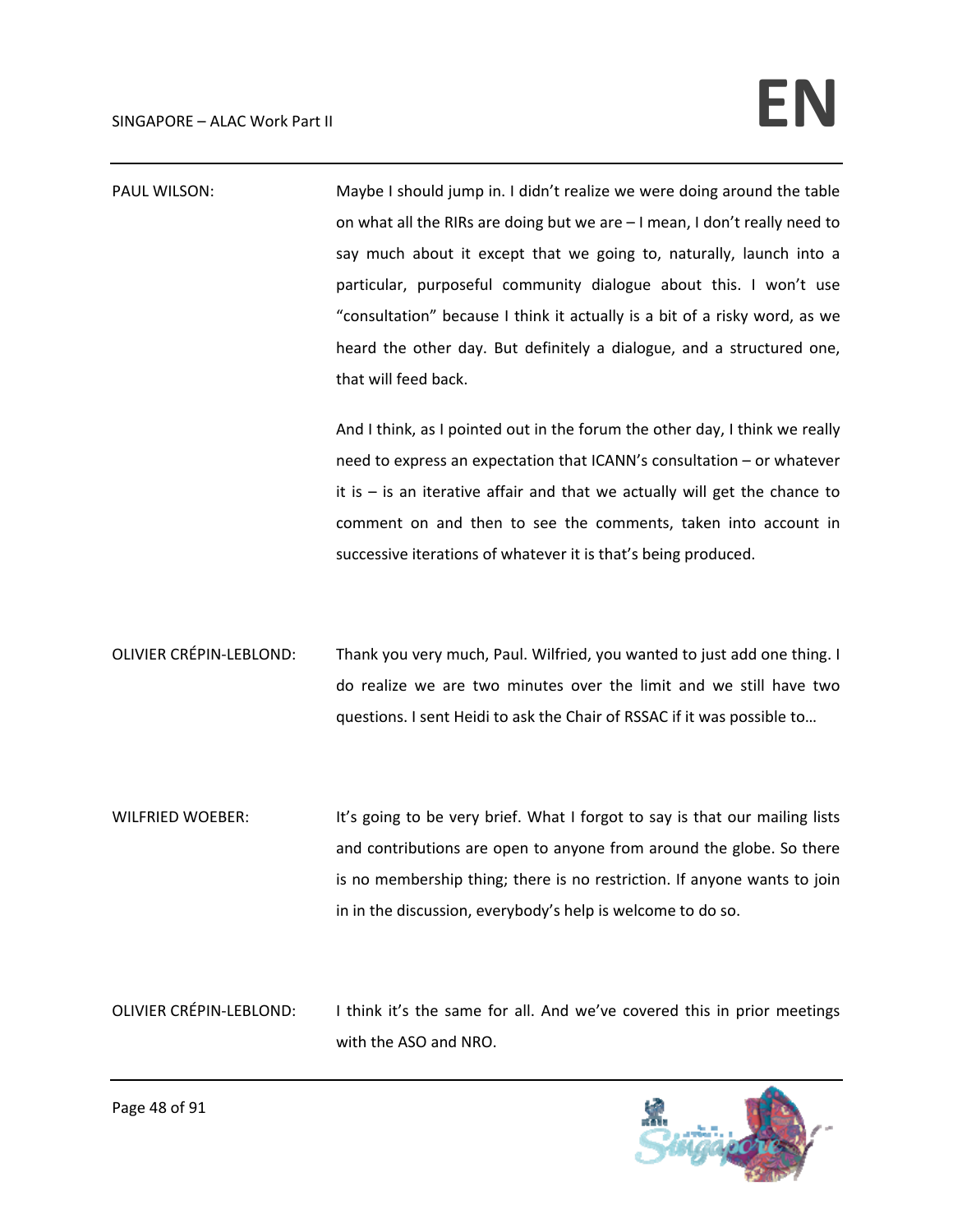We have Eduardo Diaz, Rinalia Abdul Rahim, and I think with the question is and maybe Fatima, but no. I'm afraid we really are beyond – changed my mind at the moment. So, Eduardo, quickly, please.

- EDUARDO DIAZ: Very quickly, Mr. Chair. Maybe I miss it or I came late, but I'm curious, yesterday in the morning, I was under the impression that one of your organization has a written contract with the U.S. government. Is that correct or this is just we're talking about a relationship that is based on this multi‐stakeholdering thing? Thank you.
- ADIEL AKPLOGAN: Well, none of our organization have a contract with the U.S. government. We are a recipient of IANA service and those service, we receive them directly from IANA without going through any contract with the U.S. government. And that service is what we say we review regularly for the NRO.

I'm talking about the numbers aspect of this. We review regularly with ICANN Board and IANA staff to make sure that they provide – I think that will be useful, as well, is to read the report that IANA produce on their website that touched specifically on this to see exactly what is the expectation we are talking about here, when you come to [inaudible]. So, no, there is not in my knowledge any contract between us and the U.S. government.

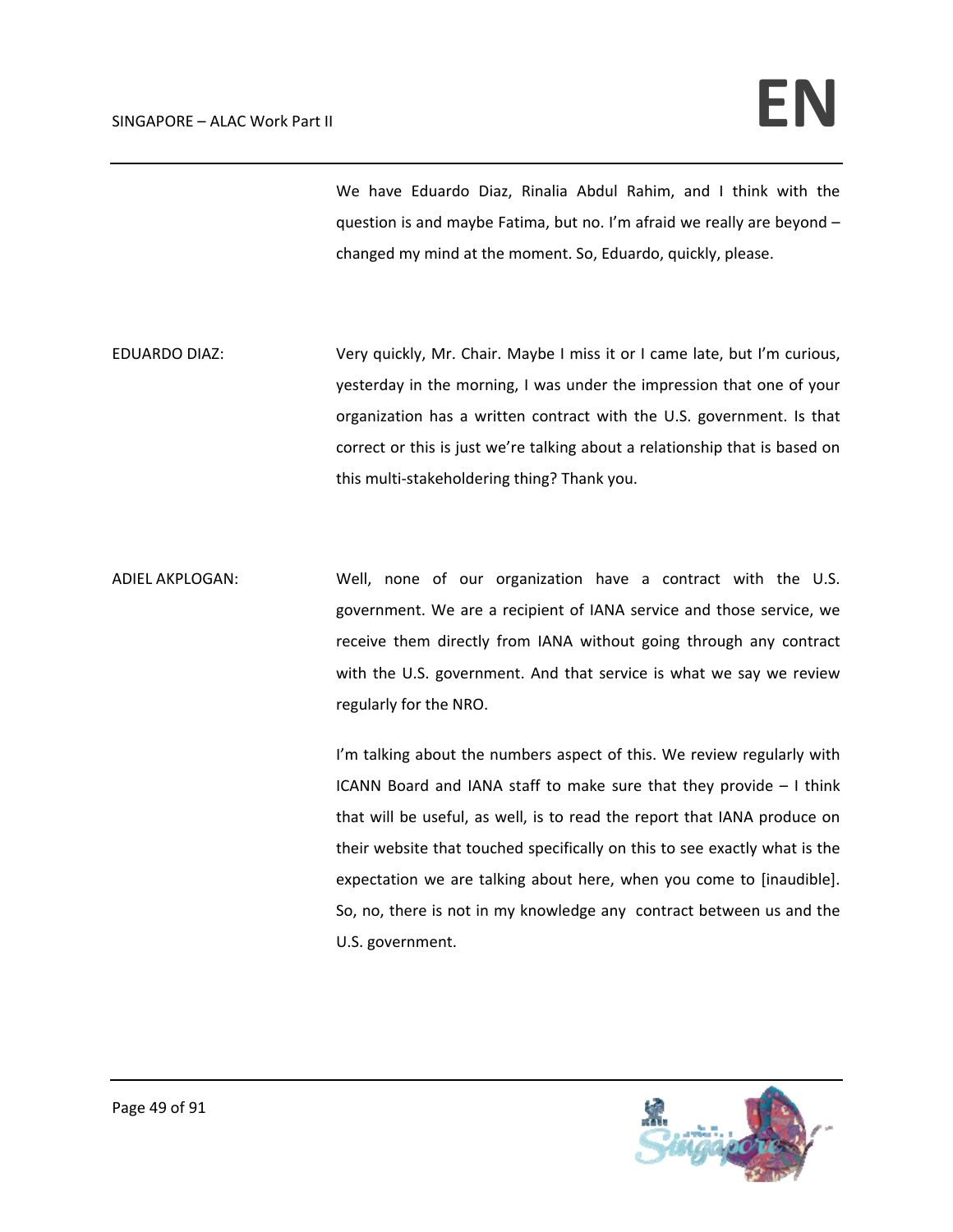| OLIVIER CRÉPIN-LEBLOND: | Adiel, so it's not a contract. Is it an agreement? Is there something |
|-------------------------|-----------------------------------------------------------------------|
|                         | signed?                                                               |

ADIEL AKPLOGAN: No, not between us and the U.S. government. We have an MoU with ICANN for the ASO, which is called the ASO MoU, which is public, which define the policy process between us and ICANN because, as I explained, it's separate.

> We have an exchange of letter with ICANN where we agree to contribute to ICANN budget up to certain level to support the IANA function service. That's all. There is nothing else beside that.

OLIVIER CRÉPIN‐LEBLOND: Okay, thank you. Rinalia Abdul Rahim.

RINALIA ABDUL RAHIM: Thank you, Mr. Chairman. A question: As I understand it, the regional community dialogue is about to start for each region. And I'm sure that the timing is not quite exact for all of them. And I'm sure that you would have defined when the first round of comments need to come in so that you can have a look at it and then compare across regions so that you know if there could be a global positioning. I just wanted to have a sense of what that timeline could be for the first round of input coming in.

> The second point or question is I've seen indications from the IETF community saying that they are quite happy with the IANA performance

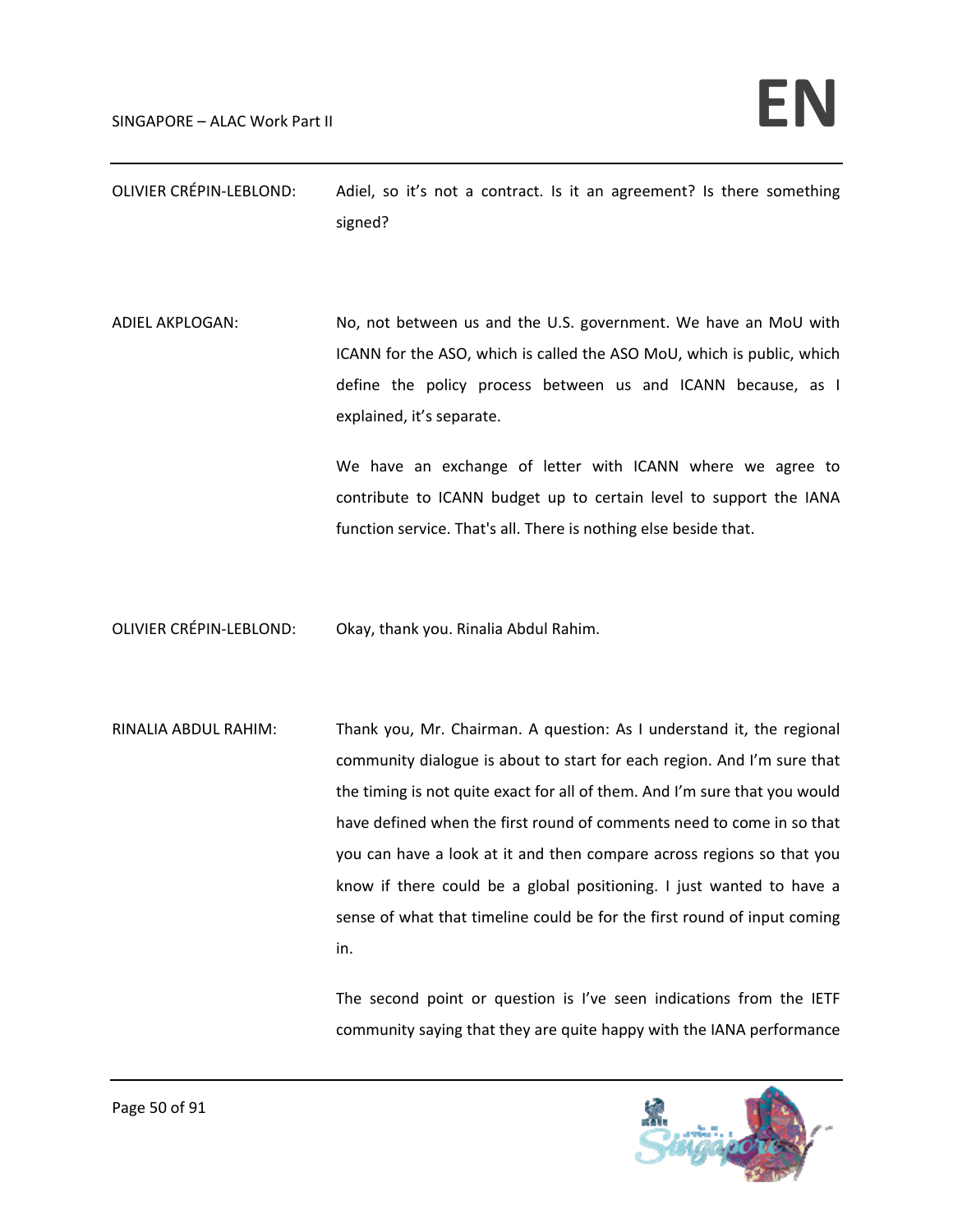and of its functions. And I wanted to know whether the RIRs are of the same position regarding to the services provided for you.

ADIEL AKPLOGAN: Okay, I will start in that order. Well, that what I said before. We want to see what will be the final timeline, a roadmap after this consultation of ICANN [at the first], because something is sure. ICANN has been requested to lead or organize this, even if it is beyond the committee.

> So we will have the consultation or the dialogue at the different RIR, but the inputs to the global process will depend on what is the global timeframe will be. And that timeframe I'm not sure is defined yet, completely. So, at the end, we will have a point where we will rally, but for sure, we will align to that global framework that will be come up after this consultation.

> The second question, if we are happy: yes, so far, we are happy with the service we are receiving right now from IANA. I think that we mentioned that. And we have mechanism in place right now to allow us to check on that, which we do through our different contacts. So we don't have a major concern about the quality of service that we are receiving right now from ICANN performing the IANA function.

OLIVIER CRÉPIN‐LEBLOND: Okay, thank you very much. And I think we have to bring this to a close, unfortunately. We would have loved to spend another half‐an‐hour with you, but unfortunately, not enough hours in the day.

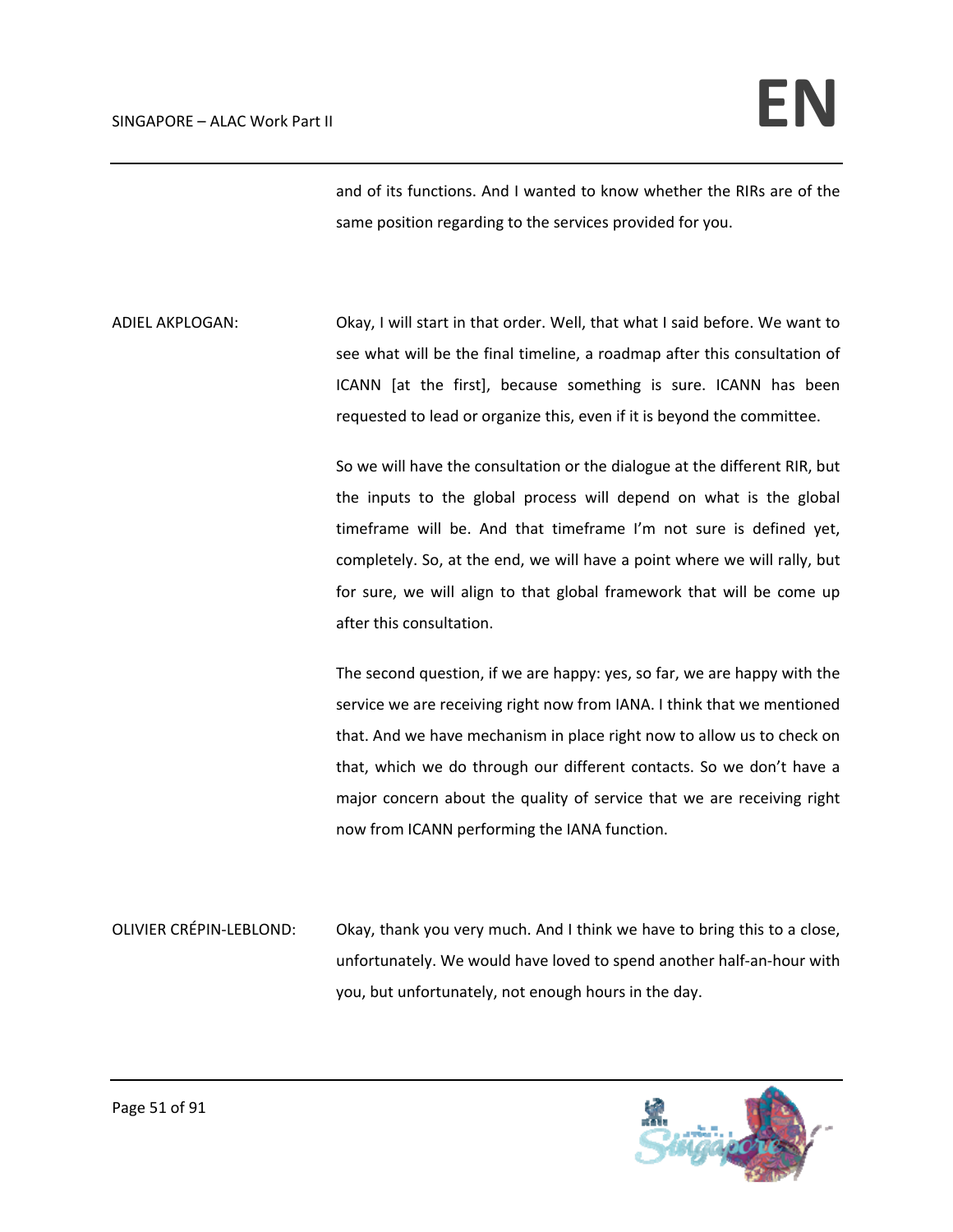This is clearly going to be an ongoing thing. And I'm sure we're going to continue discussing this in London and maybe even before that at both various conferences but also in Brazil, as you all know. And I think that some of our members are on their way, at the moment, to go to their respective RIR mailing lists because, being myself on all of those mailing lists, I can see it's heating up at the moment in all those parts of the world. So thank you very much for joining us.

And I now invite to the table the members of the Root Server System Advisory Committee, the RSSAC.

Lars‐Johan?

Okay, let's take position, please. Okay, thank you everyone for joining us. Thanks. Next to me, on my left, is Lars‐Johan Liman. And next to him is Suzanne Woolf. And we have a few members of the RSSAC around the table, as well. Perhaps you'd like to introduce yourself?

KAVEH RANJBAR: Kaveh Ranjbar, RIPE NCC K-root.

BRAD VERD: Brad Verd, Verisign, A and J.

JOHN CRAIN: John Crain, ICANN, L-root.

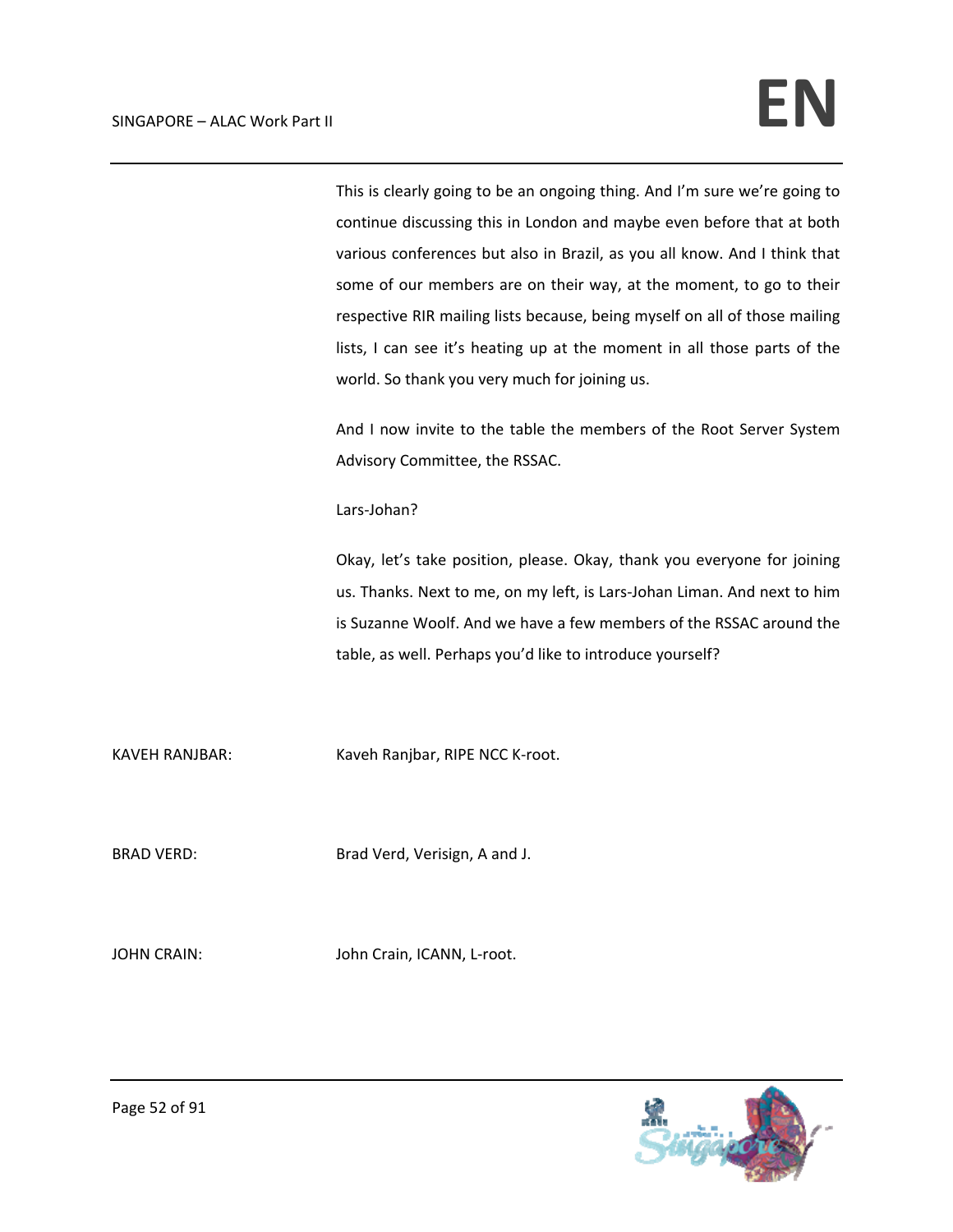| <b>TRIPTI SINHA:</b>           | Tripti Sinha, D-root.                                                                                                                                                                                                                                                                                                                                                                                                                                                                                                                                                                                                                                                         |
|--------------------------------|-------------------------------------------------------------------------------------------------------------------------------------------------------------------------------------------------------------------------------------------------------------------------------------------------------------------------------------------------------------------------------------------------------------------------------------------------------------------------------------------------------------------------------------------------------------------------------------------------------------------------------------------------------------------------------|
| <b>ELISE GERICH:</b>           | Elise Gerich, liaison from the IANA Department.                                                                                                                                                                                                                                                                                                                                                                                                                                                                                                                                                                                                                               |
| <b>OLIVIER CRÉPIN-LEBLOND:</b> | Fantastic. Well, thank you for joining us. It the first time we have a<br>meeting with the RSSAC. Oh, there's on the other side, okay.                                                                                                                                                                                                                                                                                                                                                                                                                                                                                                                                        |
| <b>HIRO HOTTA:</b>             | Yes. Hiro Hotta, JPRS from M-root.                                                                                                                                                                                                                                                                                                                                                                                                                                                                                                                                                                                                                                            |
| UNIDENTIFIED MALE:             | And then behind me, is Duane Wessels, liaison for the root zone<br>maintainer role.                                                                                                                                                                                                                                                                                                                                                                                                                                                                                                                                                                                           |
| <b>OLIVIER CRÉPIN-LEBLOND:</b> | Fantastic. Thank you very much. And I guess this first meeting is going to<br>be pretty much a lesson for us. There's been a lot of discussion about<br>the root, the roots, the roots, the root network, okay, I'm bastardizing<br>the whole thing. I was just hacking a little bit earlier on the DNS.<br>I think we need to have a bit of a backgrounder as to what you do, what<br>the root server network is, and how it all works, and so on. If I could ask<br>our staff to put us to root-servers.org so as for our members to be able<br>to have a look at the nice, beautiful picture of the world. And in the<br>meantime, I'll hand the floor over to Lars-Johan. |

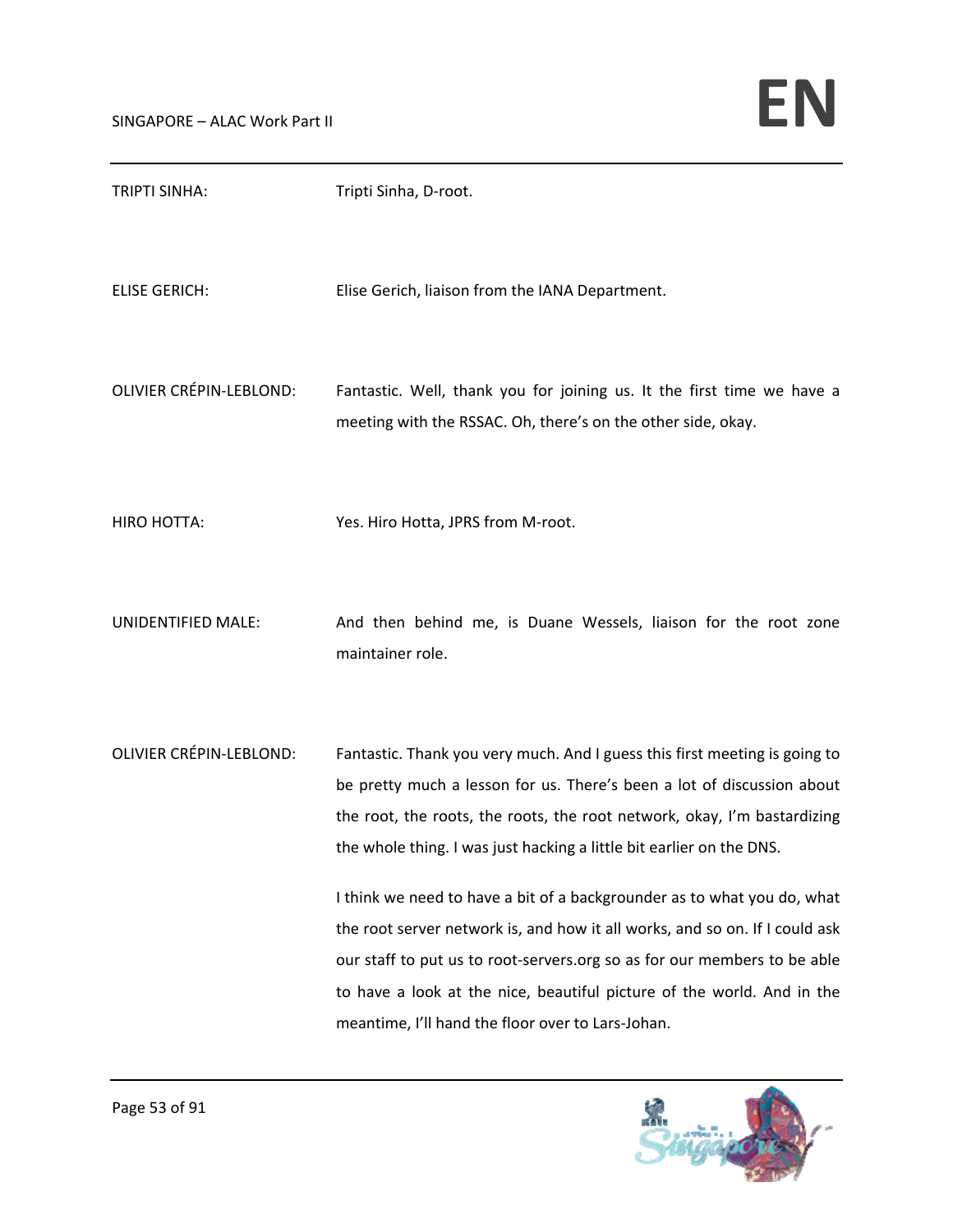Root‐servers.org.

LARS-JOHAN LIMAN: Hello. My name is Lars-Johan Liman. I work for Netnod, who operates Iroot out of Stockholm, Sweden. And I'm one of the two co‐Chairs for RSSAC. The other one is Jun Murai, who unfortunately couldn't make it here to Singapore at this time.

> I would like to tell you a bit about the root server system as such and a little about RSSAC, what we're doing and how RSSAC is connected to the root server operators and how it fits in in the ICANN circles. And we're going to share the task with Suzanne, here.

> So the root server system consists of 12 operators that operate  $13$ they're known as letters – instances, types of IP addresses that you can reach to have service regarding the root zone. And the root zone contains the delegation that points to the servers operated by the various registries. So the root zone is the entry point for the client side when they want to look up a name.

> And the map you see there is on our webpage that we have for cooperation between the root server operators where we can list the locations where we have servers installed.

> I said there were only 13 IP addresses; we actually play tricks with the Internet here and announce the same IP address from multiple locations. And we let the network, the entire Internet network, take care of finding the closest one and send the packets there. This is a technology often referred to as anycast. Most root server operators

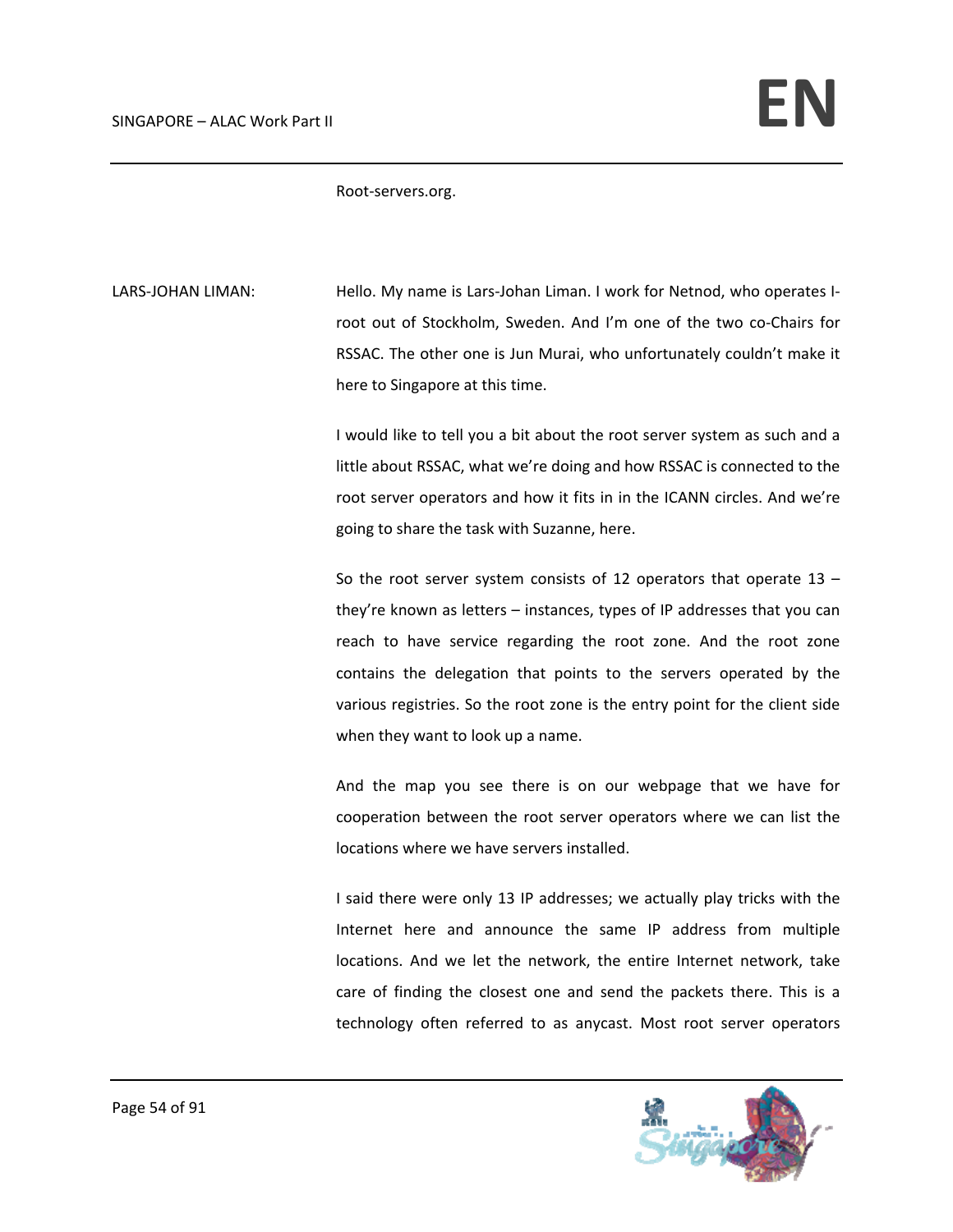deploy anycast nodes, not all of them, but I believe there are one or two who still doesn't.

The root server operators obtain the root zone file from a common source. And that source is Verisign, who operate as root zone maintainer – is that the term now? Get it right? And they, in turn, receive the updates from IANA.

So IANA does the administrative part of it, verifying that everything is okay. They create the database change that need to be deployed, transfer that to Verisign. Verisign makes that implemented in the DNS system, and the other 11 root server operators copy that from Verisign and deploy it on their own servers.

And these 12 organizations are not connected to each other in any other way than that they actually operate the same service. So they operate independently from each other, but they perform exactly the same service. And of course, we have coordination meetings to make sure that we provide the same service and to make sure that we develop the service in an orchestrated fashion, that we're all coherent and performing the same things. So we meet three times per year to do this.

Now, all that is regarding root servers. Now, we haven't started to talk about RSSAC yet. RSAAC is an advisory committee within the ICANN infrastructure that is designed to advise the Board. Maybe you should continue, because you're trained on that part.

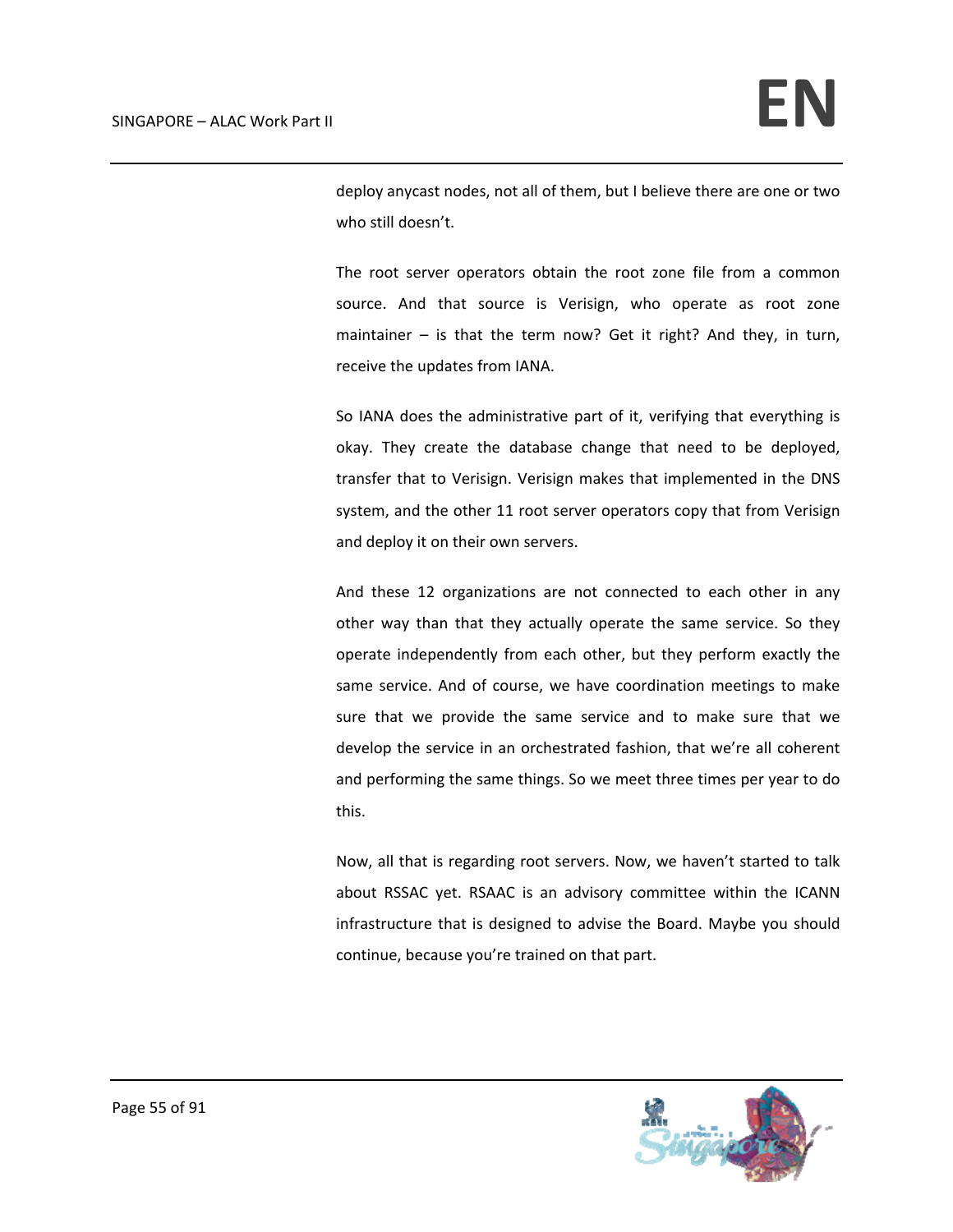| <b>SUZANNE WOOLF:</b>          | Sure. Just to time check, how long did we have? I think this is going to<br>be the whirlwind tour.                                                                                            |
|--------------------------------|-----------------------------------------------------------------------------------------------------------------------------------------------------------------------------------------------|
| <b>OLIVIER CRÉPIN-LEBLOND:</b> | Yes, we have around the world in 15 minutes.                                                                                                                                                  |
| <b>SUZANNE WOOLF:</b>          | Fifty?                                                                                                                                                                                        |
| <b>OLIVIER CRÉPIN-LEBLOND:</b> | One-five. Fifteen minutes.                                                                                                                                                                    |
| <b>SUZANNE WOOLF:</b>          | One-five, alright.                                                                                                                                                                            |
| <b>OLIVIER CRÉPIN-LEBLOND:</b> | Supersonic. We started about five, ten minutes late. If you're okay with<br>it, we can run over. There's a long break after this.                                                             |
| <b>SUZANNE WOOLF:</b>          | Okay, so we will try not to run over $-$ we will try not to be what's<br>between you and your break but, yeah, it would be tough to do this in<br>15 minutes - 20, maybe - 15 is challenging. |

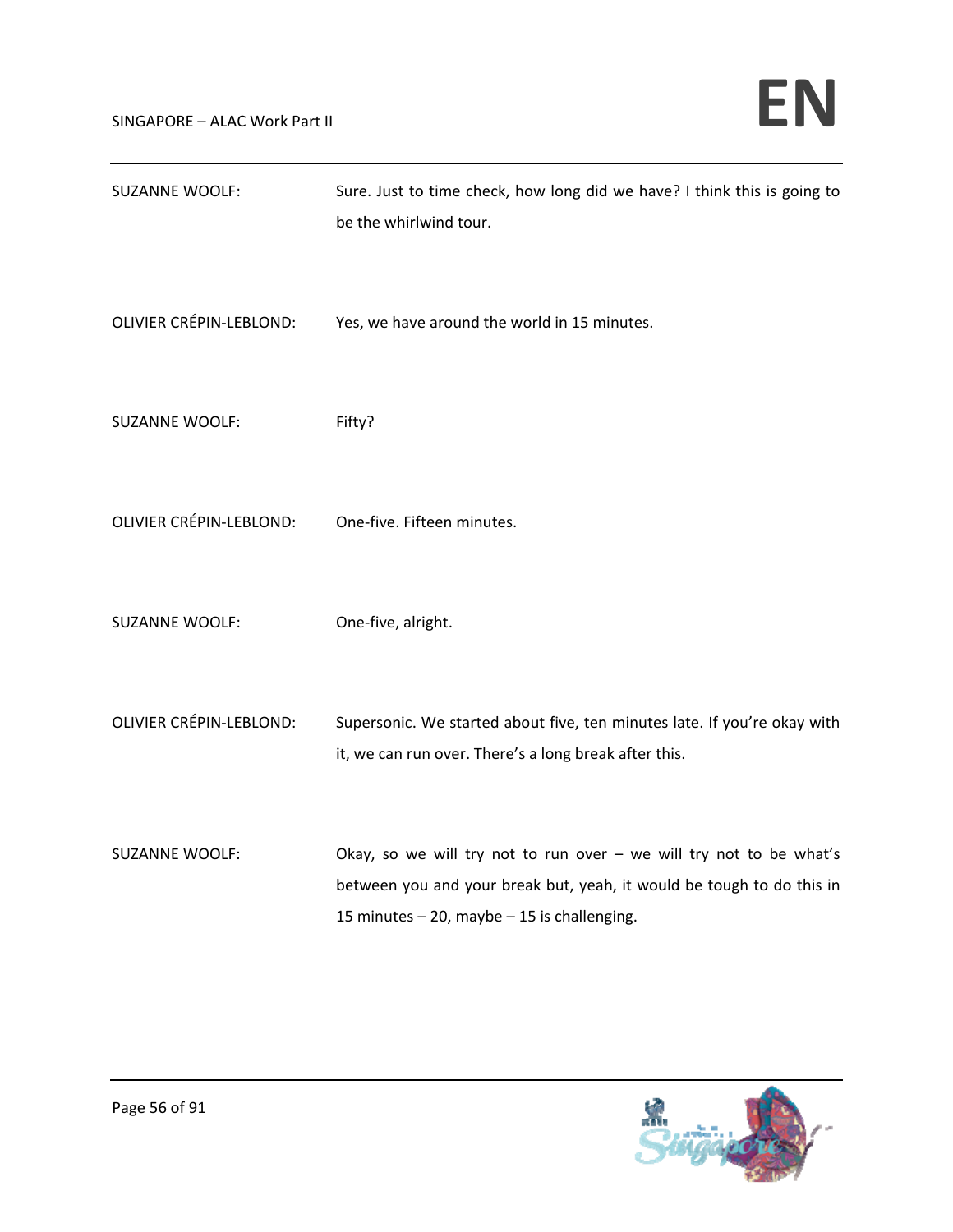| OLIVIER CRÉPIN-LEBLOND: | People here don't get paid. They don't need to drink water, whatever.      |
|-------------------------|----------------------------------------------------------------------------|
|                         | They'll remain there. Trust me, you will want to leave before they do.     |
|                         |                                                                            |
|                         |                                                                            |
| <b>SUZANNE WOOLF:</b>   | But I'm doing the short version of a presentation, some remarks that we    |
|                         | did in our public session yesterday where my title was RSSAC in the        |
|                         | ICANN Community and Internet Ecosystem.                                    |
|                         | Because if you look at what my colleague introduced, it's a very simple    |
|                         | and straightforward and purely technical service. What the root server     |
|                         | operators are here to do is provide answers to DNS queries for users all   |
|                         | over the world. But that's real simple and straightforward.                |
|                         |                                                                            |
|                         | Looking at RSSAC, though: who is RSSAC? It's the root server operators,    |
|                         | as we've introduced. Also, there are other stakeholders involved. The      |
|                         | criteria, the basis for the interaction of the group is people are of      |
|                         | technical and operational orientation, primarily. We're strong in DNS      |
|                         | expertise, ccTLD and gTLD technical folks.                                 |
|                         | And as part of the reorganization we're currently doing as a result of the |
|                         | standard review process, RSSAC is reorganizing rather extensively. One     |
|                         | of the things we're doing is looking to broaden participation from other   |
|                         | stakeholders $-$ technical and operational orientation $-$ basically, our  |
|                         | customers.                                                                 |
|                         |                                                                            |
|                         | What the root server operators do, just make sure that what the            |
|                         | operators do is provide the straightforward technical service. What        |
|                         | RSSAC does, as an advisory committee to ICANN, is a little bit broader.    |
|                         | RSSAC and root server operators do a certain amount of engagement          |

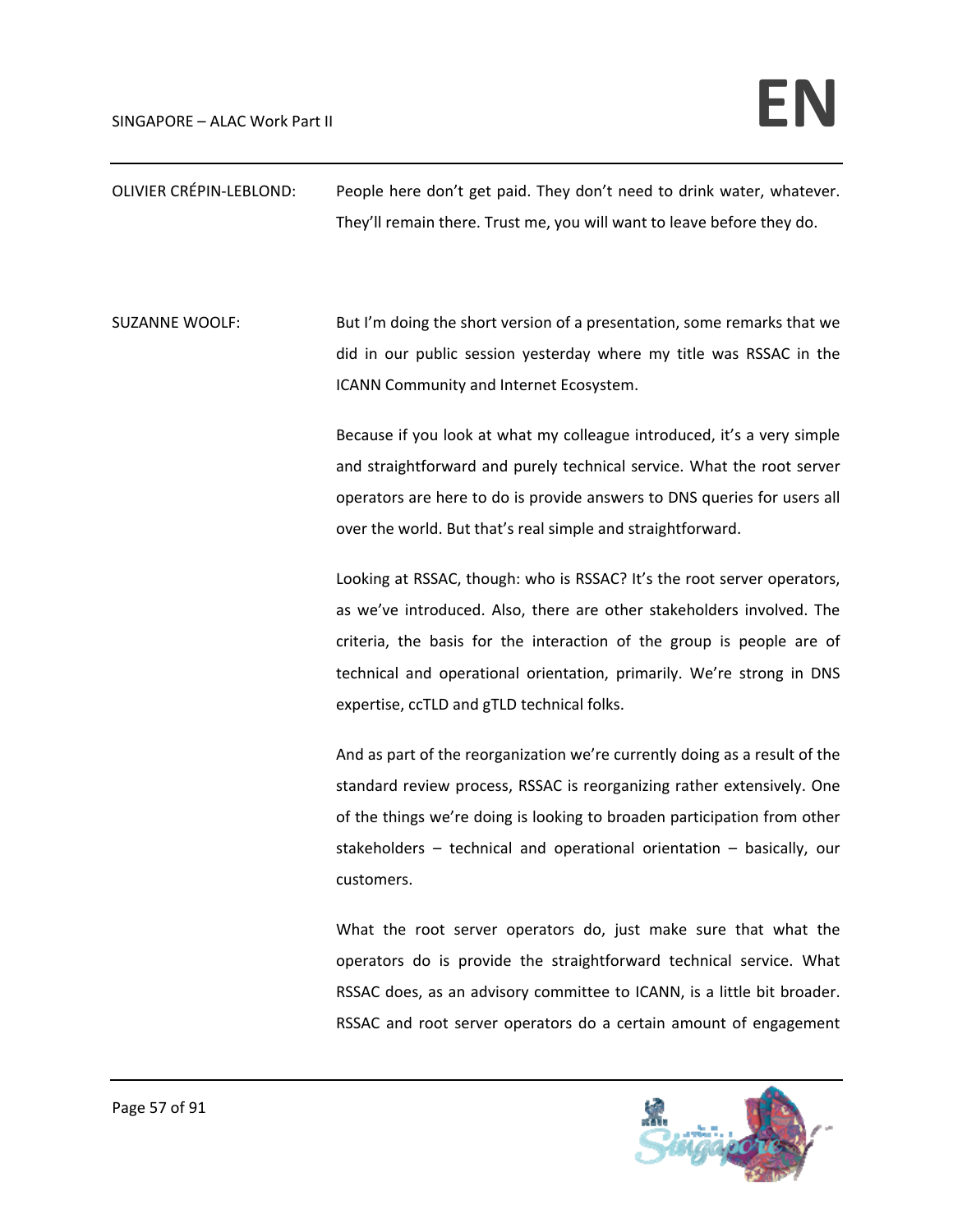explaining what it is we do, reaching out within the ICANN community and elsewhere. RSSAC provides liaisons to the NomCom and the Board and other information outreach, other interactions of this kind.

In the unlikely event that you wanted to go look at the charter for RSSAC in the bylaws, it's chartered to provide, in addition to providing the – it basically provides advice to the Board from the perspective of DNS expertise and operational responsibility. We've done things like provide input to the Board and the community on deployment of DNSSEC for the root, root scaling in connection with new gTLDs, adding IPv6 for the root servers  $-$  there you go  $-$  and documenting service expectations on root servers, which is actually something we're currently working on.

And RSSAC is also, again, we try to keep the purpose very sharp and focused. So there's a set of things we don't do as RSSAC. RSSAC does not tell root server operators what to do. What RSSAC does is provide work with the root server operators and other stakeholders to generate advice that root server operators and others can then reasonably take.

It's not a prescriptive role. In addition, there's not a prescriptive role with regards to ICANN, either. Some of the SOs, the policy-generation bodies, provide results that are binding on the Board and the community in various ways. We don't do that. Again, we provide advice.

There's almost no policy component to what root server operators do. And RSSAC is not a policy‐generating portion of the ICANN ecosystem. What we do is provide input to the policy bodies.

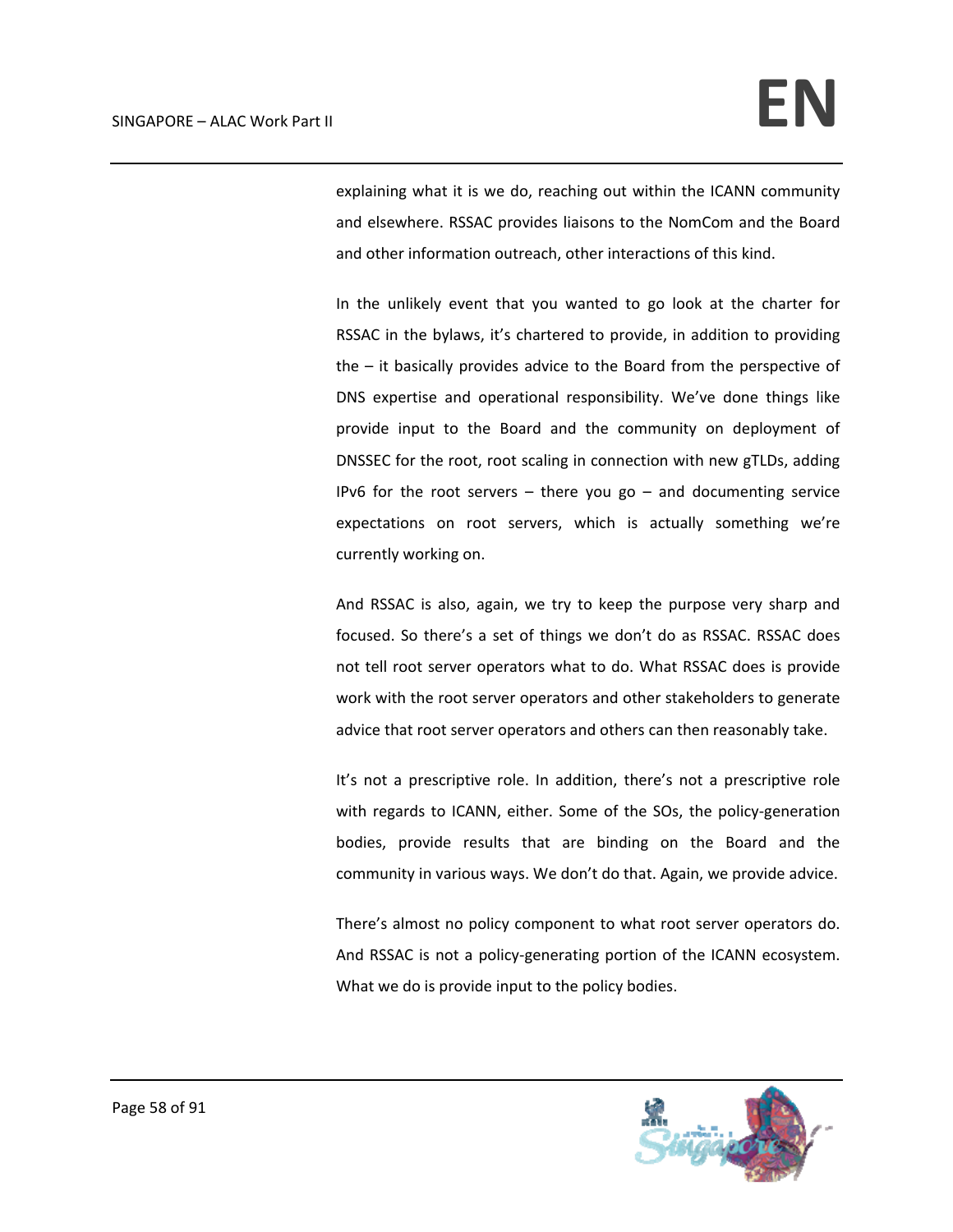In addition, when we're talking about the operations of the root servers, many of the organizations also play other parts in the ecosystem as exchange operators, as ISPs, as registries. But root name server operations and RSSAC activities are kept strictly separate from all those other things. So there's basic governance around performing the role of RSSAC and of a root server operator.

We knew we would be asked coming in for RSSAC, what role do we expect to play or what's our involvement in the IANA functions oversight – there's not even a clean phrase for it yet – I guess the IANA function stewardship.

OLIVIER CRÉPIN‐LEBLOND: Yes! We have an expert who has been tracking this all day. Holly?

HOLLY RAICHE: The transition of the stewardship of oversight of IANA.

OLIVIER CRÉPIN‐LEBLOND: Back to you, Suzanne.

HOLLY RAICHE: Wait for two hours.

SUZANNE WOOLF: As a computer scientist, I can call that several layers of indirection, which probably is a good thing. Gives you flexibility, it's a good thing.

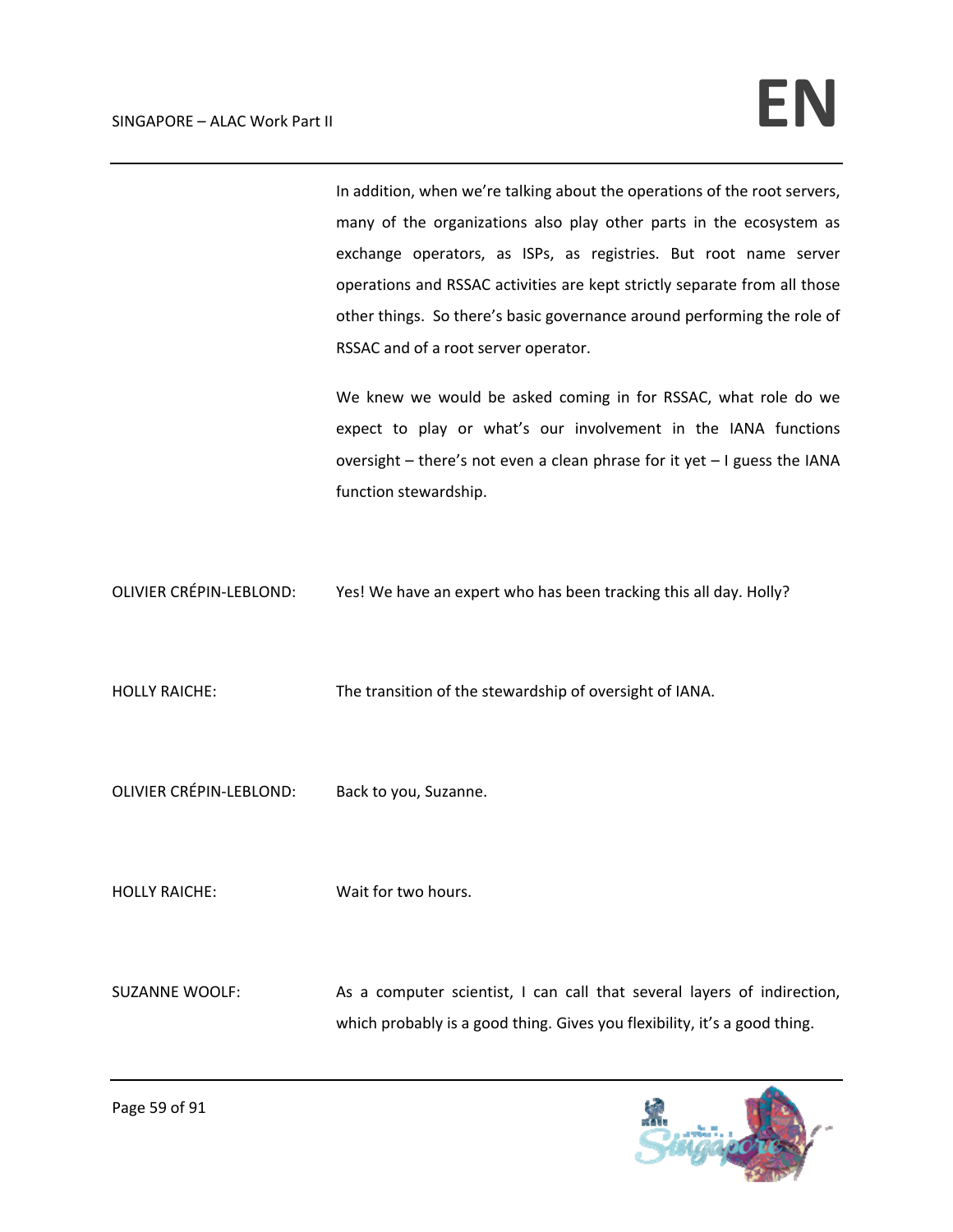But again, we expect to be playing – we're certainly eager to step in and be part of the conversation, as RSSAC and as root server operators. But in keeping with the narrow mission, the operational responsibility of root server operators and the narrow mission of RSSAC, we do expect that the relevant input from us is focused on security, stability, and resiliency of the root zone distribution system for all Internet users and provide as much solid operational input to the process and the considerations and the dialogue as we can.

We can take any questions or we can wait until the end, but I think I'm going to turn over to Liman, who has been doing his rap on the reorganization and what we're trying to do as far as the new structures we're putting in place.

OLIVIER CRÉPIN‐LEBLOND: Thank you, Suzanne. Liman?

LARS-JOHAN LIMAN: Thank you. Yeah, so what we're trying to do with the so to speak "new" RSSAC, the new generation of RSSAC, is that we're creating a two‐layer model where we are going to have an executive committee that deals with driving process and taking formal decisions. And then, to that, we're going to connect a larger body, a pool of people that we hope to be able to use to create work parties and perform the work.

> So the executive committee will have the formal role of creating first, now, the initial process and procedures, how to operate this new body. And it will select and keep track of the various work items that foresee

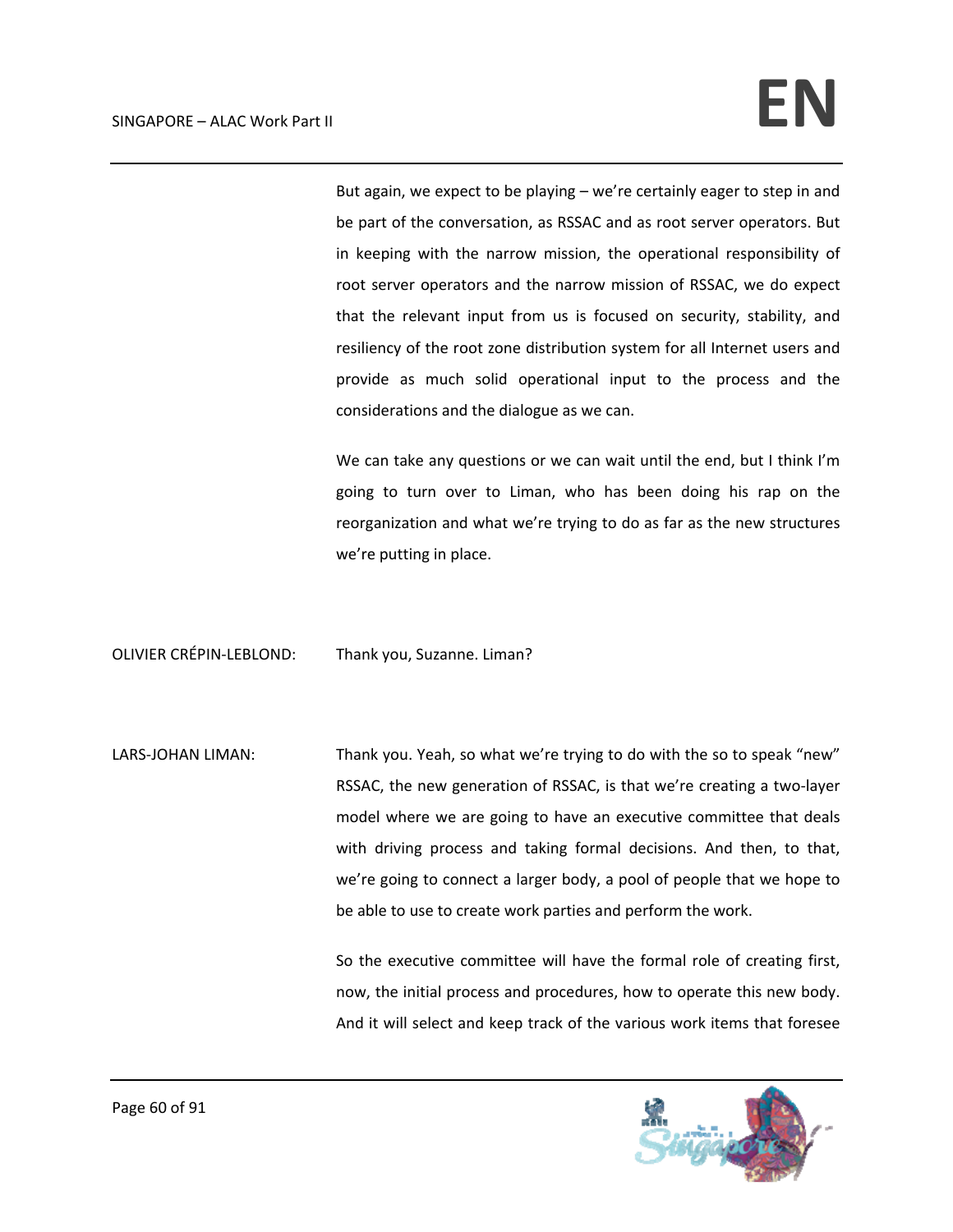that we will work on. And then it will appoint members of – the term we have chosen is the "caucus" – a larger group, a pool of people. And from that, appoint work parties to focus on specific issues that we deal with to create draft documents.

And once the draft documents are produced, they will be shared within the entire caucus, the wider group who will then go through a consensus process. And eventually, we will have a document where the entire group has consensus, which will be published by the executive committee. So the executive committee will have the responsibility for actually publishing the document.

The executive committee will also appoint and accept liaisons to other parties and is responsible for electing the Chairs, the two co‐Chairs. Currently, we have liaisons with the ICANN Board – that's Suzanne – and with the ICANN NomCom – that's Bill Manning. And we have incoming liaisons from the IANA, the NTIA, and the root zone maintainer – which is Verisign, in this case –and also from the Internet Architecture Board, which is part of the IETF structure protocol side of things, from ICANN Security and Stability Advisory Committee and also from the GAC very shortly. We haven't formally decided on that yet, but it's in the works.

The caucus, our intention is to make a pool of people with various expertise, like DNS protocol side, where you design the protocol and how it's going to work. You have the DNS operations, people who actually deal with DNS on a daily basis on their servers. And that has two sides. The root servers and TLD servers operate on the authoritative side, they give out information. Then, you have the consumer side,

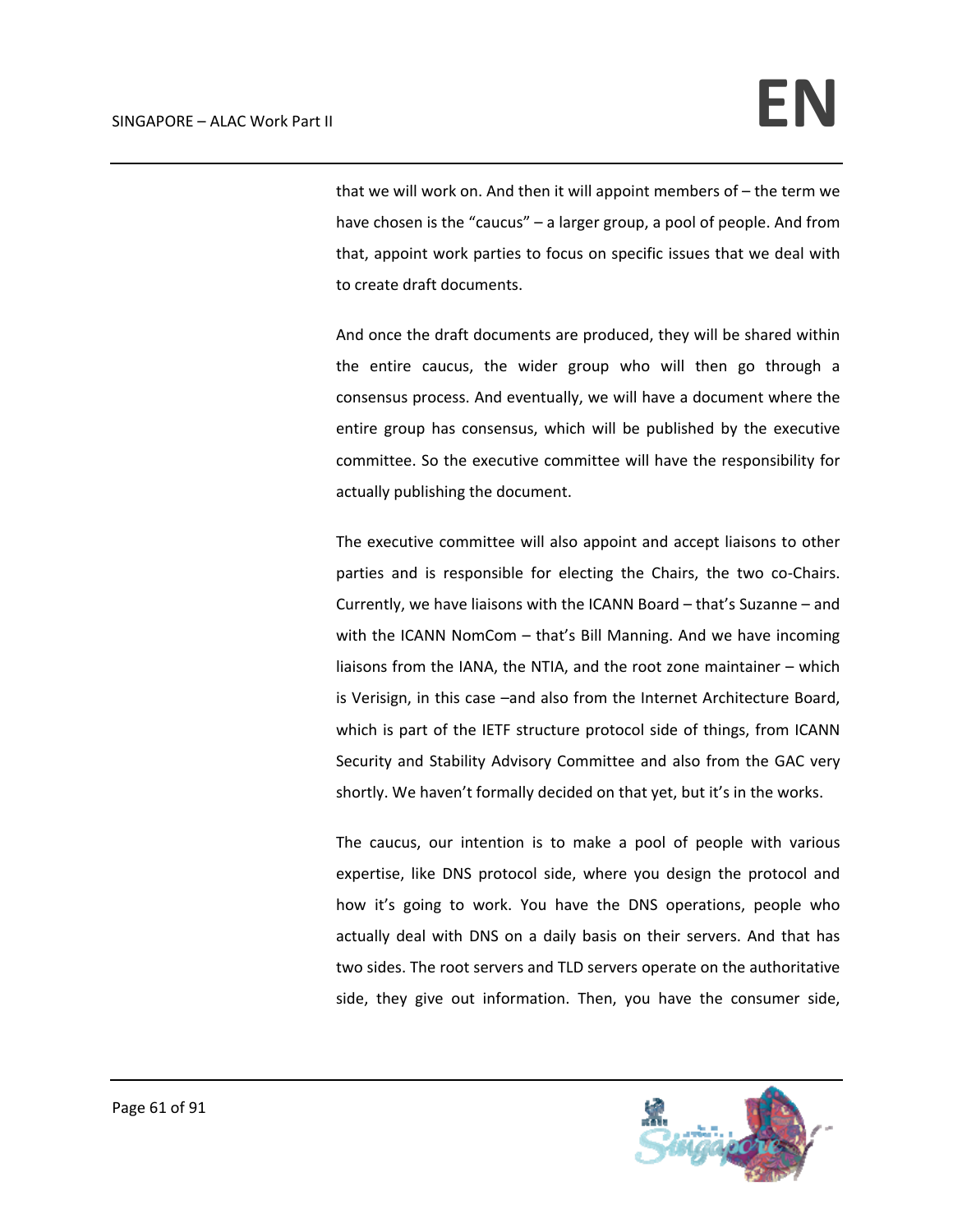where ISPs and others collect information and go to the authoritative servers and ask questions and receive the information.

And how these environments operate is also something that's important to the root server operators, because we need to know how our information is received, how our service is appreciated.

And also, of course, people who operate registries, people who are experts in security and so on. So we will try to create a wide selection of people with various expertise that we can draw from when we create work parties. And the caucus will, of course, then review all the documents and, as I mentioned, it will be consensus‐driven.

The current status is that we, earlier today, had a meeting where we set a time plan for this procedures document that will govern the entire process. And we hope to have that finished now by the last day in April. We'll cover the procedures for elections and liaisons and work party information and publication and all these practical matters.

And the next steps, now, are to make that document finished and actually published so that we can use that as a basis for recruiting people to the caucus. And once the caucus is formed, we have already two documents which we inherited from the previous generation of RSSAC that are right now sitting and just waiting for publication, which are one document regarding a root server expectations. What you should expect from a root server and a root server operator when it comes to how the service is performed?

That document has a companion document, which is published by the Internet Architecture Board. And we divided the expectations into

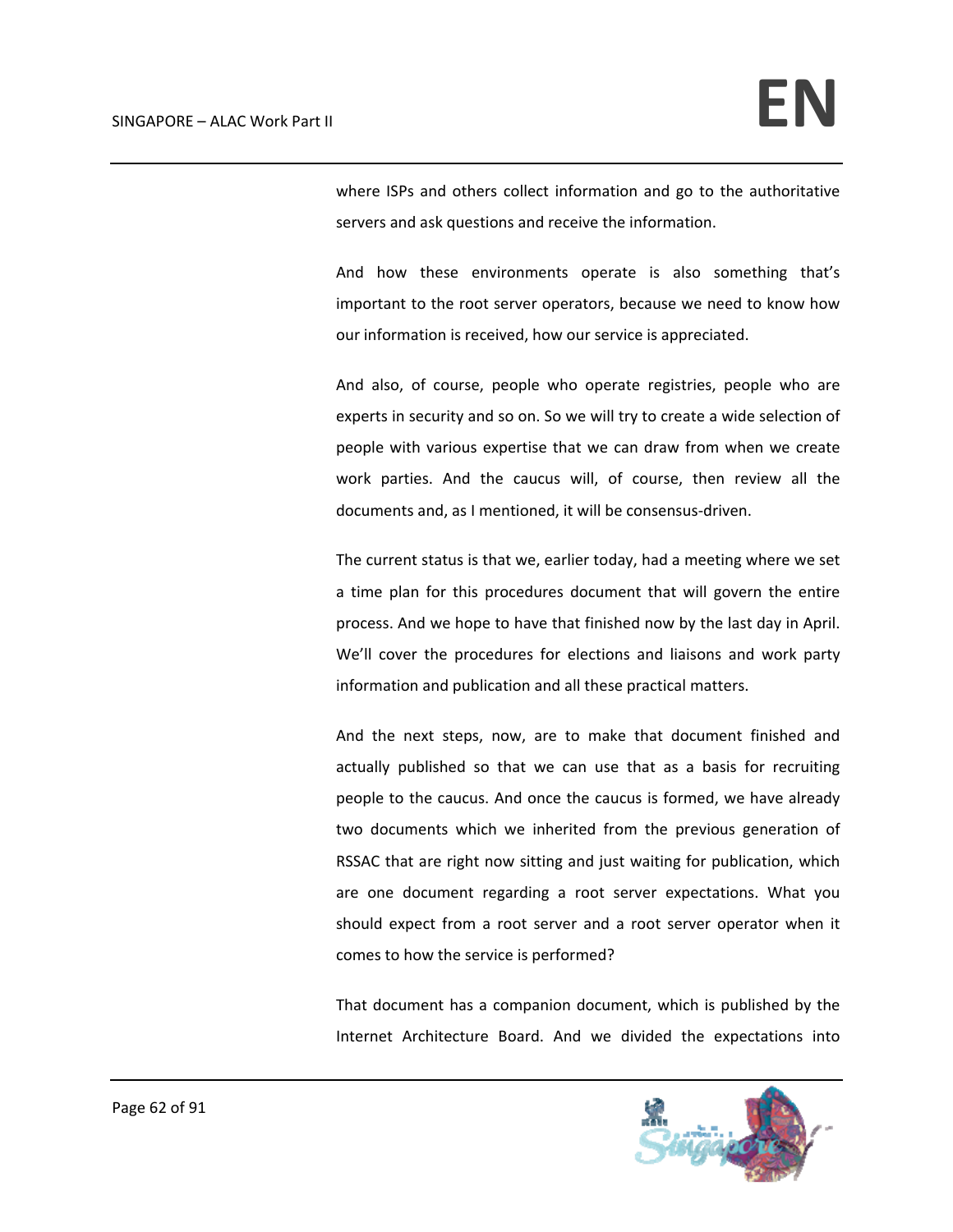different parts. One is the operational part: How do you perform the service when you operate the servers and connect to the Internet? The other one is the protocol side, the quality of the data, how should the servers respond when you query them? And that's more of a protocol thing, so it's practically – that expectation doesn't belong with the root server operator side of things but with the Internet Architecture Board side.

So we have two documents that we will publish in parallel, and both of them are mostly done. But we lack the process for actually publishing them, so everything hinges on this procedures document.

The second document describes a set of metrics for measuring the performance at the root servers. And it has its roots in the new gTLD program, where we want to see that we're suddenly starting to add a large number of new, top-level domains at the rate that we haven't seen before. Maybe before, it was maybe a change per year or so. Now we have maybe a ten per week. It's a totally different thing.

So we want to establish a number of metrics where we can measure the root server system just to make sure that it doesn't show any signs of stress, so that we can maintain a top‐quality service. And we need to do that over a long period of time.

And we also need to make sure that all the root server operators perform the same measurements on their respective server systems so that we can compare the metrics between the server operators. And that's why we want to specify this in a document. And that's also pretty

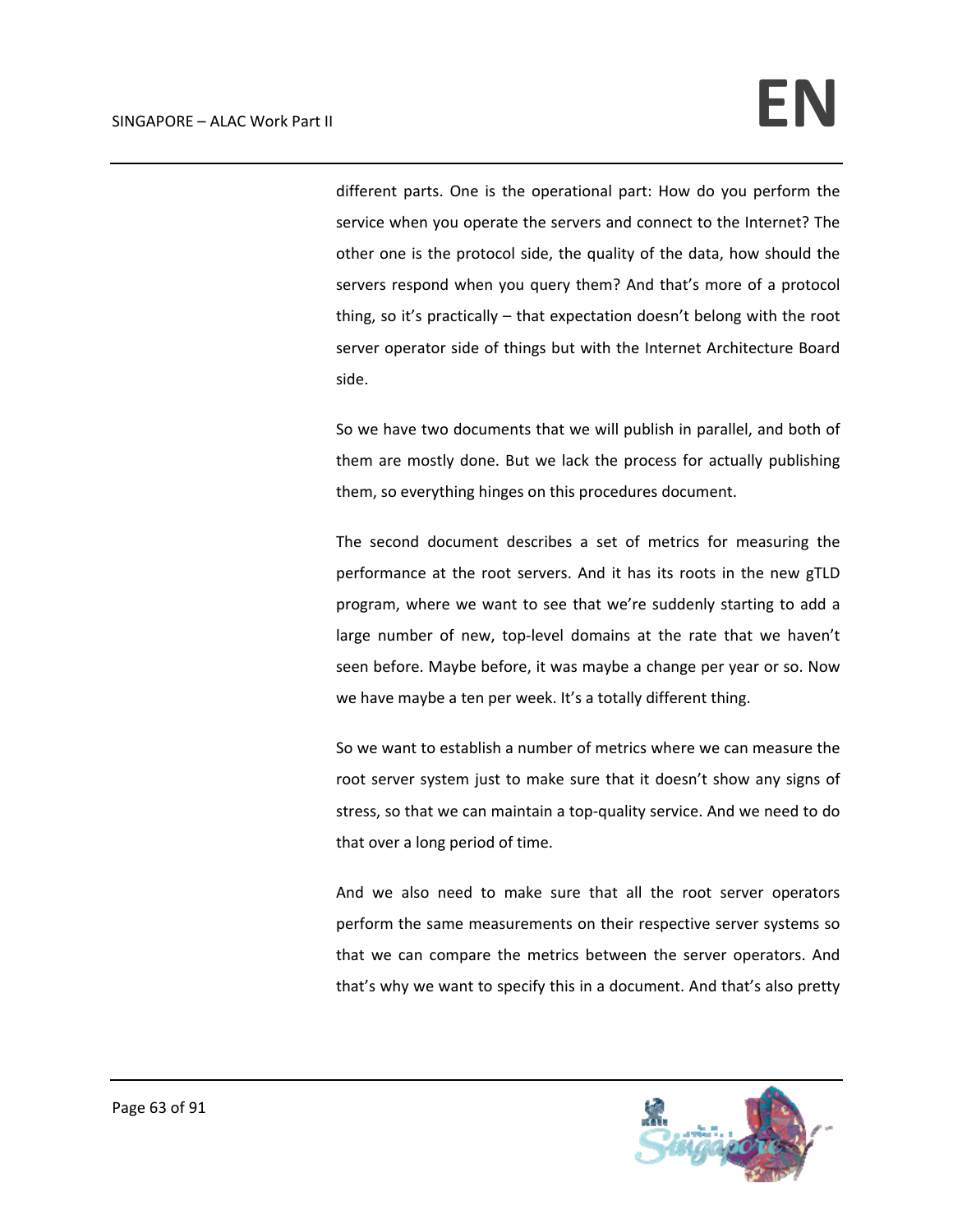much done but, again, we lack the process for actually getting the document out.

- SUZANNE WOOLF: No, I think that's generally what we have been introducing. And we can go ahead and maybe take some questions, maybe let some of our colleagues who have been kind enough to join us here comment on any of these things.
- OLIVIER CRÉPIN-LEBLOND: Okay. Any additional comments from some of the other letters? L? I? D? K? No, first thing, I'd like to thank you very much for this introduction. I think it's extremely helpful for us. And it's good to see that you are an organization that is building itself at the moment.

I wanted to present you with the Policy Advice and the At‐Large Advisory Committee Beginners Guide, which actually shares – well, it's Beginners Guide for Our At‐Large Structures, but it actually shares the way that we do policy advice and the way we have  $-$  so the first statement, second statement, etc. And it might inspire you to, perhaps, when you start building your policy statements and things that you might have similar methods and paths that you're dealing with. Obviously, you're geographically distributed and I can't imagine you meet every day, so it's a sort of thing that might be helpful.

I'm going to open the floor for questions. And we've got another 10-15 minutes or so for this. I was going to ask the first question, which is the

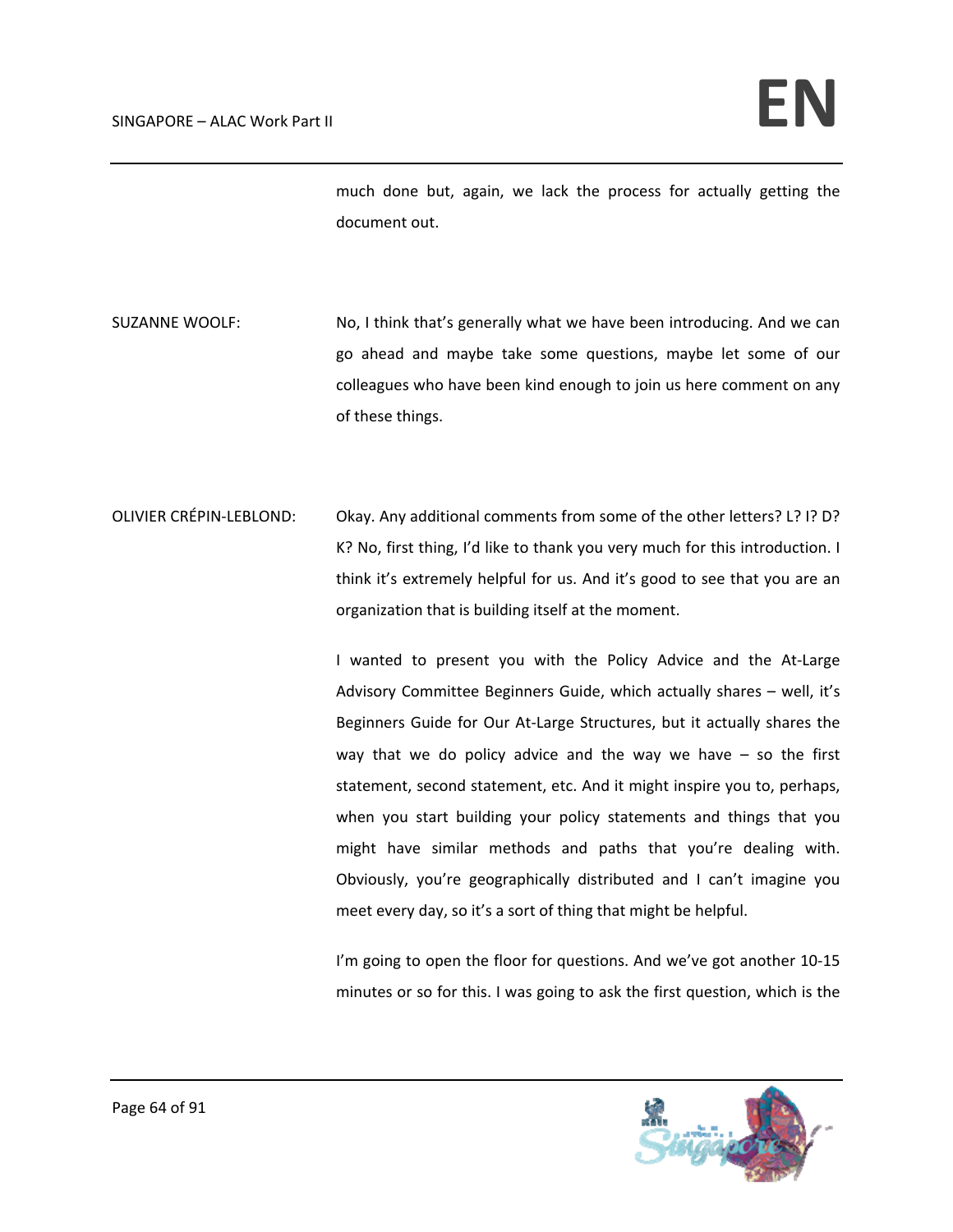dumb question that often get asked. But isn't it a dumb question? Actually, it's a good question.

Someone goes, "Well, you know, I'm living in country X. And I'd like to have a root server in my country. We need a root server. Can I e-mail you at root-servers.org or is there an e-mail for the RSSAC so you can put one in my country?" Deliberately provocative.

LARS-JOHAN LIMAN: This is not the first time I've had this question. There is no one entry point to the root server system operators. They don't have an organization. There is no one that can speak for all of them, but they're all approachable through this common webpage here. You'll find the contact address for all the root server operators, and you can contact them individually. They're not more than 12, so it's a doable thing.

> And I know that several of them  $-$  not all, but several of them  $-$  are deploying root servers in many places using this anycast technology. And several of them are open to proposals for how to bring servers to more areas.

> So, it's definitely doable. I wouldn't say that, "Yes, we promise that everyone who comes to us will have one," but there are numerous examples of where that has happened. And there is a positive attitude from several root server operators to deploy more servers in more nations.

> There are, of course, also always questions about, "Can we fit it into the networking environment in that country in a good way?" "Can we

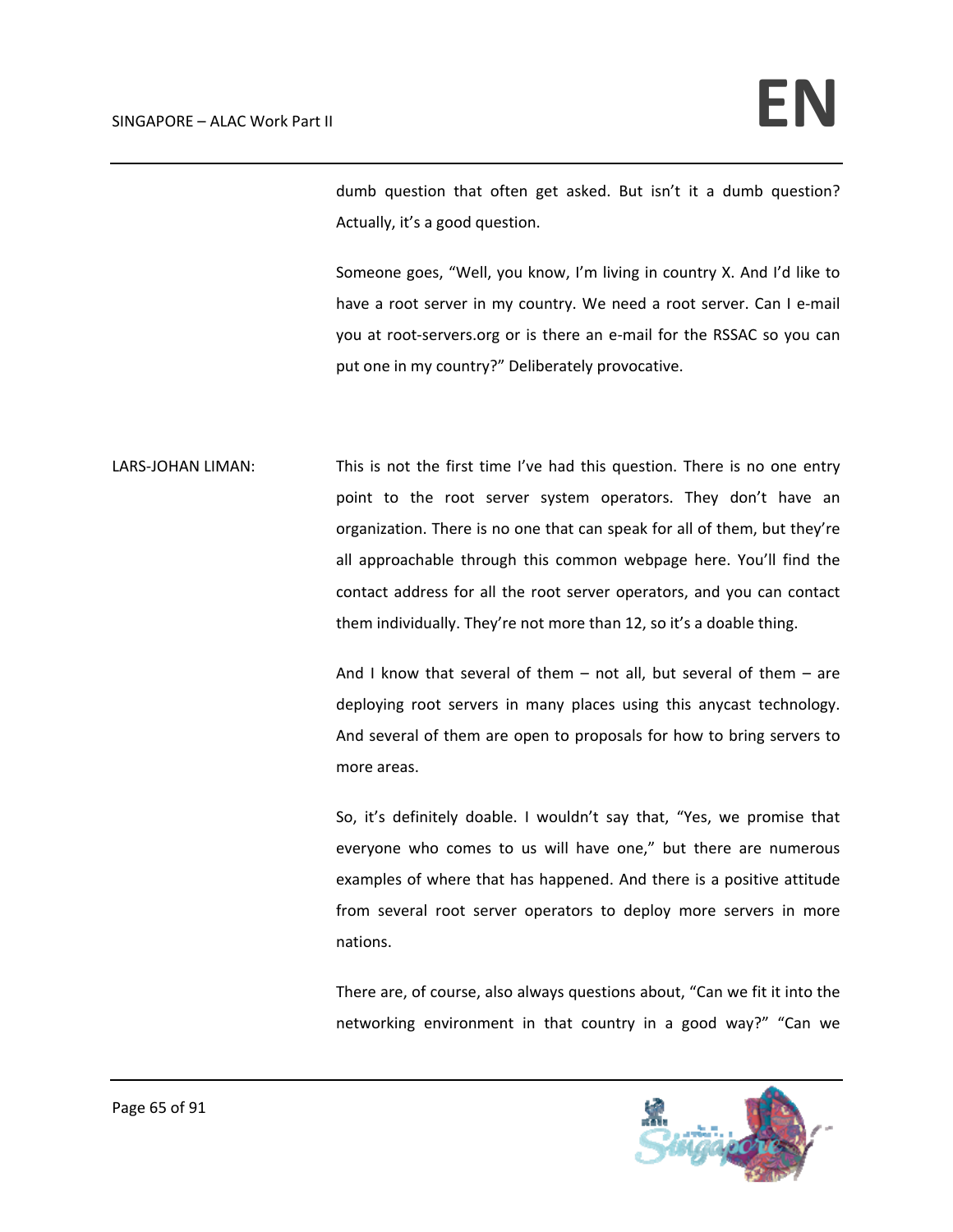finance this in a good way?" There are things that need to discuss and negotiate, but the positive attitude is there.

JOHN CRAIN: Can I follow up on that briefly? Besides the contact details, there's also links to websites for each of the individual roots. And most of us have details there about how you can get an anycast instance.

- OLIVIER CRÉPIN-LEBLOND: Thank you, John. Just a word. I was looking at the page from far away and you had these little squares and then the little pointers with the letters in it and thought, "That doesn't sound like there are very many root server mirrors around." And of course, each one of the squares, some of them have got twenty-four – represent twenty-four mirrors that are geographically distributed. So how many mirrors altogether? Do you count up the total number of mirrors at the moment that are around the world?
- JOHN CRAIN: Yeah, if you scroll down, it tells you. You can also look per letter. But it's hundreds. It's not tens. It's definitely hundreds. We have 145, I think. Yeah.

OLIVIER CRÉPIN‐LEBLOND: So it's not just 13 computers under a desk that could be unplugged when the Hoover gets [inaudible]?

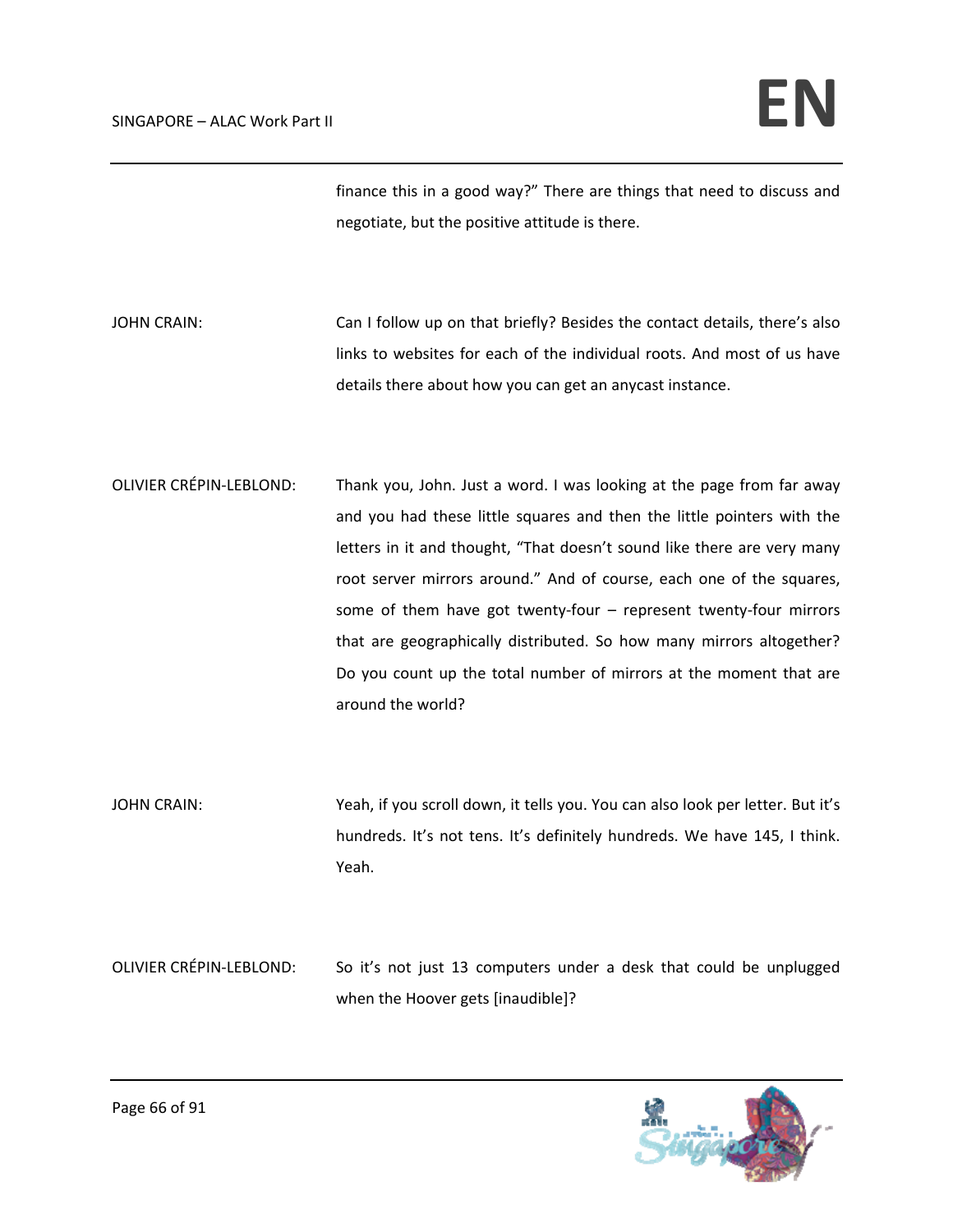| <b>SUZANNE WOOLF:</b>          | That makes a really nice story, but a lot of the historical stories, they're<br>stories.                                                                                                                                                                                                                                                                                                                                   |
|--------------------------------|----------------------------------------------------------------------------------------------------------------------------------------------------------------------------------------------------------------------------------------------------------------------------------------------------------------------------------------------------------------------------------------------------------------------------|
| OLIVIER CRÉPIN-LEBLOND:        | What, that wasn't true? That wasn't true? I always thought the one in<br>MIT was true.                                                                                                                                                                                                                                                                                                                                     |
| <b>SUZANNE WOOLF:</b>          | There's not a root server at MIT.                                                                                                                                                                                                                                                                                                                                                                                          |
| <b>OLIVIER CRÉPIN-LEBLOND:</b> | Urban legend from Usenet back in '88/'89.                                                                                                                                                                                                                                                                                                                                                                                  |
| <b>SUZANNE WOOLF:</b>          | But it actually illustrates a really important point, which is all of the<br>infrastructure has had to evolve from a few thousands of people to<br>billions of users in a relatively short period of time. So a lot of things,<br>we've had to learn how to do pretty quickly and, frankly, under some<br>pressure. And it's really remarkable how well the system has scaled,<br>given the growth and the stresses on it. |

OLIVIER CRÉPIN‐LEBLOND: Okay, thank you. Eduardo Diaz.

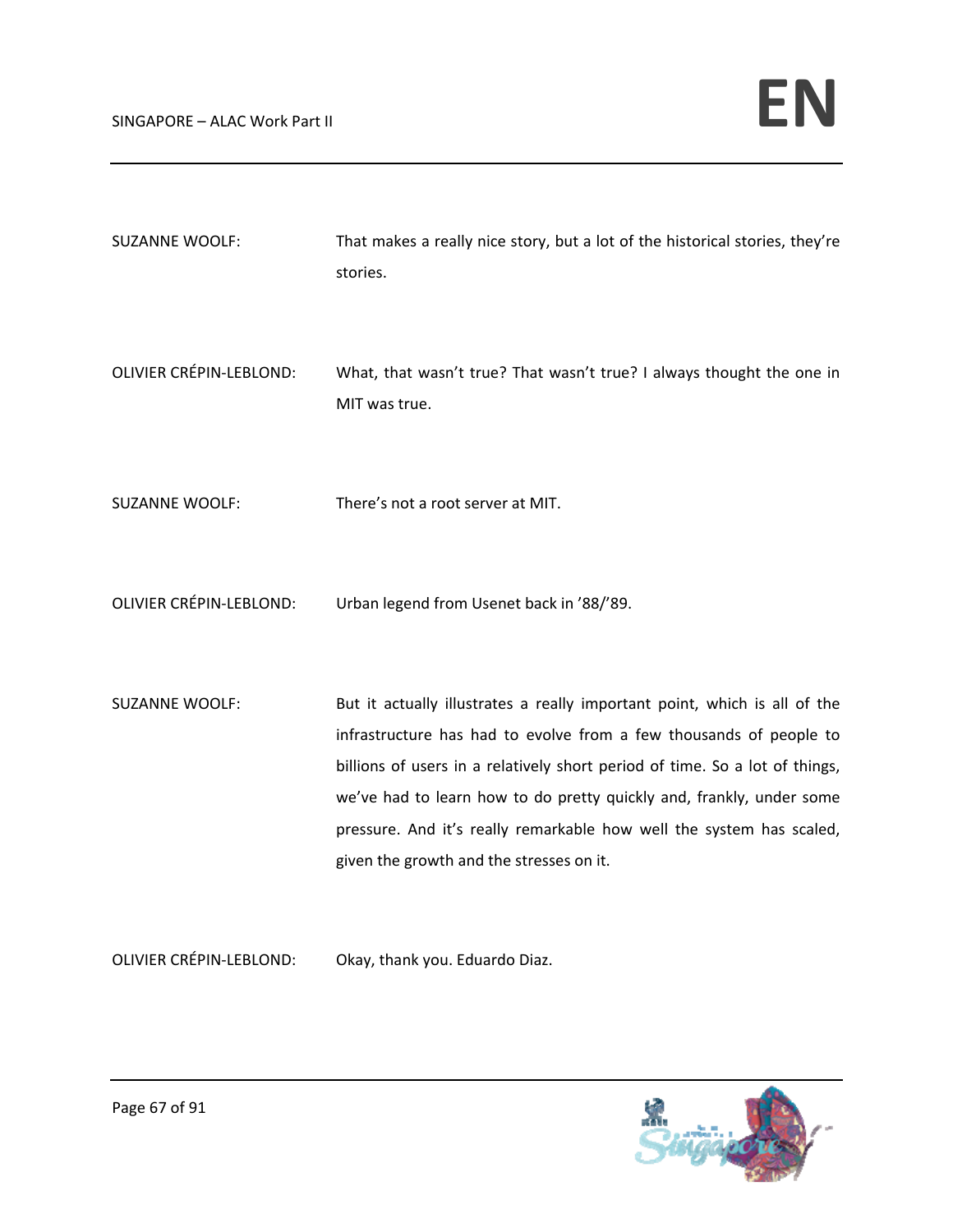## $SINGAPORE - ALAC Work Part II$

EDUARDO DIAZ: Thank you, Mr. Chair. I have a question. So when you get a change in the A-server, everybody copies from that? No? It doesn't work like that. How does it get replicated to these other little servers around the world? I'm just curious. Thank you.

OLIVIER CRÉPIN‐LEBLOND: Thank you, Eduardo. We got A. Brad Verd.

JOHN CRAIN: I'll defer to the root zone maintainer expert.

DUANE WESSELS: So it doesn't work that way. They don't copy from A. In fact, Verisign maintains a number of what we call shadow masters and those are distributed around the globe, as well, and so all of the other root servers copy from the shadow masters.

EDUARDO DIAZ: So they copy from these shadow masters and to the roots. And then from the roots, goes to all this other replicas around the world?

DUANE WESSELS: So, at the moment, the different root server letters are – they can choose how they want to do it. A root server letter that has more than a handful of locations, they can either set up their own internal distribution, or they can have all of their sites pull directly from the

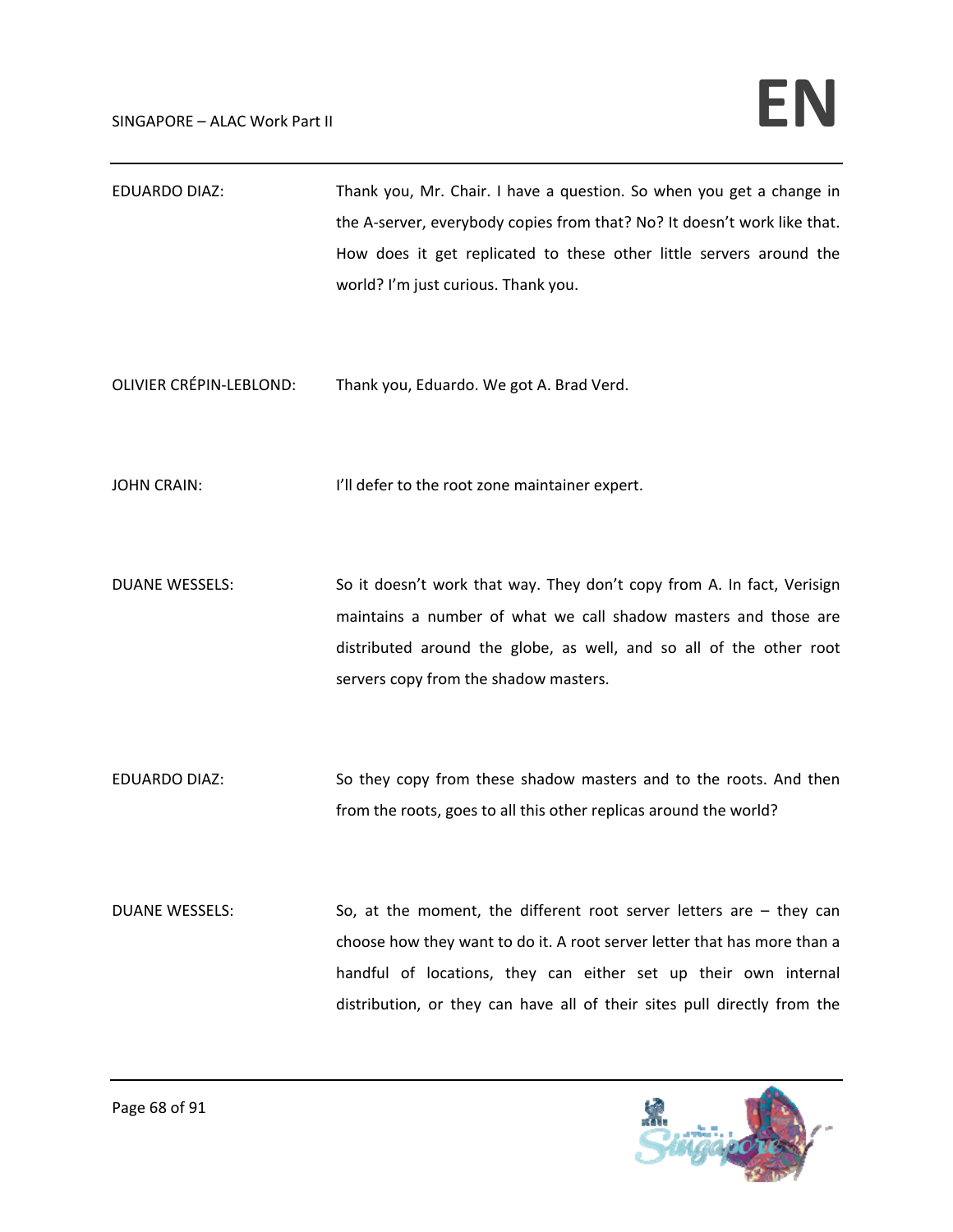shadow masters. But there is no distribution farther than to the root servers themselves. Does that answer the question?

- EDUARDO DIAZ: Yes. It answers the question, but that means that every root operator does things differently. Okay. And there is no problem doing it that way, that everybody does it differently. No?
- DUANE WESSELS: Correct. There is no problem. And many people see it as a feature that they all do it different – not all do it differently, but there are different ways of doing things, yeah.
- OLIVIER CRÉPIN‐LEBLOND: Yes, thank you. And just to close the loop on this, I did hear it was not even the same software that was running on the different boxes.
- DUANE WESSELS: Correct. There is diversity in the software, yes.

OLIVIER CRÉPIN‐LEBLOND: Kaveh?

KAVEH RANJBAR: Just to add some point. For example on K, even reading one letter, we use different software and different hardware. So, for example, in some

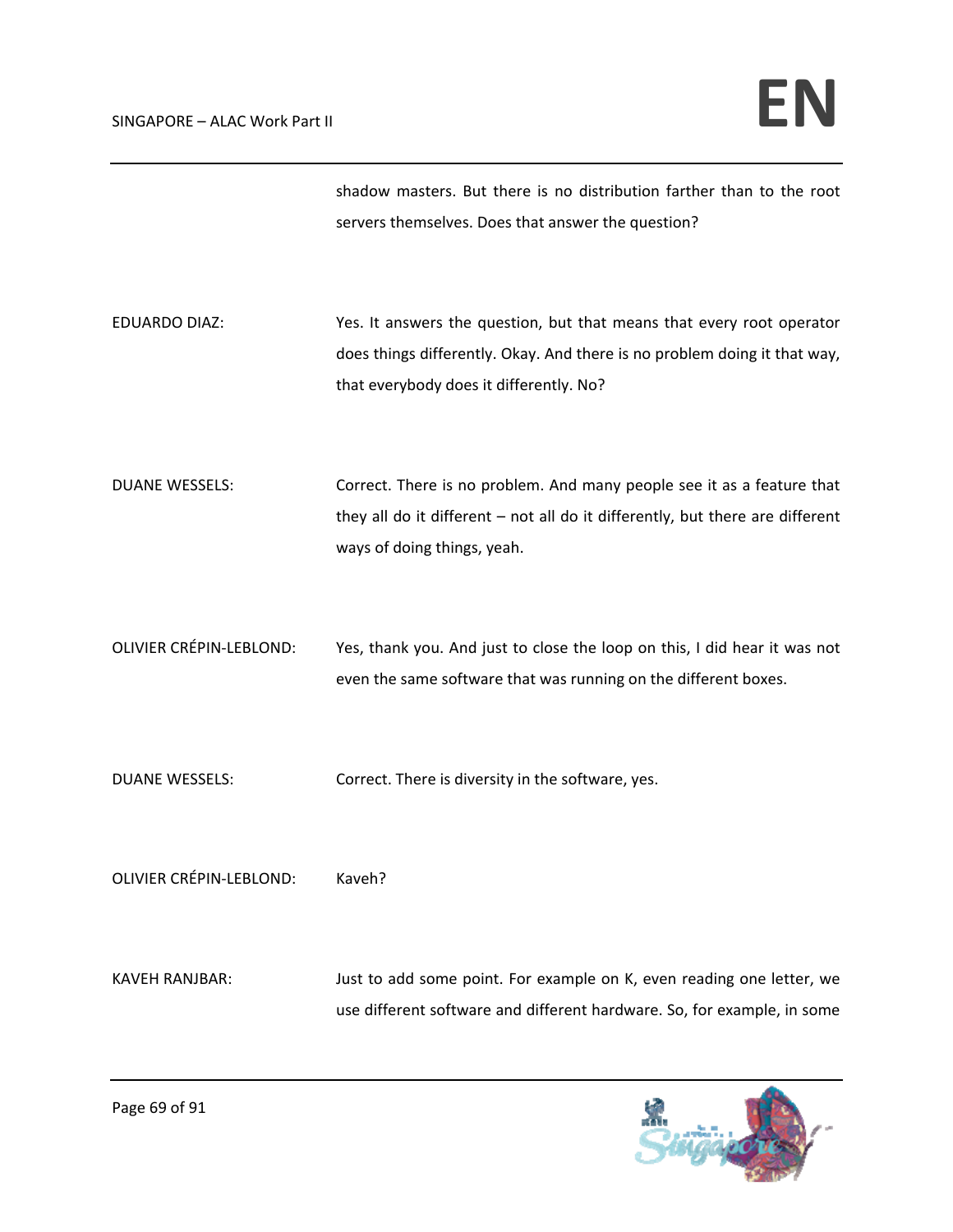of our sites is Cisco routers, in some it's Juniper. So we try to diversify, also, on the hardware and software, as well.

OLIVIER CRÉPIN‐LEBLOND: Thank you. Suzanne?

SUZANNE WOOLF: Sure. The other thing to keep in mind about this – and we've thrown around a lot of terms and so on  $-$  but the other thing to keep in mind about how it works, just in the day-to-day operations, is that it's all very standard, literally, according to the technical standards and relatively simple and straightforward.

> It's very conservatively engineered so as to keep – the way the root server system works is actually simpler than many other DNS services that you'll contact in the course of an ordinary day. Because since it has to work for everyone all the time, people are actually extremely careful about how they engineer the system, how they over-engineer the system, and being very slow and careful about how things are changed.

OLIVIER CRÉPIN‐LEBLOND: We have two people in the queue. Rinalia Abdul Rahim and Alan Greenberg. Rinalia, you have the floor.

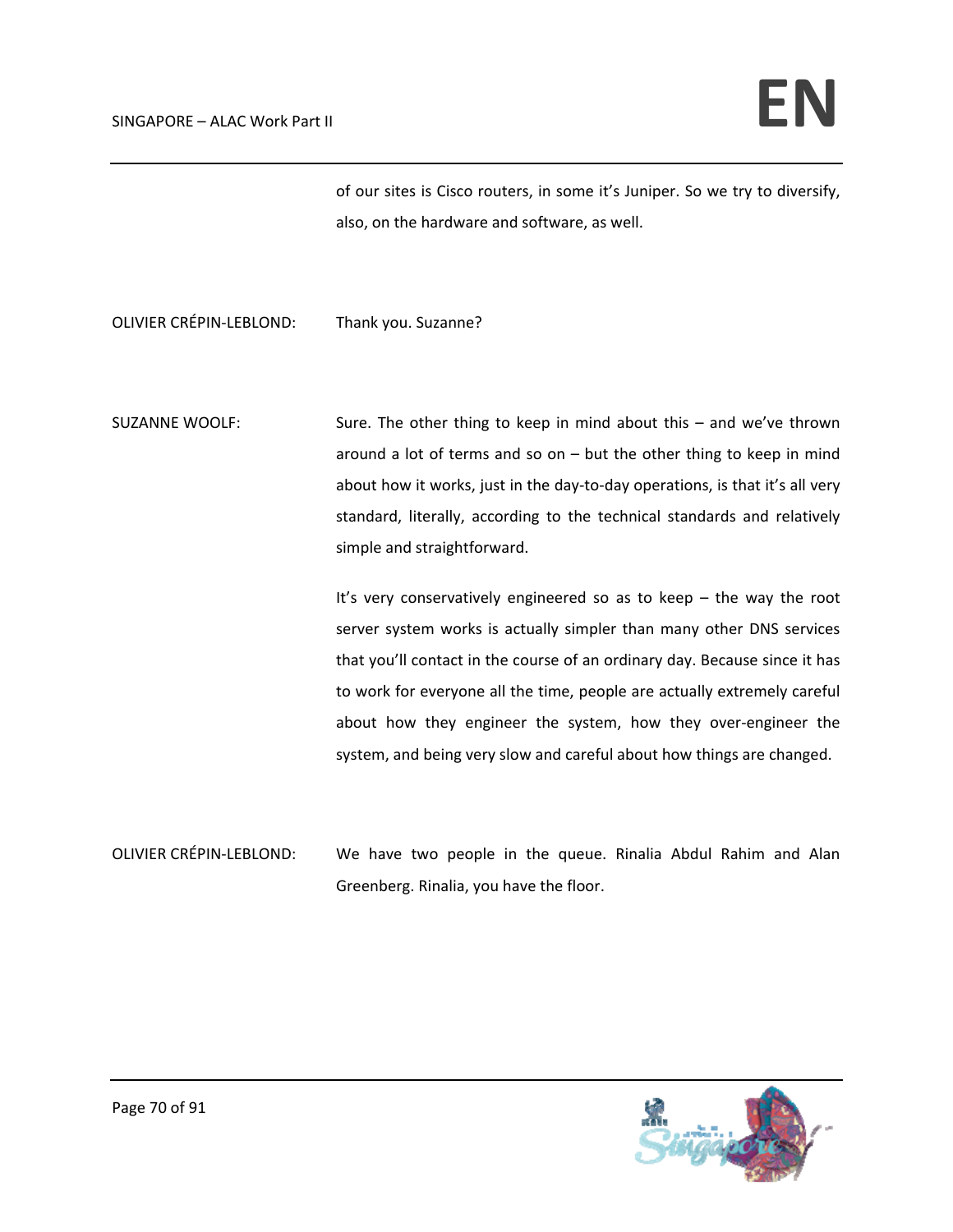| RINALIA ABDUL RAHIM: | Thank you, Mr. Chairman. Suzanne, this is going to be a political     |
|----------------------|-----------------------------------------------------------------------|
|                      | question. Do the root server operators have the capacity to check and |
|                      | balance ICANN?                                                        |

For example, if you disagree with anything that ICANN does, can you refuse to publish or propagate whatever it is that is inserted or changed in the master root?

SUZANNE WOOLF: First of all, I don't mind being asked personal – yeah, personal questions – political questions. But I have to say that – and it's strictly on my own recognizance, I'm not speaking for RSSAC or the operator of F‐root in giving you an answer for that.

> My answer to that would be no. That the root server operator has no direct control over the contents of the zone, particularly since the zone is signed, which means that anybody who wants to can validate at any time that the data they're being served is exactly what the root zone maintainer put in. So there's no real capability for doing that.

> The other thing I would point out is that the way the service is operated by all the organizations – and if any of my colleagues are comfortable chiming in, I hope they will – the operational integrity of the service is the primary value and operators assert no policy role. If any of my colleagues has anything to offer, has anything to add to that, please do.

RINALIA ABDUL RAHIM: Sorry, is that based on contract?

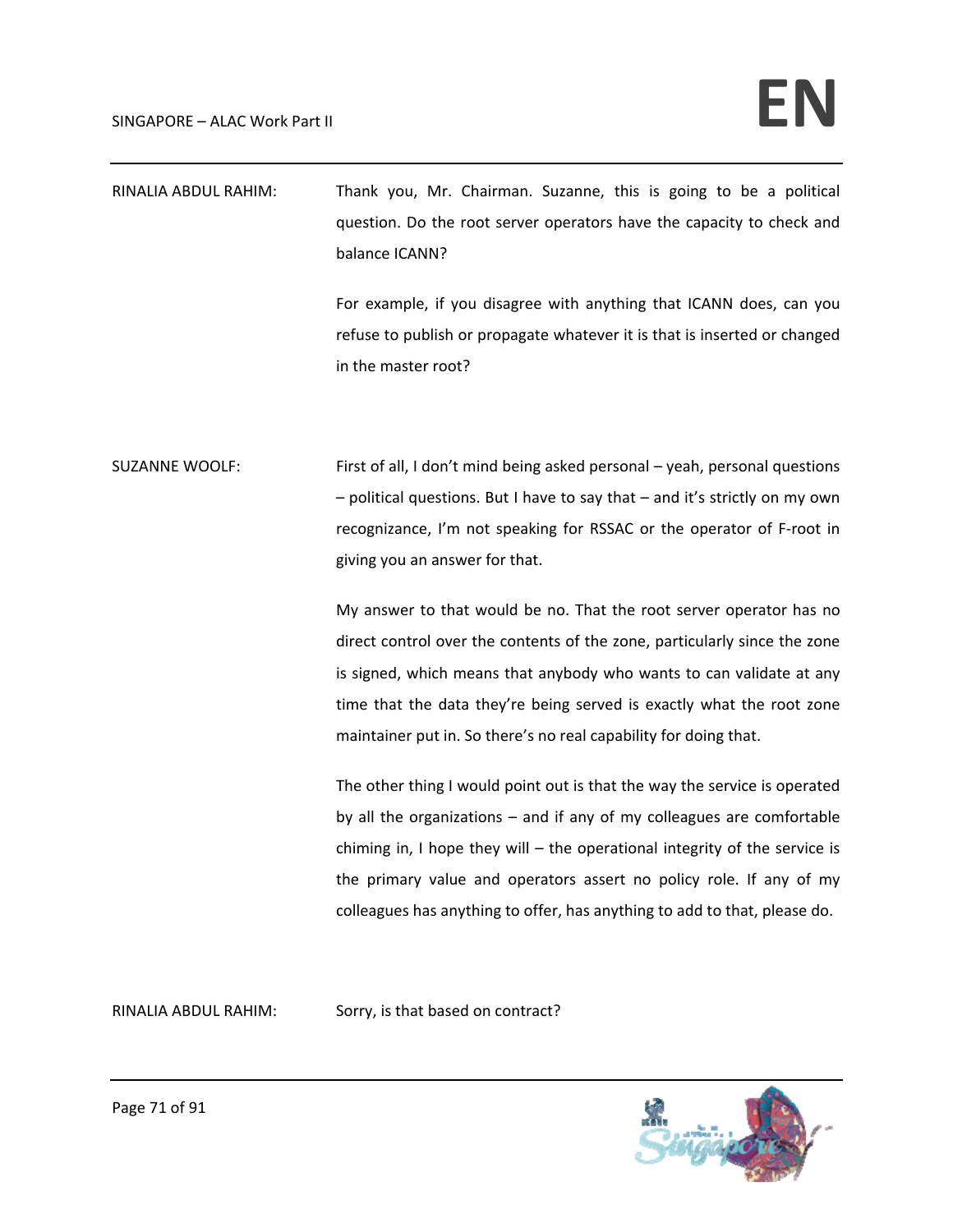| <b>SUZANNE WOOLF:</b> | I'm sorry?                                                                                                                                                                                                                                                                                |
|-----------------------|-------------------------------------------------------------------------------------------------------------------------------------------------------------------------------------------------------------------------------------------------------------------------------------------|
| UNIDENTIFIED MALE:    | Is it based on contract?                                                                                                                                                                                                                                                                  |
| <b>SUZANNE WOOLF:</b> | No, I heard the question. I want to hear of a little bit more about what<br>you meant by that.                                                                                                                                                                                            |
| RINALIA ABDUL RAHIM:  | Yeah, I'm just curious as to this integrity of the service delivery. Is that<br>just because of operational requirement that you, yourself, take onto<br>yourself rather than having a contract with ICANN or other parties<br>saying that this is what you will do.                      |
| <b>SUZANNE WOOLF:</b> | Okay. The answer to that varies and, again, I hope my colleagues will<br>chime in because it does vary by operator.                                                                                                                                                                       |
|                       | For example, as an observation regarding the organization that operates<br>F-root, there is a public document that was based on a ccTLD-style<br>accountability framework document, where the organization does<br>commit - among other things - to carrying the data that IANA gives it. |
|                       | The answer for the other organizations, they would have to speak for<br>themselves. But the answer to your question on that varies.                                                                                                                                                       |

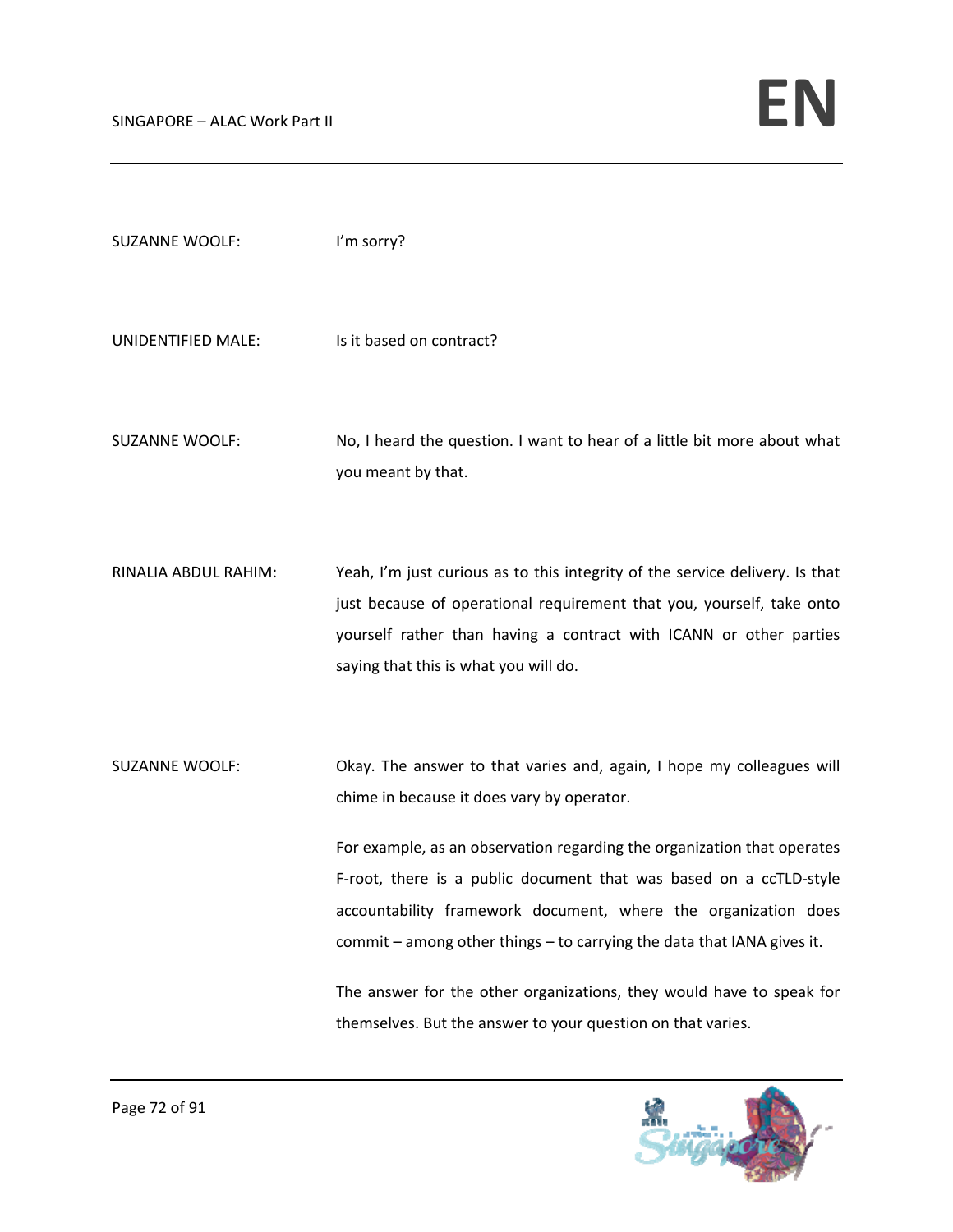OLIVIER CRÉPIN‐LEBLOND: Thank you, Suzanne. Next is Alan Greenberg.

ALAN GREENBERG: I'll ask the companion question to the one Olivier asked. I'm really unhappy about the fact that all the root servers are operated out of such a few number of countries and perhaps countries I don't trust. How do I become the N-root?

LARS-JOHAN LIMAN: Currently, there is no well-defined process for that. That said, root server stewardship has been transferred in the past. It's happened a few times. It doesn't happen often. We're talking about years between the occasions. And every time it's been treated as a one‐off thing.

> But we realize that as the Internet grows and as the economy and political system starts to depend on this more and more, it's probably a good idea to start to look at developing such a procedure for root server succession. But as far as I know, there's no formal process established today for doing that.

ALAN GREENBERG: So unlike hotels and office buildings, we consider 13 a lucky number.

LARS-JOHAN LIMAN: In a way.

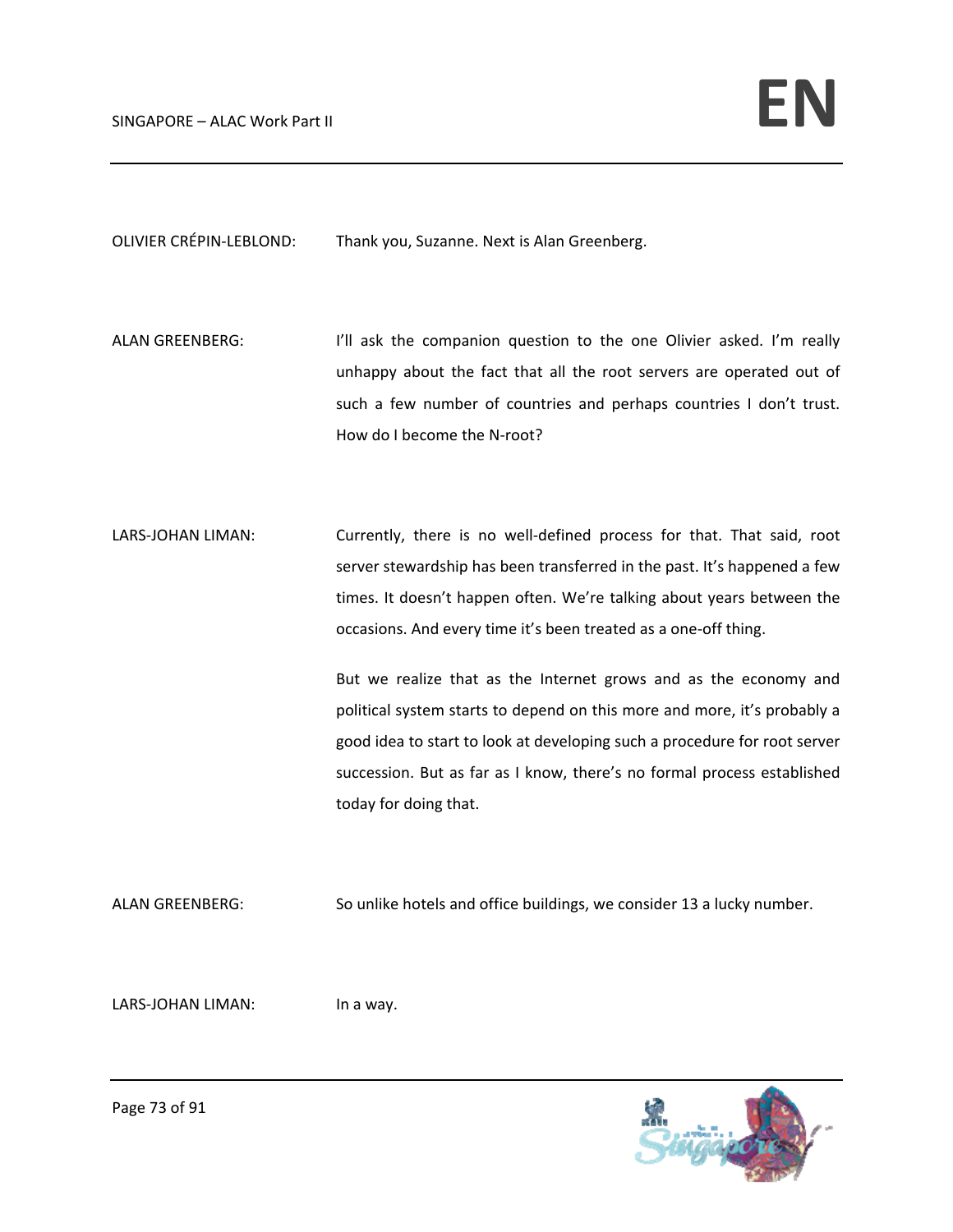| <b>SUZANNE WOOLF:</b>          | It's worked out so far.                                                                                                                                                                                                                                                                                 |
|--------------------------------|---------------------------------------------------------------------------------------------------------------------------------------------------------------------------------------------------------------------------------------------------------------------------------------------------------|
| <b>OLIVIER CRÉPIN-LEBLOND:</b> | Brad and then Elise.                                                                                                                                                                                                                                                                                    |
| <b>BRAD VERD:</b>              | You made the comment that you don't trust some of the countries that<br>the roots are in. I would say if you trust the protocol of DNSSEC then<br>you trust the roots that are being served - if you can validate it.                                                                                   |
| <b>ALAN GREENBERG:</b>         | I will point out that wasn't a personal opinion but one I've seen voiced.                                                                                                                                                                                                                               |
| <b>OLIVIER CRÉPIN-LEBLOND:</b> | But it's a good point. The trust comes from the key, not from the<br>location or from the equipment. Elise Gerich.                                                                                                                                                                                      |
| <b>ELISE GERICH:</b>           | So, I don't know if, Alan, this was part of the point of your question. But<br>the reason there were 13 to begin with was a mathematical one and<br>about how many they could have based on the protocol and the size of<br>the data. So it wasn't just an arbitrary lucky 13. I figured you knew that. |

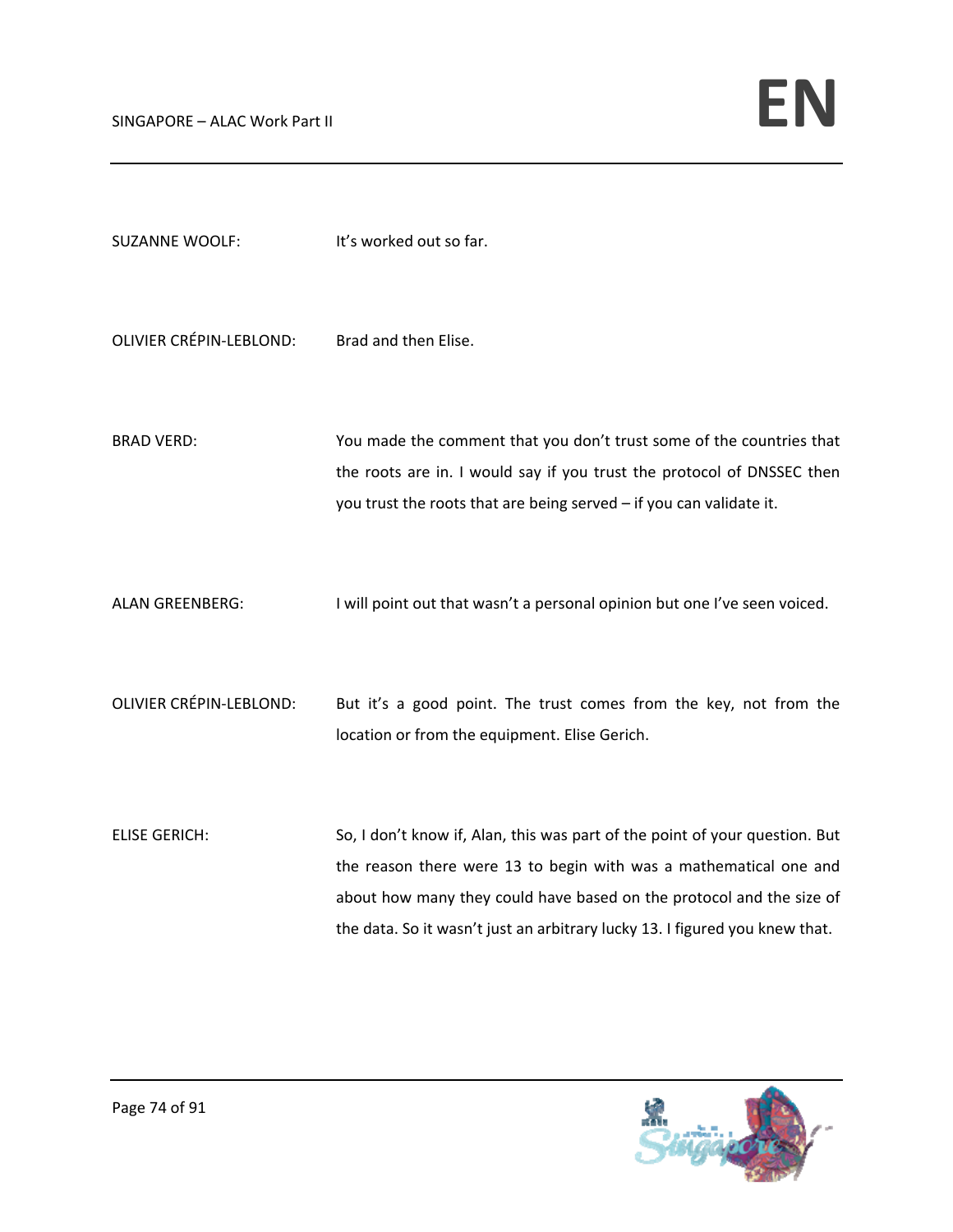OLIVIER CRÉPIN‐LEBLOND: Thank you, Elise. That was in binary, though, wasn't it? Okay, any other questions? I don't see anyone putting their hand up, but it's been very, very helpful. And I hope that you've found this to be helpful, as well.

> If I can have just one minute to tell you about the At‐Large. We're divided among five regions. Each region has got a regional At‐Large organization called a RALO. Our members amount to 160 At‐Large Structures all across the world, and we operate purely in a bottom‐up fashion.

> So we get the policy and the input from our At‐Large Structures into our RALOs, into the 15‐member At‐Large Advisory Committee. Each region selects two people onto the At-Large Advisory Committee. The Nominating Committee selects a third person from each one of the regions, so it makes 15 people.

> And all of our statements are drafted in a way which is described in this document. We have very little money, so we can only print one a year. You've got our yearly copy. No, we'll try and get a few more to you. And we do our policy development purely by consensus, although we do ratify every statement that we ratify is ratified with a vote.

> I think that's the one-minute description of At-Large. And, of course, much of our work goes into the other way around, disseminating ICANN information over to Internet end‐users. And of course, at this moment in time, there's a lot to disseminate out there.

> But I hope that we will be able to meet with you again in future meetings, and you're absolutely welcome to come and see us. Thank you.

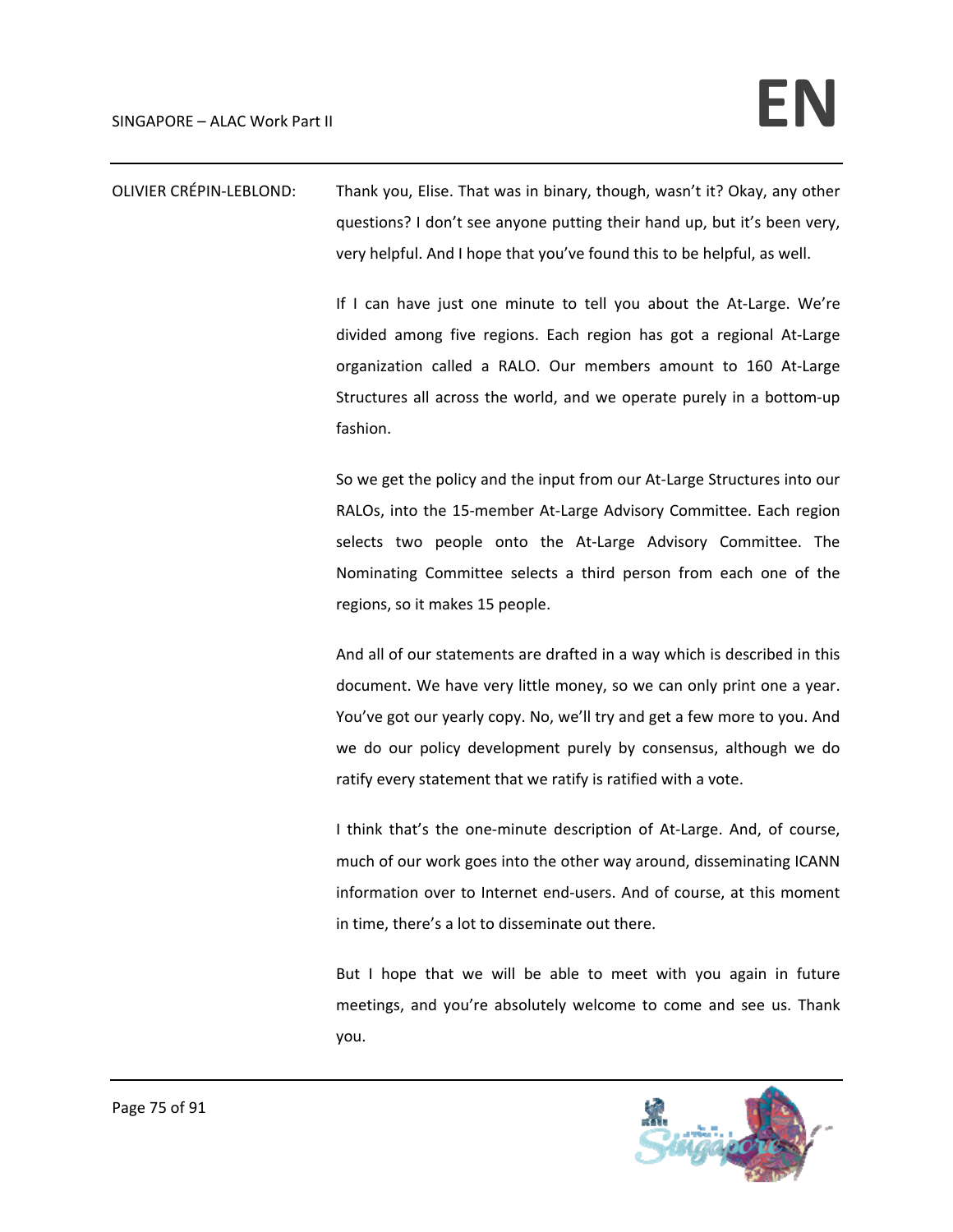LARS-JOHAN LIMAN: Just as a last comment, I would say we would welcome your input. We are here to talk to other people, so if you see us around, if you have questions, please come and talk to us. We are very open to that. Thank you for having us here.

 $\sim$ 

UNIDENTIFIED MALE: Test, test. Test, test.

OLIVIER CRÉPIN‐LEBLOND: For those people following us remotely, apologies for this. Just had to run a meeting just now, a short meeting. So it's significantly more than five minute break. But we also seem to have lost a few people at the moment.

> What I suggest is that we start again in a minute and then people will start walking back in here. And we definitely need to continue the discussion on this. And perhaps I will have to present the statement to the people present and we'll have to e‐mail everyone else. So we'll start again in one minute.

> Okay, take your seats, please. Okay, so, there is a statement  $-$  so, welcome back, ladies and gentleman. And apologies to the people that are following us remotely. We did take a short break. It's been a very, very long afternoon and the room went from hot to cold back to hot and now it's back to cold. I think you get the pattern.

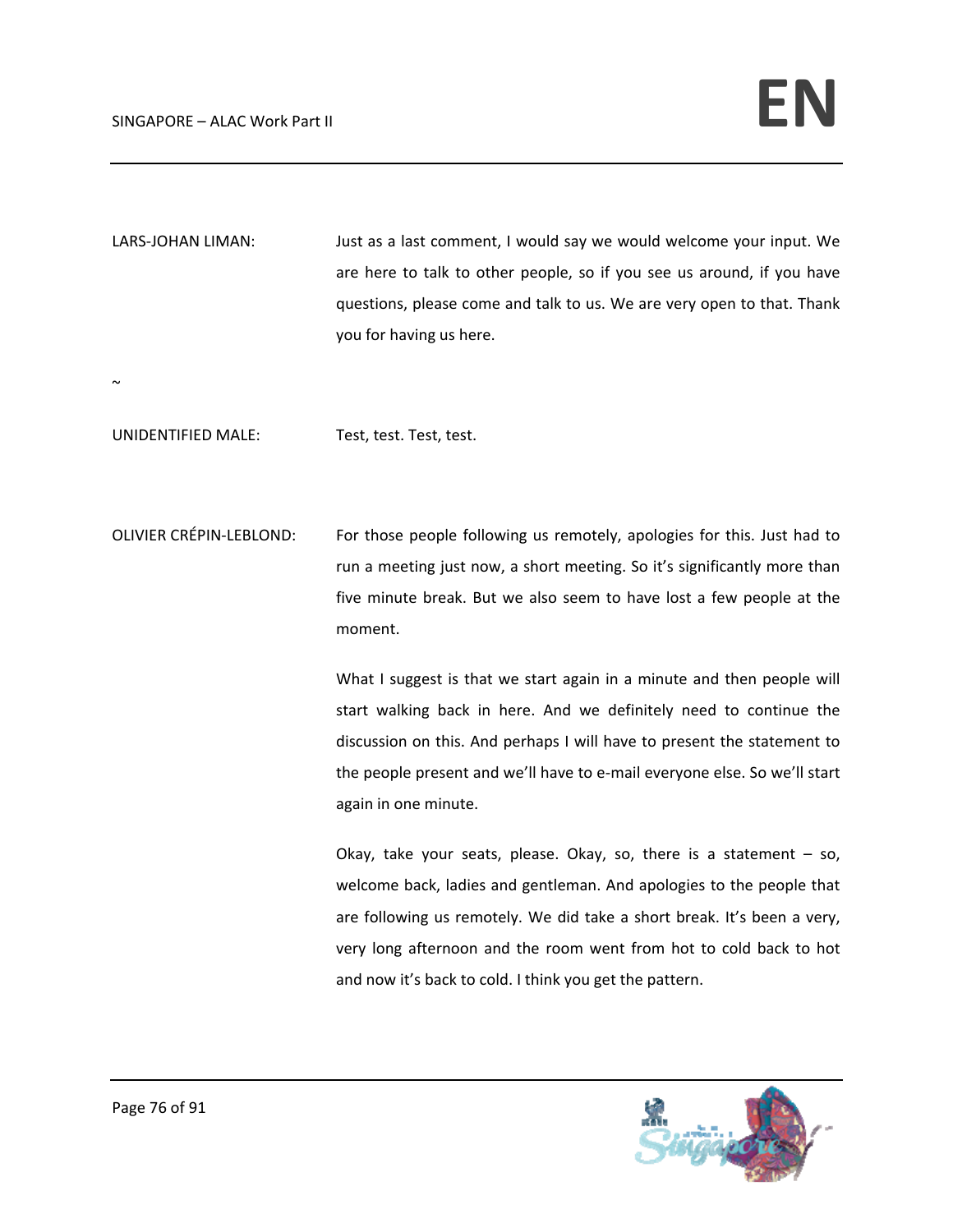~

So, effectively we're back over to the discussion about the IANA – Holly, could you please give us the name?

OLIVIER CRÉPIN‐LEBLOND: … around the IANA function, should therefore continue to be carefully specified, taking into account transparency, accountability, as well as the role of the multi‐stakeholder model in its context. Scroll down, please.

> We also acknowledge – it's in blue because there was a late edition on this specific version. We also acknowledge the affirmation of commitments (AoC) and the resulting Accountability and Transparency Review Team and review processes – so ATRT and review processes – as being contributory to and supportive of the multi‐stakeholder model.

> Through our respective communities, we commit to support and engage in the multi-stakeholder-designed process that is consensus-driven, participatory, open, and transparent that will launch at the ICANN 49 meeting in Singapore. Of course, I think that will be changed to "that has launched," obviously.

> We will work to make this process collaborative and globally accountable while the IANA functions continue to ensure the continued security, stability, and resiliency of the top level of the Internet system of unique identifiers. Scroll down, please. Scroll down, please.

> And that's it. That, I believe, is the statement as it is proposed at the moment. There might be some changes. Is there anything that springs

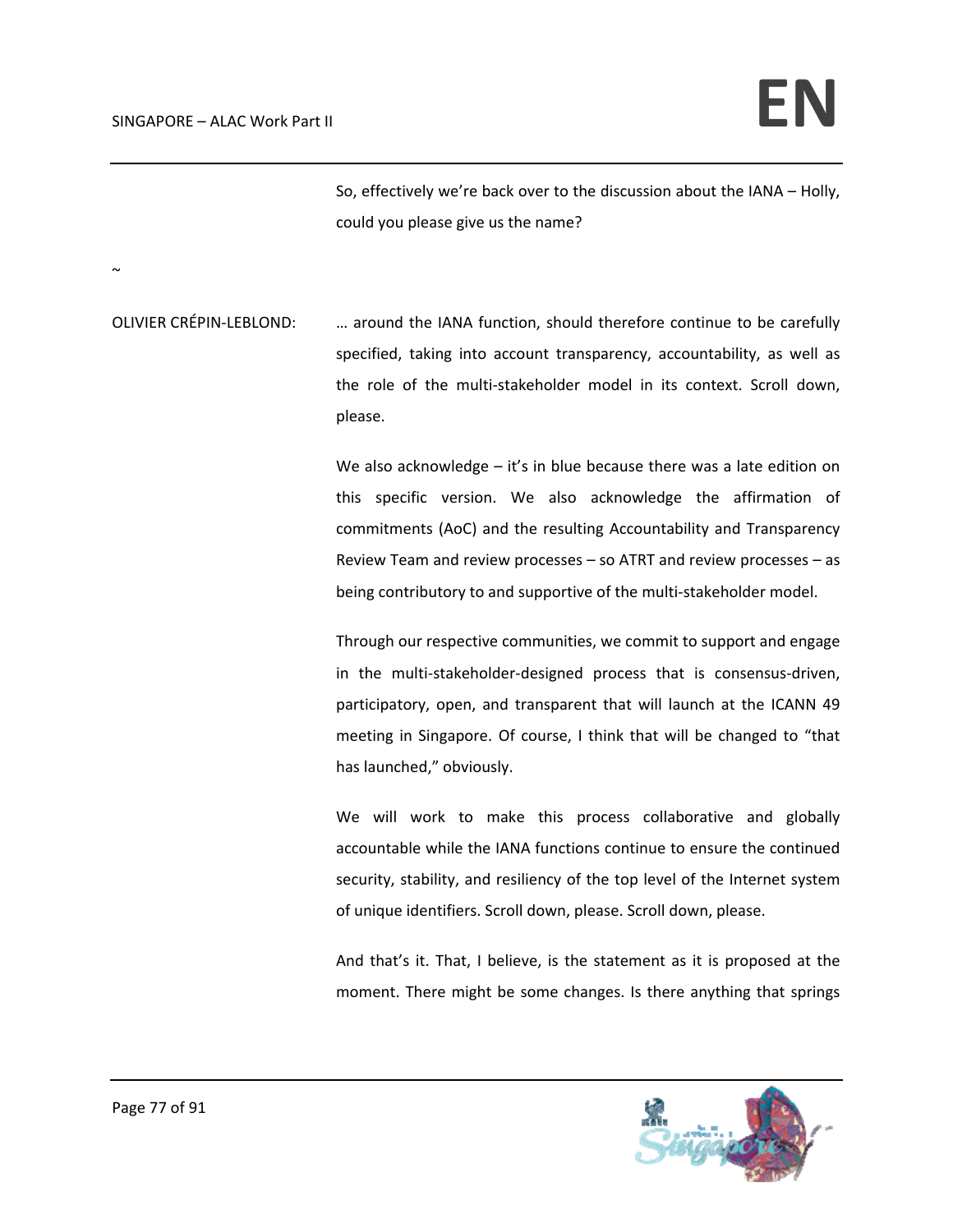to mind that needs to be changed, apart from the blatantly obvious? Alan Greenberg. ALAN GREENBERG: You said "apart from the" but I didn't hear the word afterwards.

- OLIVIER CRÉPIN‐LEBLOND: The obvious. Leon Sanchez.
- LEON SANCHEZ: Thanks, Olivier. I'm just concerned. I mean, this is a doubt, a question. Does "support and enhance the multi-stakeholder model of Internet coordination" includes that the outcome of this process assures that the new mechanism of stewardship will be multi‐stakeholder?
- OLIVIER CRÉPIN‐LEBLOND: Thank you, Leon. Quick answer: make no assumptions.
- LEON SANCHEZ: So, therefore, should it be fair to specify it?

OLIVIER CRÉPIN‐LEBLOND: Define "fair."

LEON SANCHEZ: Accurate.

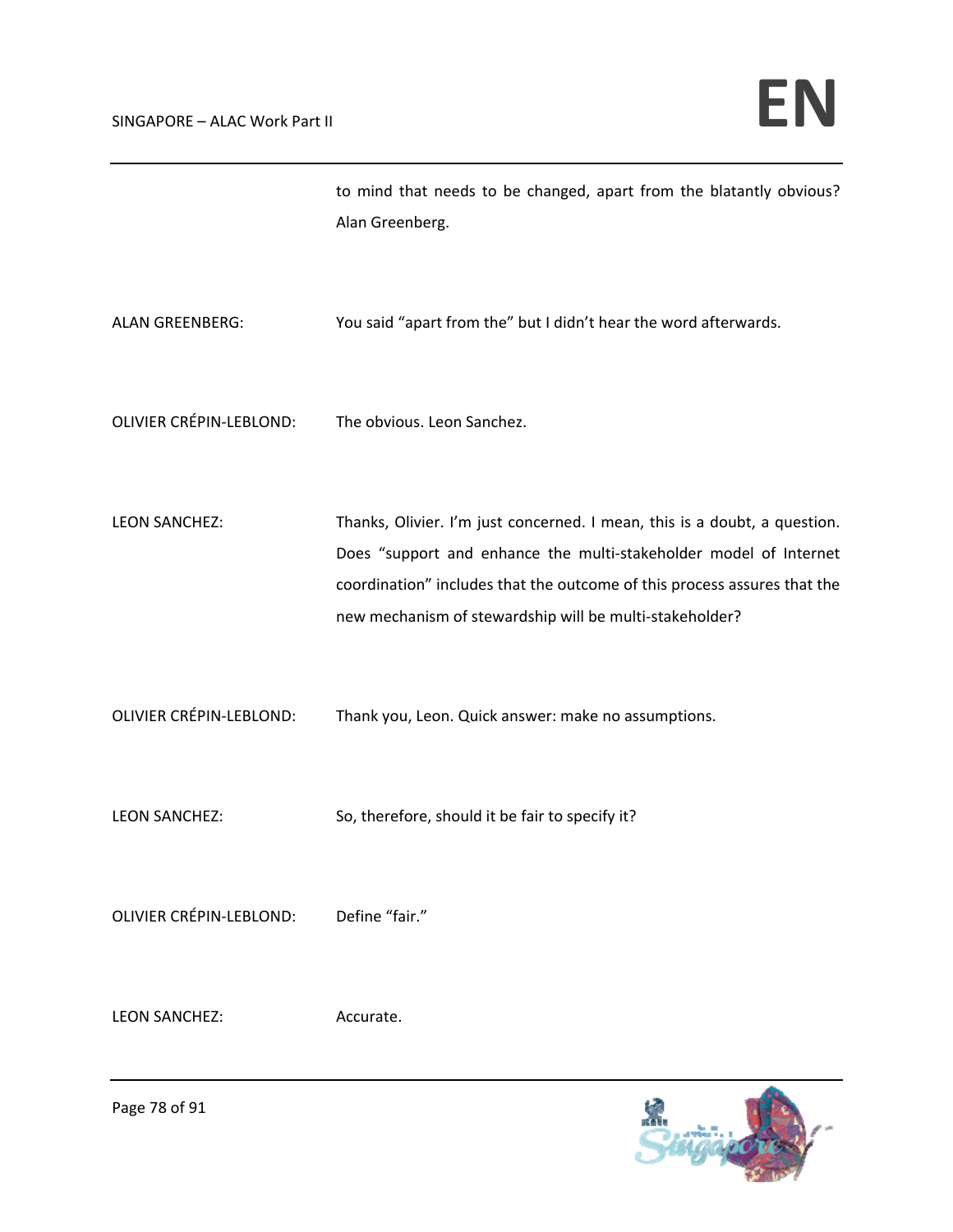| <b>ALAN GREENBERG:</b>     | What we want.                                                                                                                                                                                                                                                                                                                                                                                                                                                                                                                           |
|----------------------------|-----------------------------------------------------------------------------------------------------------------------------------------------------------------------------------------------------------------------------------------------------------------------------------------------------------------------------------------------------------------------------------------------------------------------------------------------------------------------------------------------------------------------------------------|
| OLIVIER CRÉPIN-LEBLOND:    | Thank you, Alan. Sandra Hoferichter.                                                                                                                                                                                                                                                                                                                                                                                                                                                                                                    |
| <b>SANDRA HOFERICHTER:</b> | Thank you, Olivier. The last sentence, "we will work to make this<br>process collaborative and globally accountable" and so on and so forth,<br>this implements that we are doing something. And they will say, "Okay.<br>They are doing something? [Let's do them.]"                                                                                                                                                                                                                                                                   |
|                            | What I actually think or would propose is we should collaboratively<br>think about what we can actually do and how we are going to perform<br>within this process. And this was actually my question earlier today in<br>the morning and yesterday to Fadi, to say we should really sit down and<br>think how we can meaningful contribute. At the moment, it says, "We<br>will work." "We are doing this." And then they can say, "Okay, they are<br>doing this, so we don't have to talk to them." And you understand what<br>I mean? |

OLIVIER CRÉPIN‐LEBLOND: Yes, Sandra. Thank you. I mean, I guess this is a high‐level statement as to say, "We promise to work." I mean, I think the purpose of this really is just as something that will go on ICANN's front page to support what is going on at the moment. It's a message of support to show that the

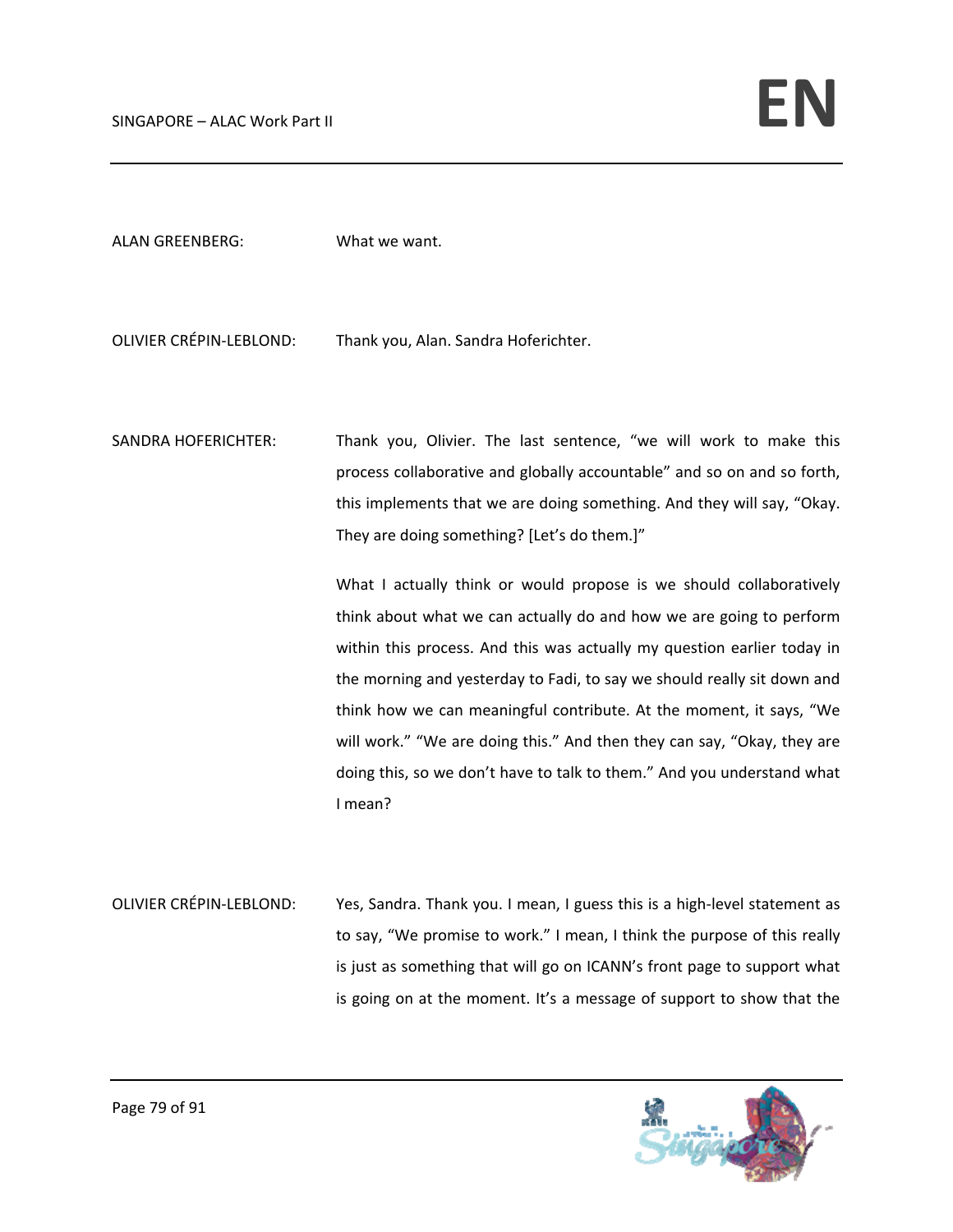community is behind the process that is being engaged, whatever that process is.

A counter‐letter would be, "We object to the IANA function transition," etc., etc. "We object to the process that is currently take place."

The thing that I find – and my personal point of view on this – is the fact that this is a letter that has a significant number of errors in it still at this late stage, and the devil is in the details with regards to these sorts of statements.

And so I'm putting it over to you here as to whether we should accept it as is or should we perhaps put it on a wiki, work on it, come back to  $-$  it is on the wiki now? Oh, fantastic. You say it and Ariel does it in a second – nanosecond. Alan, you had put your hand up, and then Eduardo Diaz.

ALAN GREENBERG: Thank you. Given that you say this has gone through a good number of iterations and they can't even get what ICANN stands for properly – never mind the proper name for the U.S. Department of Commerce – I do not feel comfortable approving this statement to be modified in unknown ways and then published under my name.

> So I would like to see a clean copy, at the very least fixing the typos. And saying, "Yes, this is what we are approving."

> It sounds like it's too late to make substantive change to it, given the number of other people who are looking at this in parallel. And this is constituency day.

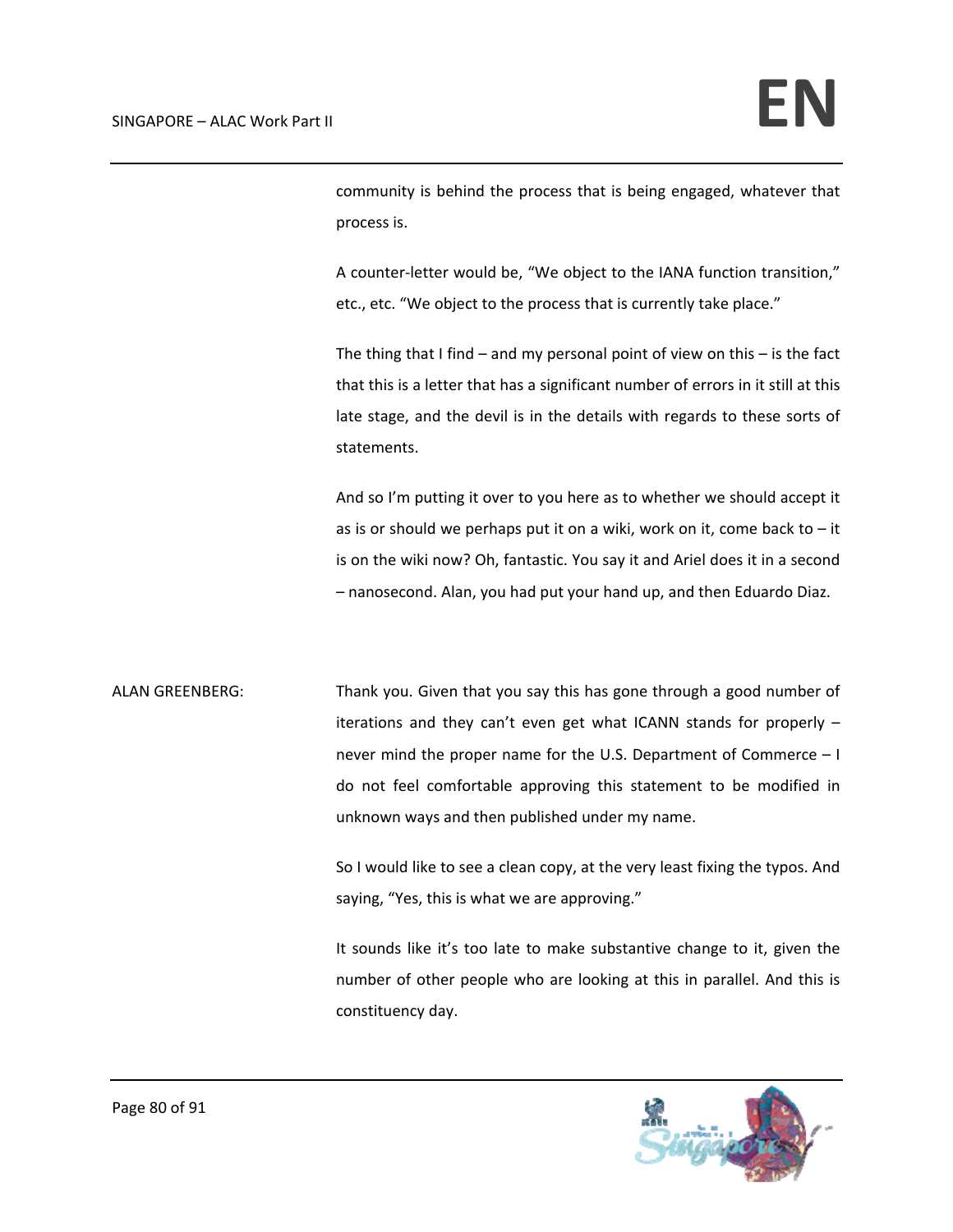## $SINGAPORE - ALAC Work Part II$

So I'm happy to approve it in principle, subject to, what's the expression? [Etoilette]? I think Cheryl used to like, of cleaning it up, getting at least the names of the principle actors – the U.S. Department of Commerce and ICANN – correct. And if there's any other punctuation and things like that that need fixing. And then approve it on Thursday.

OLIVIER CRÉPIN‐LEBLOND: Okay, thank you very much, Alan. There is another version which has been sent by the NCSG onto the mailing list with, actually, some of the errors corrected. For example, Internet Assigned Numbers Authority is corrected. I'm not quite sure ICANN is. Well, it's not there. There is a shorter statement done by the NCSG. Eduardo Diaz?

EDUARDO DIAZ: Thank you, Mr. Chair. I can support a letter like this maybe when it's finished. I will also [inaudible] on JJ to look at it, because he's very good. He has that diplomatic thinking behind his experience. And I don't know if only a few of you looked at this or all or he has seen something like this. Thank you.

OLIVIER CRÉPIN‐LEBLOND: Thank you, Eduardo. Any other thoughts on this? I think I can see Tijani and then Aziz. Tijani and then Aziz. Go ahead, Tijani.

TIJANI BEN JEMAA: You said "I see Tijani and Aziz."

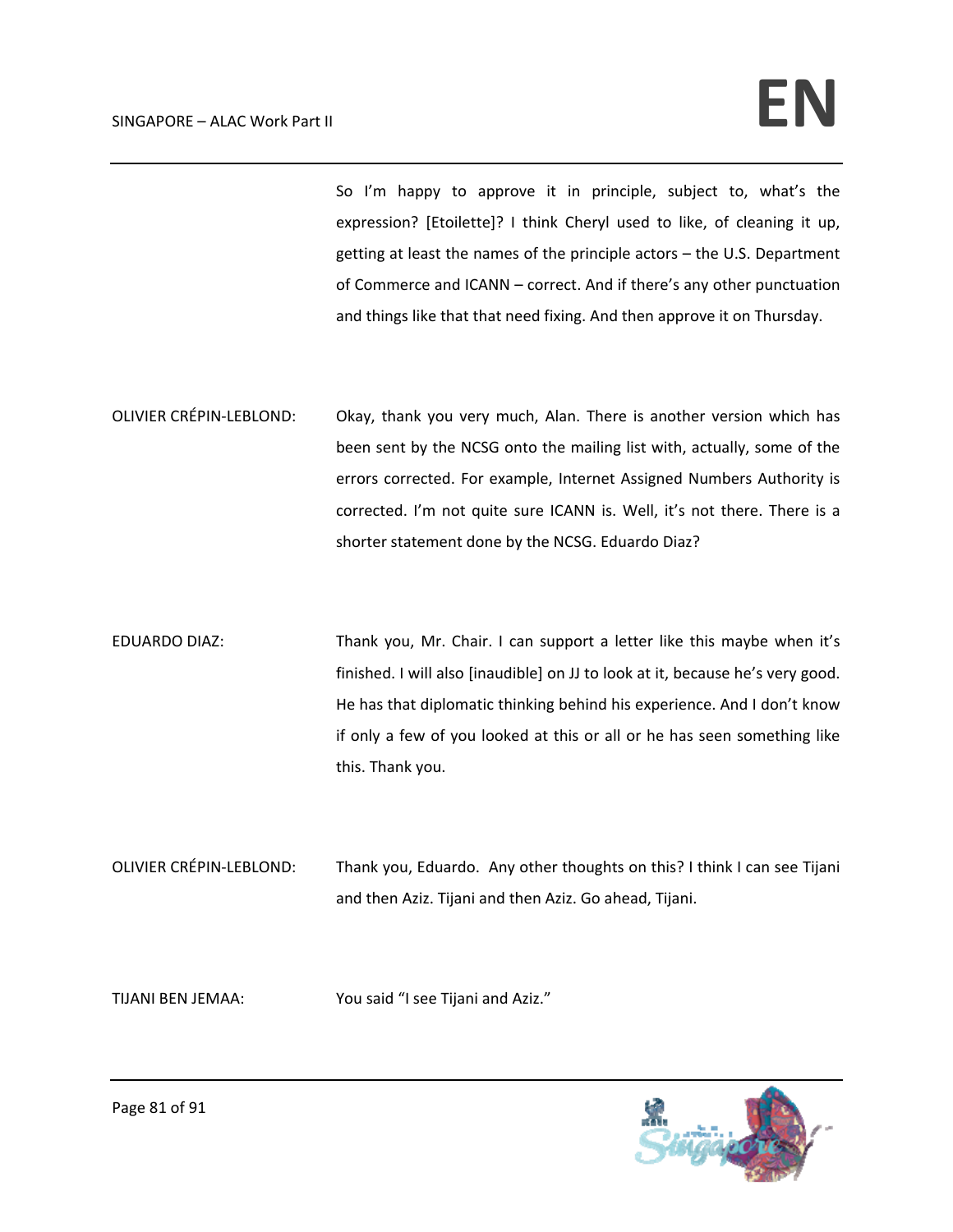OLIVIER CRÉPIN‐LEBLOND: Then comma.

- TIJANI BEN JEMAA: Thank you. Can someone who is skilled in techniques explain me what is the top level of the Internet system of unique identifiers? I think that we can shorten it and make it more clear for everyone which is the Internet unique identifiers, that's all. The top level of the Internet system unique identifier.
- OLIVIER CRÉPIN‐LEBLOND: Yes, thank you, Tijani. That's related to the IANA function itself; that deals only with the top level. And I think they said "system" because every word in that one is loaded, actually. There was a question regarding this, and I think that it was the SSAC that added or that modified this sentence to this, which apparently is a clear explanation of what it is. Alan Greenberg, is that correct?
- ALAN GREENBERG: I was just going to say I think the sentence is worded awkwardly but correctly.
- OLIVIER CRÉPIN‐LEBLOND: Yes, thank you. I have one problem with this, is that it eventually will be accurate. Will it be understandable is another question. But the

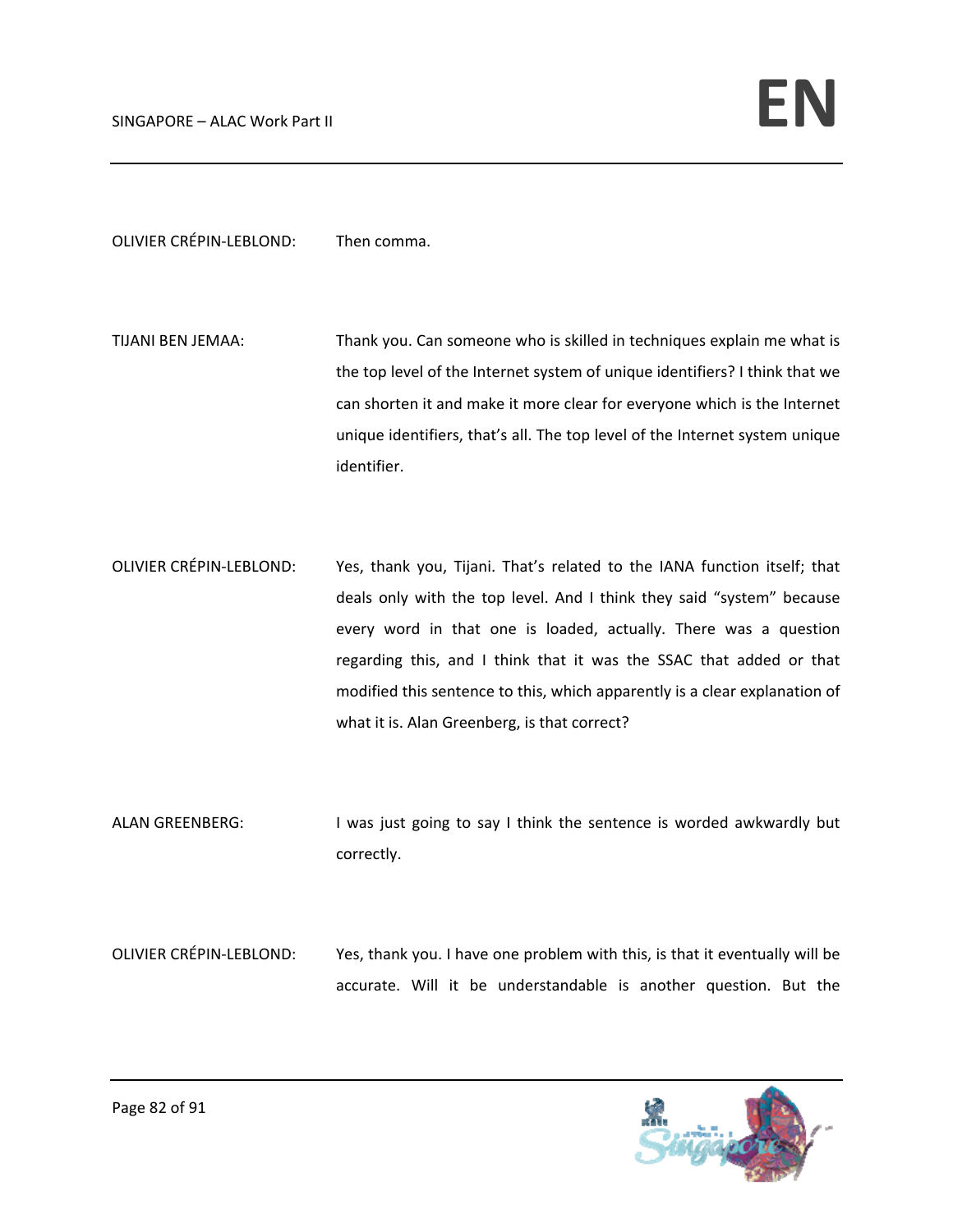accuracy, I guess, is important in this. By contrast, the NTIA statement was understandable but was not accurate. Holly Raiche?

- HOLLY RAICHE: Isn't the question to whom is this aimed? Because if it's aimed at the people who are going to worry about whether they get support or not, it can be written one way; if it's aimed at a larger audience and we have to explain it, then maybe there's a different spin on it.
- OLIVIER CRÉPIN‐LEBLOND: Okay, thank you. Alan?
- ALAN GREENBERG: Sorry. Go ahead.
- OLIVIER CRÉPIN‐LEBLOND: Aziz didn't put his card up, so I didn't see him. Aziz, sorry. Go ahead.
- AZIZ HILALI: [speaking French]
- OLIVIER CRÉPIN‐LEBLOND: Thank you very much, Aziz. This declaration is to be signed by all the SOs, ACs, or whichever SO, AC, and SG Chairs that can sign it. So, in effect, you will notice it doesn't mention any specific supporting organization or advisory committees. The only ones that will be mentioned will be a list of the different supporting organizations and

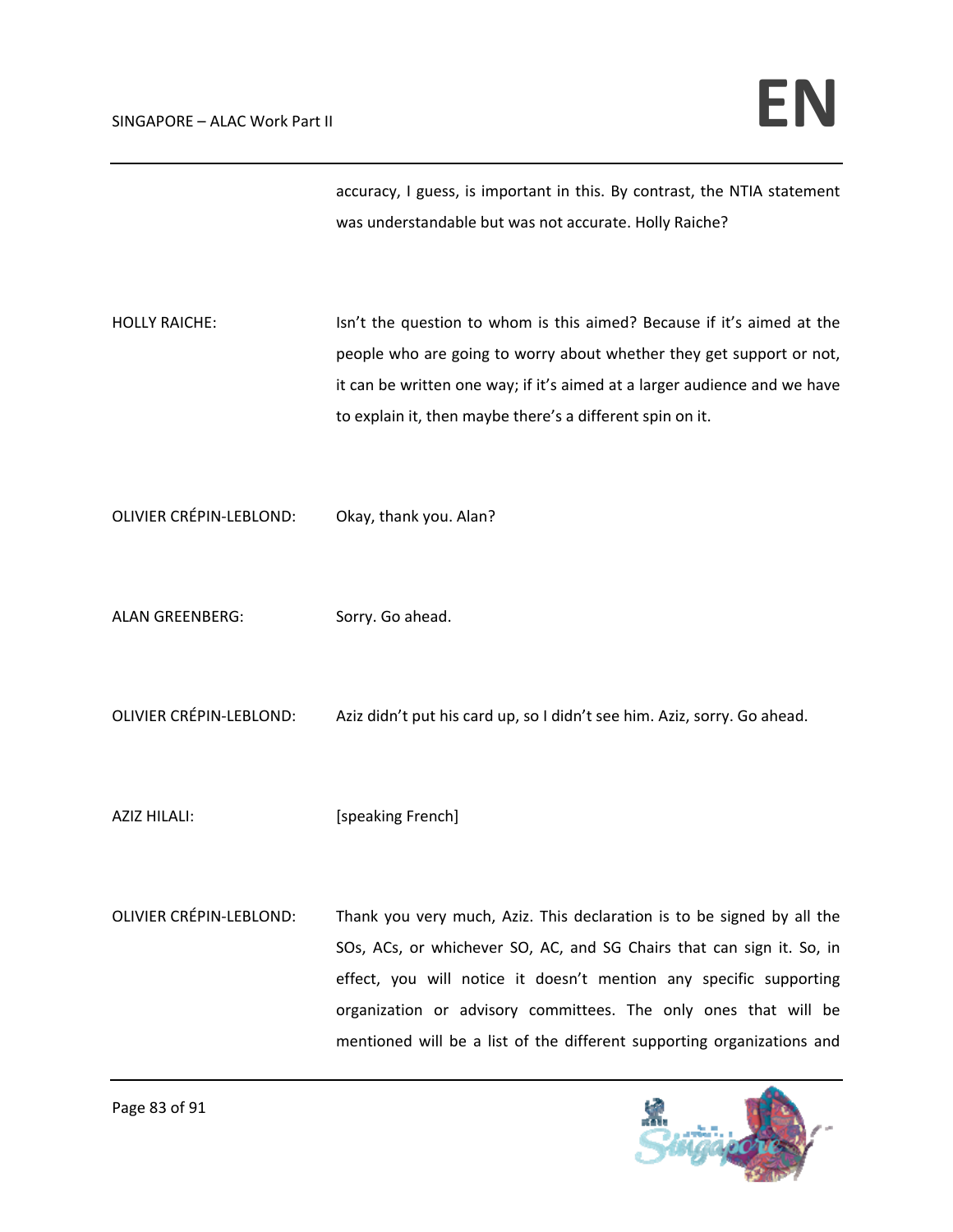advisory committees as a list of signatories. Eduardo Diaz and then back to Alan.

EDUARDO DIAZ: I just wanted to say the same thing you just said, that there will be a list of the organizations. Thank you.

OLIVIER CRÉPIN‐LEBLOND: Thank you, Eduardo. Alan?

ALAN GREENBERG: Going back to the question that was – I don't remember, somebody asked of – what is this for? My impression – and I haven't been party to any of the discussions which led to it  $-$  is this essentially is the credentials for ICANN leadership, CEO, whoever, to say they are speaking on behalf of the various component parts of ICANN in discussions which will inevitably be held at various levels over the next month or two.

> This essentially says they're not acting purely on their own behalf but have support of the organization. That's what I assumed this was for. So it's essentially not written aiming at anyone but just as an indication that the overall concept has been vetted.

OLIVIER CRÉPIN‐LEBLOND: Okay, thank you. But I think I can sense we all agree this needs to be correct and not have any errors before we can proceed forward with

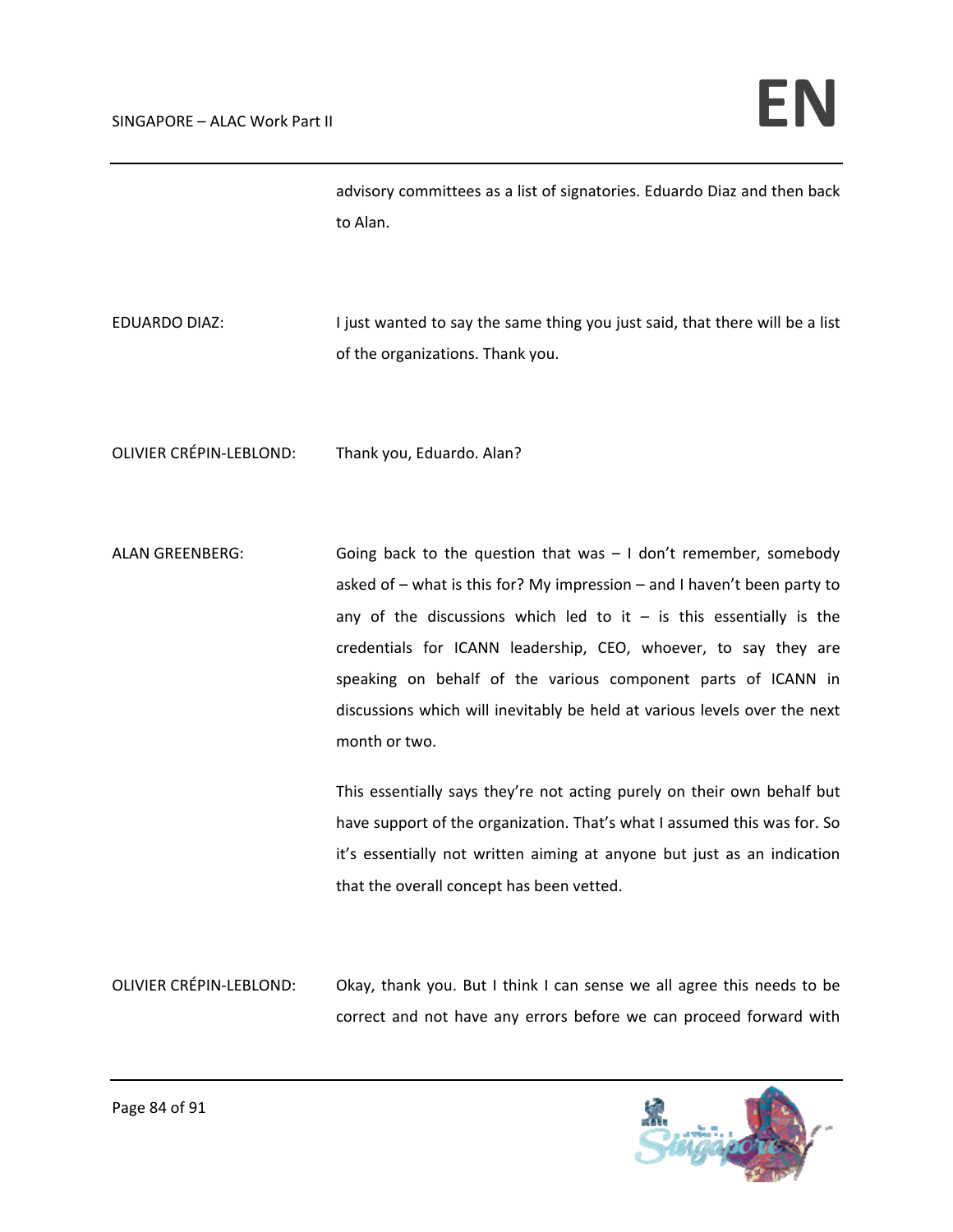supporting this. I've understood, at least from Eduardo and I think Alan, as well, that you wouldn't feel right into proceeding forward. Fatima Cambronero?

FATIMA CAMBRONERO: Thank you, Olivier. [speaking Spanish]

OLIVIER CRÉPIN‐LEBLOND: Thank you very much, Fatima. That's good to know. I was not aware of this.

> What I suggest we do, then, is to create a wiki page with this text on it. And the wiki page does exist, it's already on the right‐hand screen here in the room. Can we just divide this wiki page into two and have a second space on that wiki page for the build-up of our own statement?

> There is a request – that's the next thing I was going to touch on. There is a request, also, if SO and AC and SGs would like to speak to a statement, make a short comment or a statement during the public forum – at the beginning of the public forum, the first 30 minutes of the public forum. And I think that it would be good for the ALAC to say something there as a short statement.

> What the ALAC should do and what it should have in its statement is not something that I know at the moment, since we still don't even know what the title of this thing is. But certainly, user-centricity is something that's important, I would believe. Carlton?

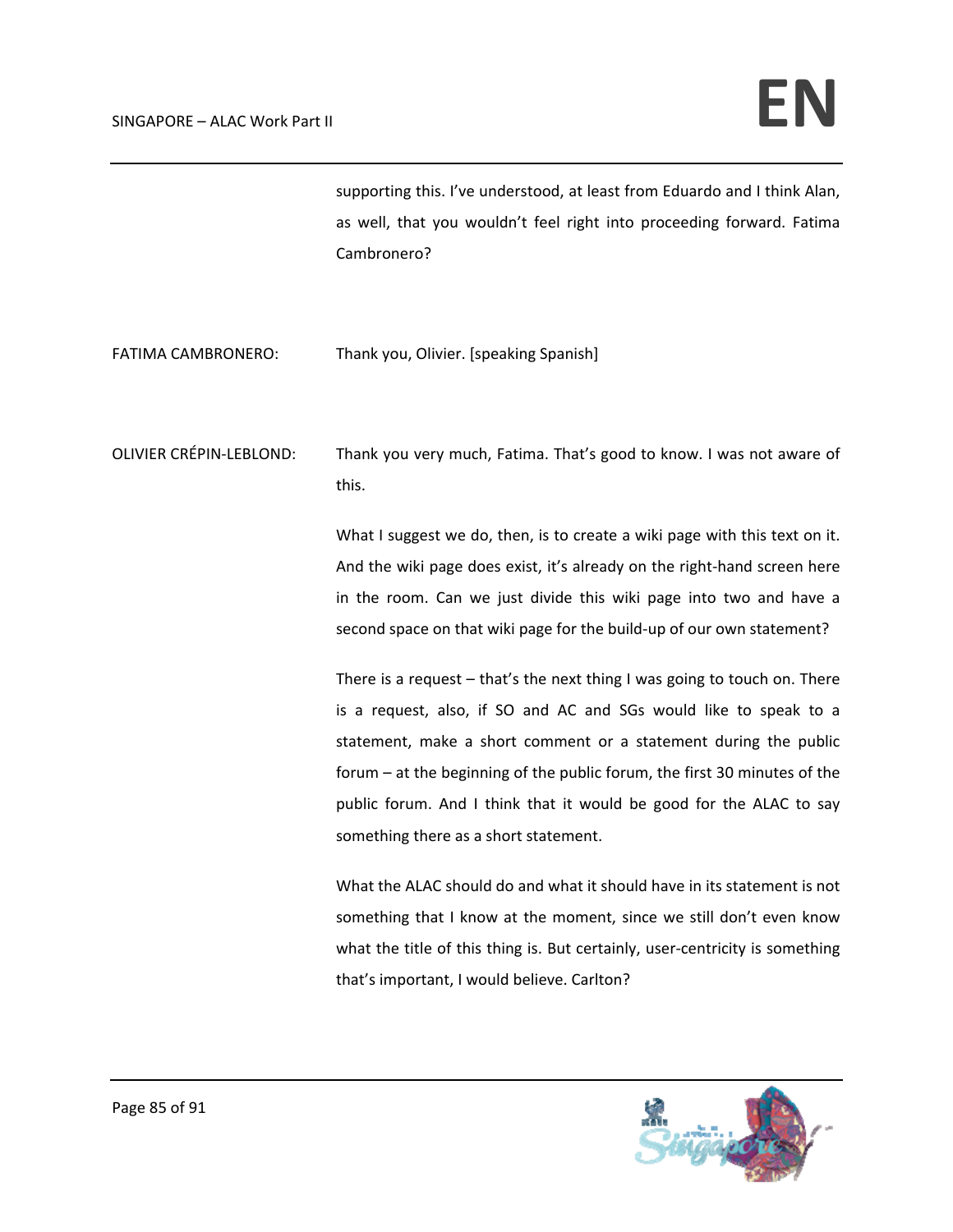## $SINGAPORE - ALAC Work Part II$

- CARLTON SAMUELS: Thank you, Chair. Might I suggest that you hold off making any statement or producing any statement for a little while? This thing is still in flux. To my mind, the ALAC would probably be better off if you give it a couple of weeks to settle down before you make a statement.
- OLIVIER CRÉPIN‐LEBLOND: Thank you, Carlton. I'm afraid I didn't hear you, but others will have. Any comments? Okay, wait and reflect. Alan Greenberg?
- ALAN GREENBERG: The counter to that, really, is the real answer to your question that I made up an answer to, of why are we doing this. If this has some import in the next little while to indicate that there is support within the organization, then I'm happy to sign off on this and craft something more specific as we go forward.

If I'm reading it wrong and this has no real need, then, sure, we can delay. But I get the feeling that there was a purpose behind asking for support of this statement. And I'd want to make sure that we're not missing an opportunity to go forward.

Fadi at a meeting yesterday said, "Well, if we don't make the 2016 cut‐ off, then we just extend the IANA contract and keep on thinking about it." The reality is if the U.S. presidency changes sides, Lord knows what's going to happen after that. So we may not have that open window.

OLIVIER CRÉPIN‐LEBLOND: Thank you, Alan. Holly Raiche?

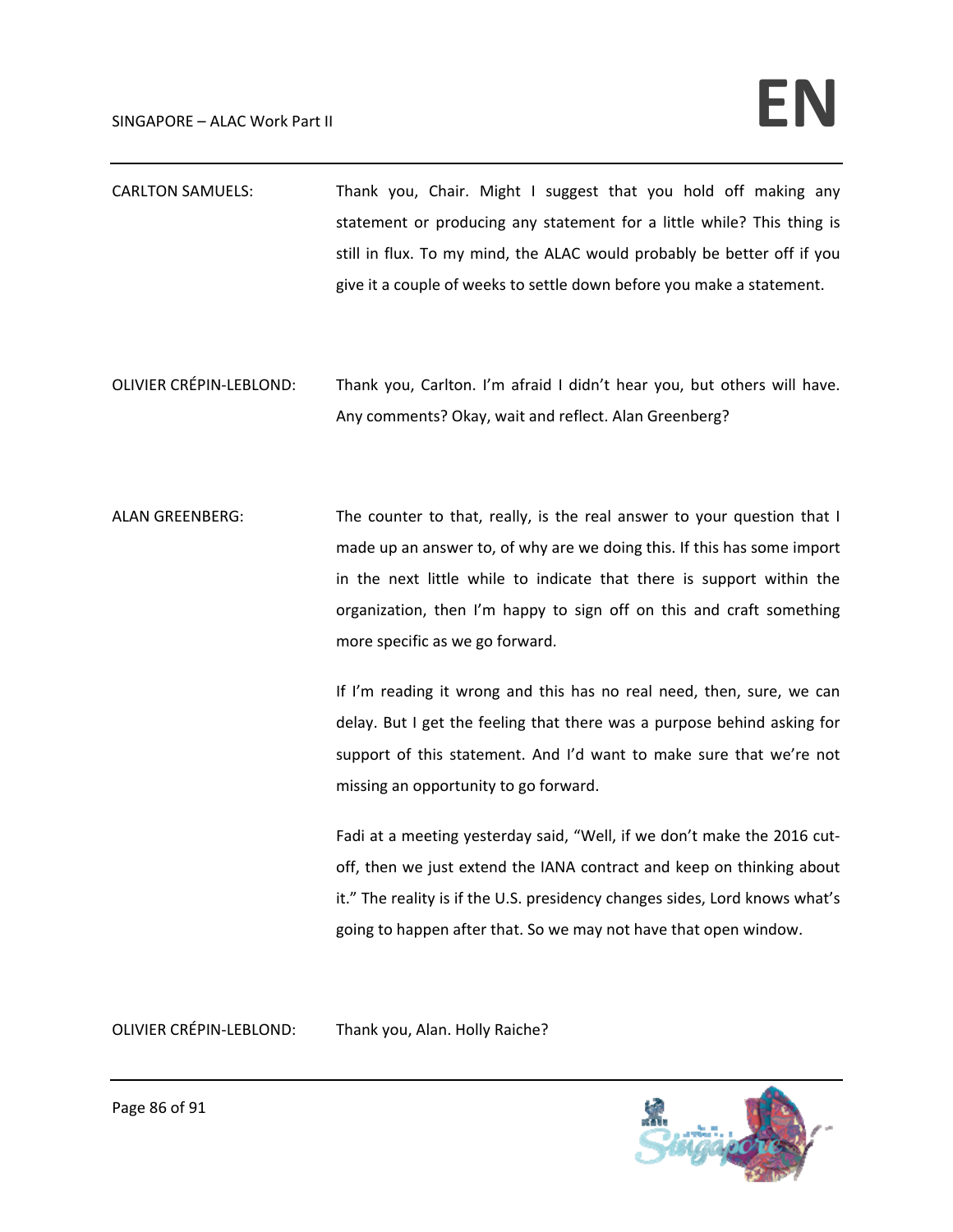HOLLY RAICHE: I'd just like to support what Alan said. I think that there's a purpose for this statement, which is as much to ICANN to say, "By the way, you can say people are behind you," but I would hate to see anything more detailed.

> And I think that the reason that we've talked about where does this sit? It sits in the Futures Working Group. We have a working group we're going to probably have to split in two talking about comments about the IANA function itself, discussion.

> There's going to be a lot of talk, and we may feel very uncomfortable about certain aspects of what's going on, which we can elaborate. But right now, I don't think that's – we don't have the time to go through anything like that process. That'll take a long time to get the kind of detail.

> Right now, we just need to say, "Yeah, our hand's up." Because otherwise, we look pretty stupid if our hand isn't up and everybody else's is.

OLIVIER CRÉPIN‐LEBLOND: Thank you very much. Thank you very much, Holly. So I think I hear that there's no consensus on actually signing this statement that we have on the screen as‐is.

> Several action items: #1, staff to find out from David Olive the latest version of this statement. Tick? Complete? Fantastic.

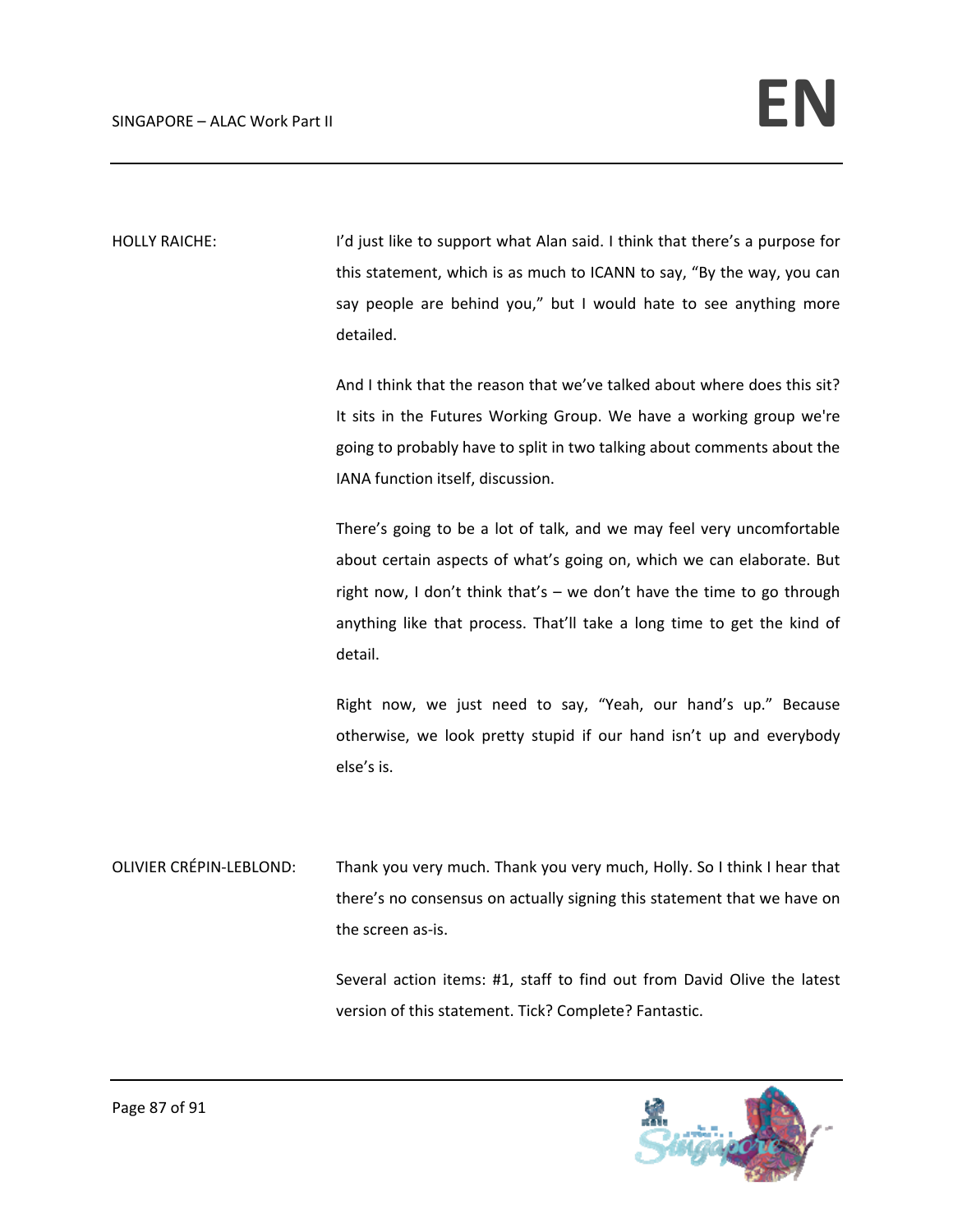#2, to put the latest statement on the wiki and immediately start the process. And please e‐mail the whole ALAC. There are some members that are missing because they're in other meetings, so the ALAC list for comments on this so we can start building.

#3, who wants to be the shepherd for this process? A penholder shepherd. Any takers? Alan is shaking his head in a negative way. Are you volunteering, Holly? Holly Raiche, you have the floor.

HOLLY RAICHE: I would except it. I don't have quite the same knowledge that somebody like Alan does. There are things he would pick up I wouldn't, so I just don't think I'm the right person. I'm happy to help somebody.

ALAN GREENBERG: I will certainly volunteer to read proofs and comment on them and critique them. I just don't want to take – be the penholder, at this point.

OLIVIER CRÉPIN‐LEBLOND: Okay, thank you, Alan. Well, it's not really penholders, I guess. The editor of the edits. We could ask staff to track the edits and just make the edits that are there. Dev! Hooray! Number two! He's aligning them.

> For those people who don't know, Dev did produce this first statement a couple of weeks ago and that's a definite step forward. So, yes. So Dev to shepherd this. This really is a shepherding thing. You're going to have to make sure we get the input from the At‐Large community.

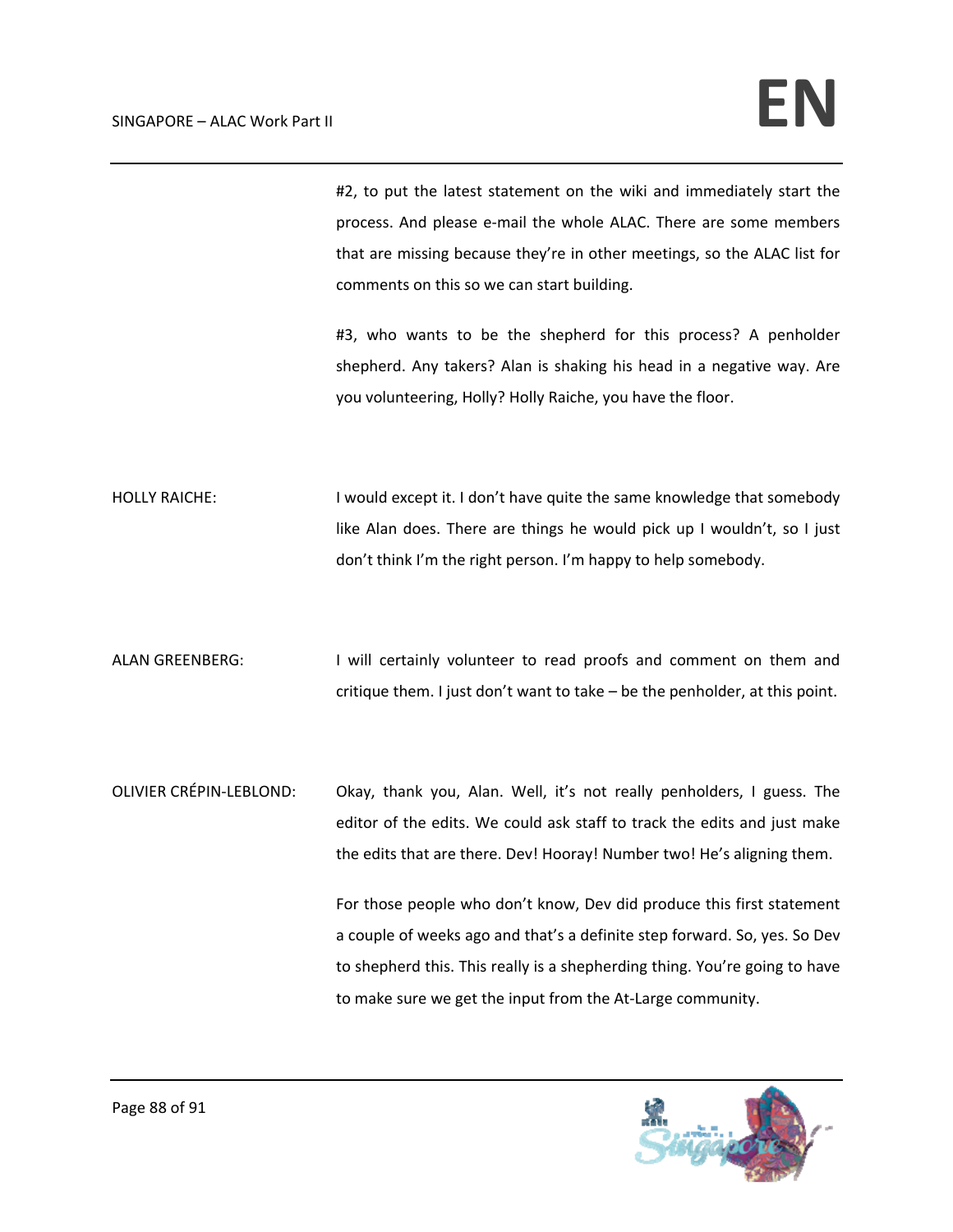Now, the second statement, the spoken statement at the public comment. In his absence, I think that we might wish to get Evan Leibovitch to hold the pen on. He has volunteered earlier and said, "Oh, if there's any statement or things to draft, I'm happy to do so."

And Evan, if you're listening, we can't hear you, so I don't hear you saying "no." I think let's put it as a placeholder for the time being. So Evan will be holding the pen on this statement, unless he strongly objects to it. And that's for our spoken statement in the public forum.

The deadline for this whole process, the ALAC wrap-up  $-1$  hope you're paying attention. Thank you. Okay. I think that pretty much closes this segment of the previous item. And I really do apologize to the Chairs of the next agenda.

Just wanted to acknowledge and thank the Net Mission ambassadors who have been with us all day. Do you want to say a couple of words, actually? Just step up. And apologies if we put you on the spot, there and then, but reflections on your day.

UNIDENTIFIED FEMALE: Firstly, thank you very much for having us in such meaningful moments. And, wow. I didn't expect it but actually, before I sat on this meeting, I was very skeptical about At-Large meeting. But after seeing all this procedure and after all the heated debates, and then I finally changed my mind. And then I think you guys, indeed, reflect Internet users' opinions very well.

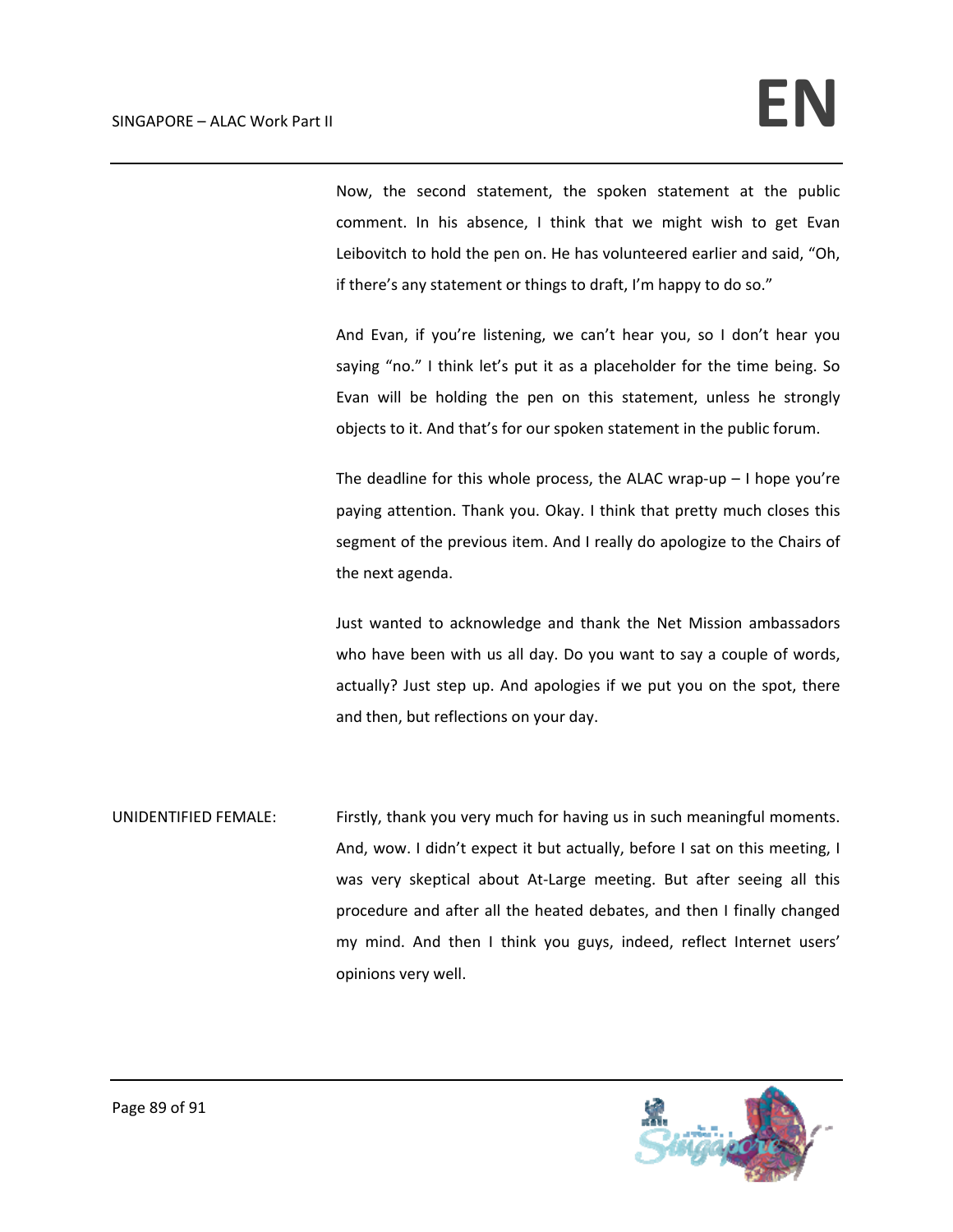And then I feel very credited to you guys. And then thank you very much. And I hope you guys will sail through all this procedure and then make this environment better. I mean, secure and safe and resilient. Thank you.

- UNIDENTIFIED MALE: Hello, all. Also, I am honored to be here, and I thank you for having me here. For my reflection, having heard all the conversation and the discussion all day, I felt that what was behind all the plans of what is happening on the Internet regarding privacy and all sorts of things were really went through this high-level and sophisticated discussion. And then I am really glad to be in a position to be hearing the discussion at the fingertip. And I would like to hear more discussion ongoing next coming problems on the Internet. Thank you for today.
- OLIVIER CRÉPIN‐LEBLOND: Alright, well, thanks very much. And I understand you do have to go shortly and so on, but thanks for staying with us. And I hope that it's given you an idea and perhaps brought you some inspiration to join in this community from tomorrow onwards or whenever you feel like it. This space is open for you to join, so thank you.

And now we'll go over to  $-$  is it Holly Raiche, the next? Registration issues. That, I believe, is co‐Chaired by Holly Raiche and Carlton Samuels with apologies to both. Fifteen minutes, if you want. It's really your call, now.